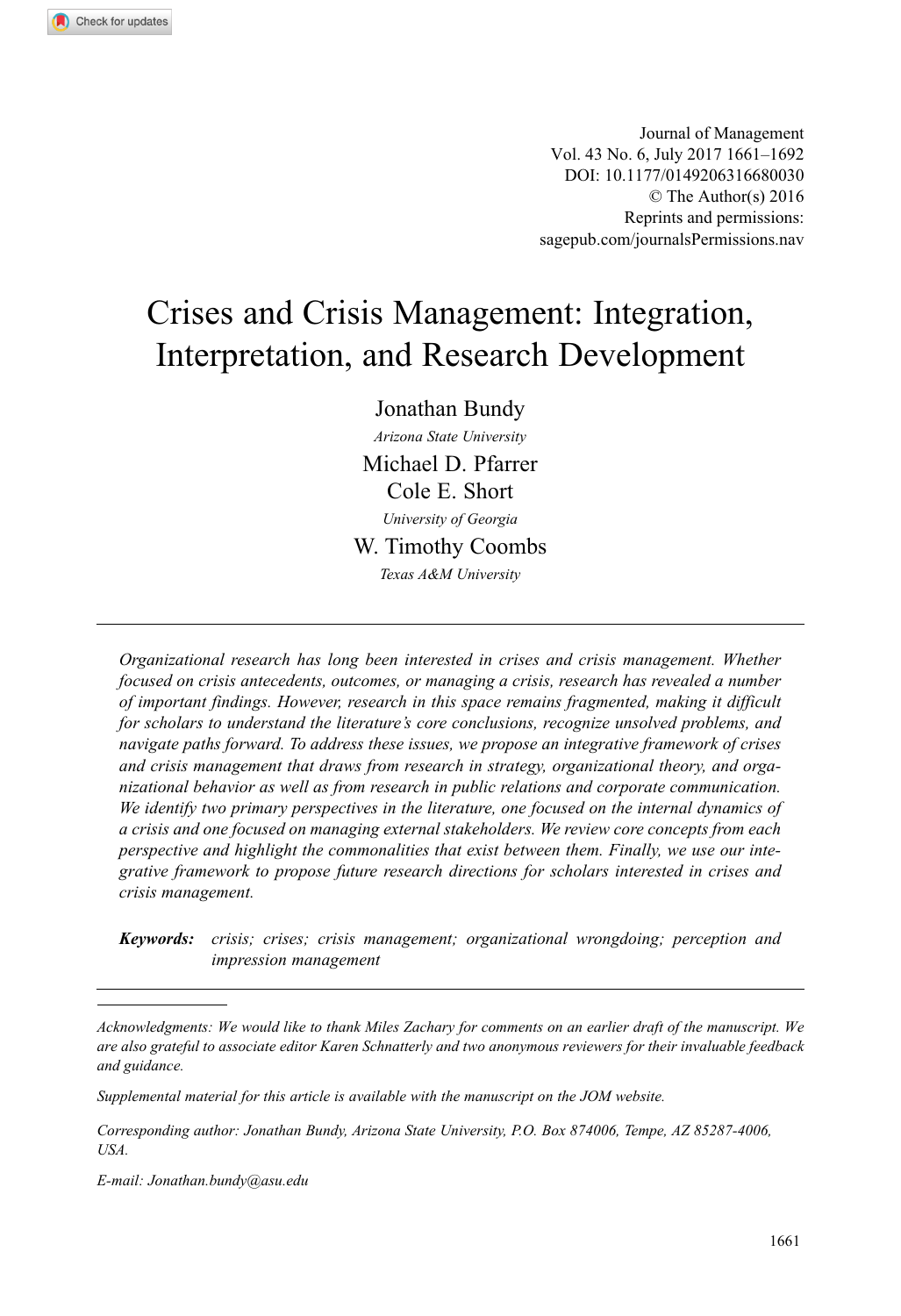An organizational crisis—an event perceived by managers and stakeholders as highly salient, unexpected, and potentially disruptive—can threaten an organization's goals and have profound implications for its relationships with stakeholders. For example, BP's Gulf oil spill harmed its financial performance and reputation, and it redefined its relationship with customers, employees, local communities, and governments. Similarly, Target's consumer data breach caused financial and reputational damage to the company, and the crisis spurred large-scale changes in the way electronic records are now processed and stored. Because of these implications, organizational research from a variety of disciplines has devoted considerable attention to crises and crisis management, working to understand how and why crises occur (Coombs & Holladay, 2002; Perrow, 1984; Weick, 1993), and how organizations can manage them to reduce harm (Bundy & Pfarrer, 2015; Coombs, 2007; Kahn, Barton, & Fellows, 2013). Organizational research has also considered a number of important crisis outcomes, including stakeholders' perceptions of organizational reputation, trust, and legitimacy (Coombs, 2007; Elsbach, 1994; Gillespie & Dietz, 2009; Pfarrer, DeCelles, Smith, & Taylor, 2008), organizational learning and adaptation (Lampel, Shamsie, & Shapira, 2009; Veil, 2011), and financial performance and survival (D'Aveni & MacMillan, 1990; Marcus & Goodman, 1991).

However, despite sustained interest across multiple disciplines, recent commentary on the field suggests that "we have only just begun to scratch the surface in our understanding" of crises and crisis management, and encourages further consideration of the theoretical mechanisms at work (Coombs, 2010: 479; Pearson, Roux-Dufort, & Clair, 2007). Additionally, research in this area has been criticized for its lack of theoretical and empirical rigor, given that many of its conclusions and prescriptions are derived from case studies or anecdotal evidence (Coombs, 2007; Sellnow & Seeger, 2013). Finally, many scholars continue to lament a silo effect, noting that researchers from different perspectives often talk past one another without capitalizing on opportunities to build cross-disciplinary scholarship (James, Wooten, & Dushek, 2011; Jaques, 2009; Kahn et al., 2013). As such, there is little consensus and integration across fields of study, numerous and sometimes conflicting prescriptions abound, and debates continue regarding the relevant antecedents, processes, and outcomes associated with crises and crisis management.

The purpose of this article is twofold: First, we review and integrate the literature on crises and crisis management from multiple disciplines, including strategic management, organization theory, and organizational behavior as well as public relations and corporate communication. Second, we contribute to scholarship by specifying a framework that incorporates two dominant perspectives found in the literature. The first perspective is internally oriented toward the technical and structural aspects of a crisis, while the second perspective is externally oriented toward managing stakeholder relationships. Our review reveals that these perspectives have developed largely independently, and we identify numerous opportunities for integration. Ultimately, our framework serves as a foundation for future cross-disciplinary research as well an effective tool for practitioners.

## **Method and Review Framework**

To conduct our review, we performed an extensive and integrative search of articles published in major organizational academic journals, with certain boundary conditions to make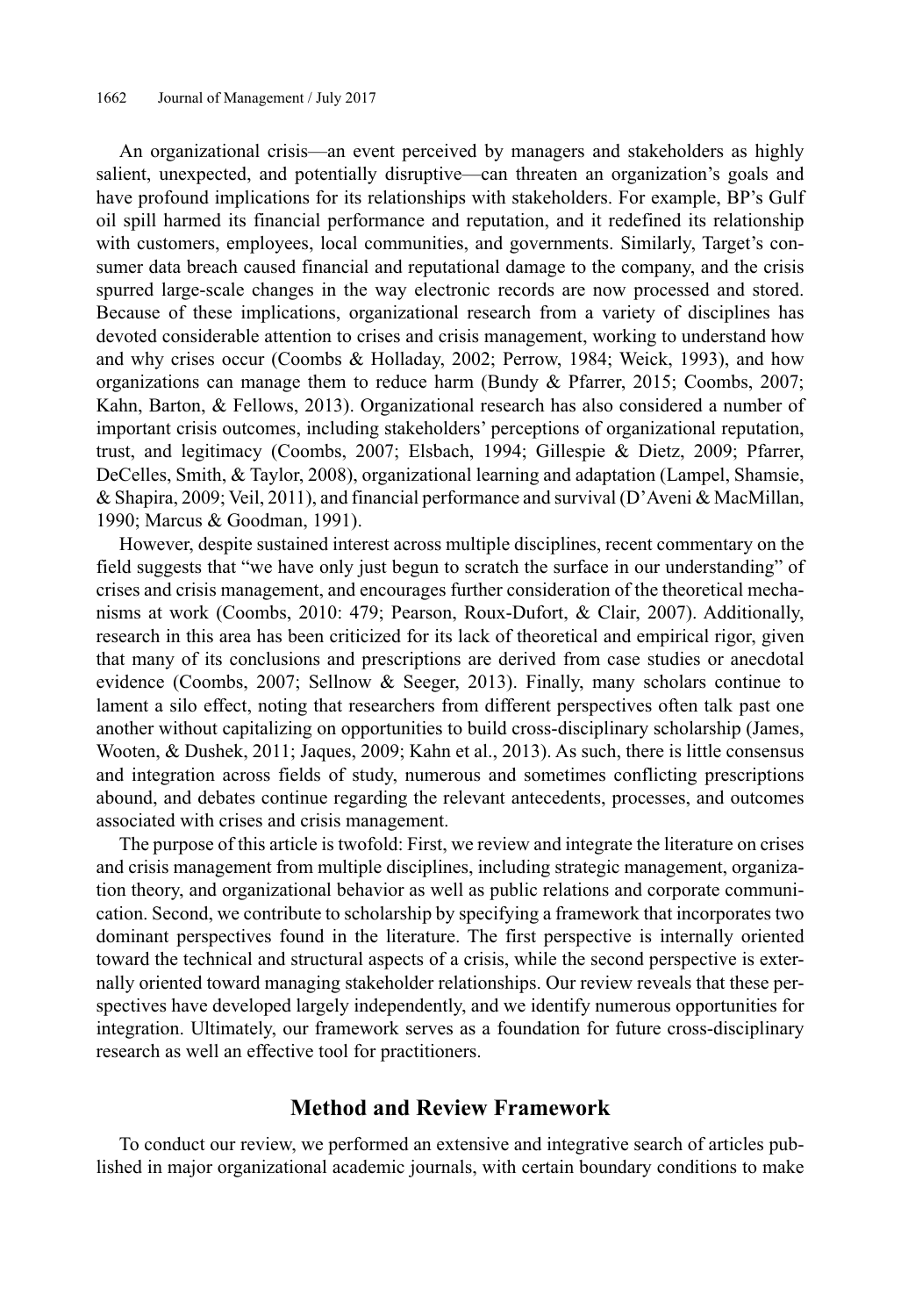the review pertinent to management and organizational scholars. Pearson and Clair's (1998) *Academy of Management Review* article has been a foundation of subsequent developments in the literature; therefore, we used their article as our starting point. We cover the time period from 1998 to 2015 with a few exceptions, primarily to reference seminal research.

Following the recommendations of Short (2009), we primarily focused our review on the following journals: *Academy of Management Journal*, *Academy of Management Review, Administrative Science Quarterly*, *Journal of Management*, *Journal of Management Studies*, *Organization Science*, and *Strategic Management Journal.* To identify relevant articles from these outlets, we conducted full-text searches on the terms *crisis, crises*, and *crisis management*. We then identified and categorized critical themes to generate a set of articles for inclusion. This involved removing articles that did not primarily focus on crises or crisis management in their research questions, hypotheses, or propositions. We also extended our methodology by searching the references of the articles identified in our initial search as well as searching for research that cites these articles (cf. Johnson, Schnatterly, & Hill, 2013; Short, 2009). This led us to include a number of influential books, relevant articles in other respected journals, and research from public relations and communication. Overall, we sought to collect the work that is most relevant to management and organizational scholars.

Despite a diversity of perspectives and intellectual traditions, our analysis of the multiple definitions of crises and crisis management over the past 20 years reveals convergence (see Heath, 2012; James et al., 2011; Jaques, 2009; Pearson & Clair, 1998; and Sellnow & Seeger, 2013, for detailed definitional reviews). Drawing from this convergence, we define an organizational crisis as an event perceived by managers and stakeholders to be highly salient, unexpected, and potentially disruptive. We also recognize that crises have four primary characteristics: (a) crises are sources of *uncertainty, disruption, and change* (cf. Bundy & Pfarrer, 2015; James et al., 2011; Kahn et al., 2013); (b) crises are *harmful or threatening* for organizations and their stakeholders, many of whom may have conflicting needs and demands (cf. Fediuk, Coombs, & Botero, 2012; James et al., 2011; Kahn et al., 2013); (c) crises are *behavioral phenomena*, meaning that the literature has recognized that crises are socially constructed by the actors involved rather than a function of the depersonalized factors of an objective environment (cf. Coombs, 2010: 478; Gephart, 2007; Lampel et al., 2009); and (d) crises are parts of larger *processes*, rather than discrete events (cf. Jaques, 2009; Pearson & Clair, 1998; Roux-Dufort, 2007). Additionally, we recognize that crisis management broadly captures organizational leaders' actions and communication that attempt to reduce the likelihood of a crisis, work to minimize harm from a crisis, and endeavor to reestablish order following a crisis (Bundy & Pfarrer, 2015; Kahn et al., 2013; Pearson & Clair, 1998).

Definitional convergence aside, a number of scholars prior to and throughout our review period have noted a lack of integration across disciplines and perspectives (cf. Jaques, 2009). For example, Shrivastava (1993: 33) highlighted a "Tower of Babel" effect, arguing that there are "many disciplinary voices, talking in so many different languages to different issues and audiences" that it becomes difficult to build cross-disciplinary theory and policy guidelines. More recently, Pearson and colleagues (2007: viii) worried that the "virtual galaxy of critical concepts" resulting from this lack of coordination not only may impede on the ability to build theory and aid practice but also risks the "legitimacy and credibility" of the field as a whole. James and colleagues (2011: 457) echoed this concern in their review of crisis leadership, noting that "fragmentation has prevented a widely accepted understanding of, or commitment to, a common research paradigm in the field of crisis management."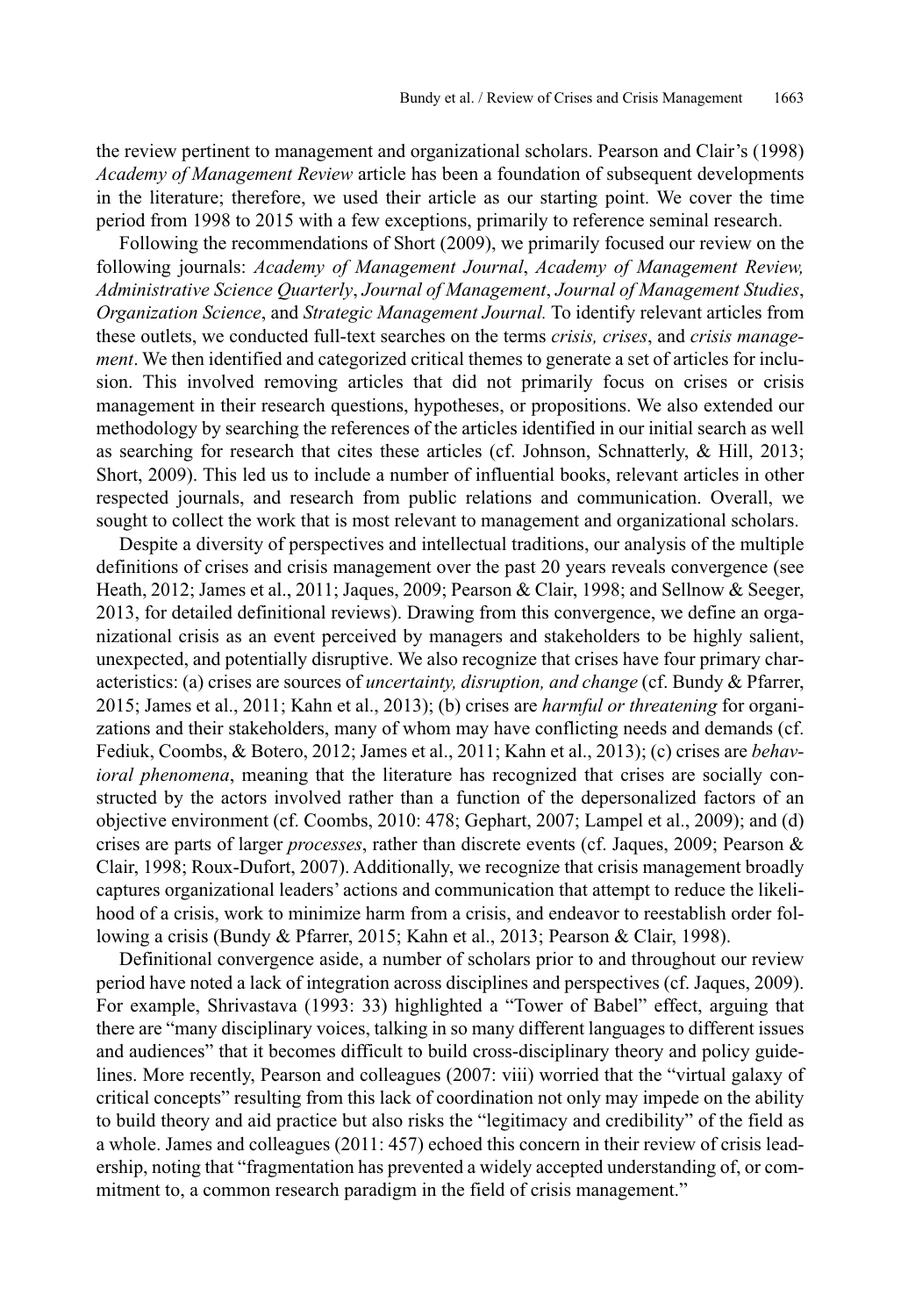From our review of the literature, we have identified two primary perspectives that focus on different aspects of crises and crisis management and that draw from different theoretical traditions to answer distinct research questions. The first perspective, which we label the *internal perspective*, focuses on the within-organization dynamics of managing risk, complexity, and technology (e.g., Bigley & Roberts, 2001; Gephart, Van Maanen, & Oberlechner, 2009; Pearson & Clair, 1998; Perrow, 1984; Starbuck & Milliken, 1988). For these scholars, crisis management involves the coordination of complex technical and relational systems and the design of organizational structures to prevent the occurrence, reduce the impact, and learn from a crisis. In contrast, the second perspective, which we label the *external perspective*, focuses on the interactions of organizations and external stakeholders, largely drawing from theories of social perception and impression management (e.g., Bundy & Pfarrer, 2015; Coombs, 2007; Elsbach, 1994; Pfarrer, DeCelles, et al., 2008). According to this perspective, crisis management involves shaping perceptions and coordinating with stakeholders to prevent, solve, and grow from a crisis.

While sharing a number of core assumptions and commonalities that we detail below, the internal and external perspectives have largely evolved independently. Therefore, we frame our review around these two dominant perspectives and highlight a number of opportunities for integration. We present our framework in Figure 1, which categorizes the literature into internal and external perspectives and is situated around three primary stages of a crisis: precrisis prevention, crisis management, and postcrisis outcomes. The articles featured in our review are outlined in Table 1, and more detailed tables are available in the online appendix.

We detail our model below while synthesizing commonalities among the perspectives and offering directions for future research. First, we review the literature that has considered how organizations can reduce the likelihood of a crisis, which we label the *precrisis prevention* stage. In particular, we highlight research on organizational preparedness from the internal perspective and research on stakeholder relationships from the external perspective. This research is also summarized online in Tables 1a and 1b.

Second, we focus on the *crisis management* stage, which considers the actions taken by managers in the immediate aftermath of a crisis.<sup>1</sup> From our literature review, we recognize that the internal perspective focuses on crisis leadership, while the external perspective focuses on stakeholder perceptions of the crisis. This research is also summarized online in Tables 2a and 2b.

The final component of our model focuses on the *postcrisis outcomes* stage. The literature from the internal perspective has highlighted the role of organizational learning following a crisis, while the literature from the external perspective focuses on social evaluations as outcomes (e.g., assessments of reputation, legitimacy, and trust). Although not pictured in Figure 1, we also note that both perspectives consider other tangible organizational outcomes, such as turnover and performance. This research is also summarized online in Tables 3a and 3b.

## **Stage 1: Precrisis Prevention**

#### *Internal Perspective: Organizational Preparedness*

Precrisis prevention research from the internal perspective generally draws from the work of Perrow (1984) and others to highlight the inevitability of crises due to the complexity of modern organizational life. We highlight two specific topics: organizing for reliability and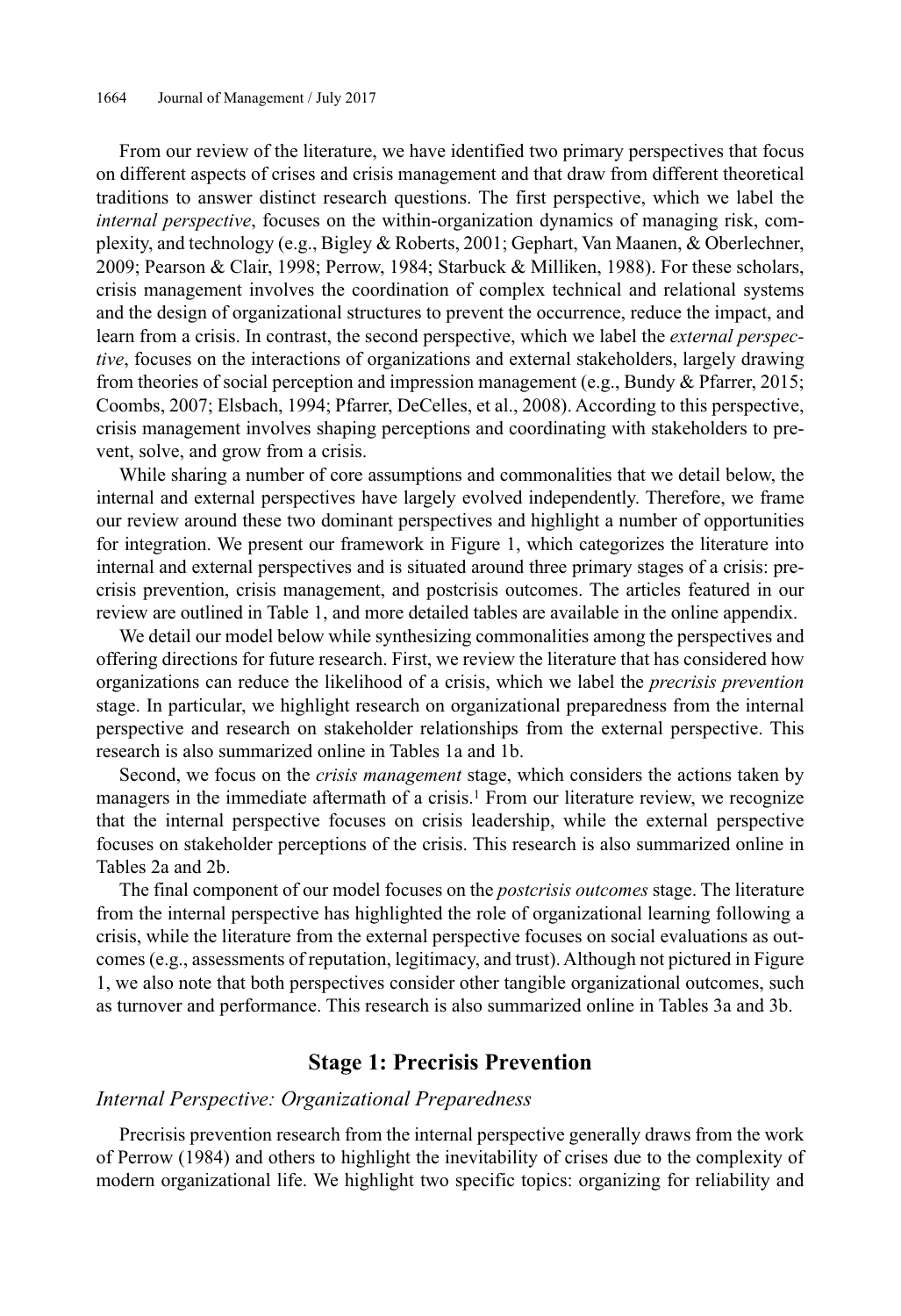

Internal and External Perspectives of the Crisis Process **Internal and External Perspectives of the Crisis Process Figure 1**

1665

*Note:* The dashed arrows represent understudied relationships and opportunities for future research.

Note: The dashed arrows represent understudied relationships and opportunities for future research.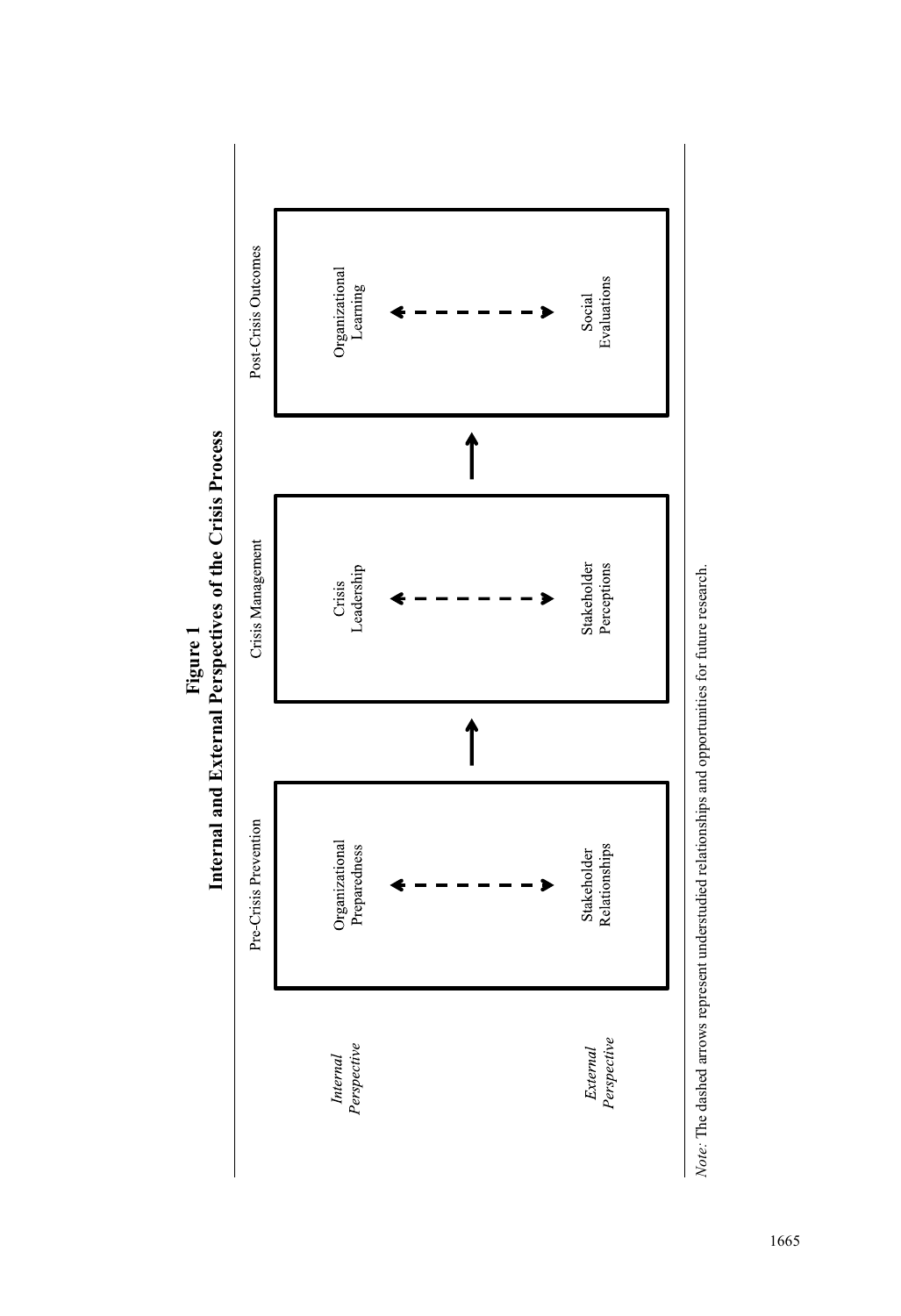| Context                 | Perspective                                  | Research Design | References                                                                                                                                                                                                                                                                                                                                                                                                                                                                                                                                                                                                                                                                                                                                                                                                                                                                                                                                                                                                                                                                                                                                                                               |
|-------------------------|----------------------------------------------|-----------------|------------------------------------------------------------------------------------------------------------------------------------------------------------------------------------------------------------------------------------------------------------------------------------------------------------------------------------------------------------------------------------------------------------------------------------------------------------------------------------------------------------------------------------------------------------------------------------------------------------------------------------------------------------------------------------------------------------------------------------------------------------------------------------------------------------------------------------------------------------------------------------------------------------------------------------------------------------------------------------------------------------------------------------------------------------------------------------------------------------------------------------------------------------------------------------------|
| Precrisis<br>prevention | Internal<br>(organizational<br>preparedness) | Conceptual      | Weick, Sutfcliffe, & Obstfeld (1999); Ashforth & Anand (2003);<br>Roux-Dufort (2007); Leveson, Dulac, Marais, & Carroll (2009);<br>Greve, Palmer, & Pozner (2010)                                                                                                                                                                                                                                                                                                                                                                                                                                                                                                                                                                                                                                                                                                                                                                                                                                                                                                                                                                                                                        |
|                         |                                              | Empirical       | Marcus & Nichols (1999); Bigley & Roberts (2001); Rudolph &<br>Repenning (2002); Schnatterly (2003); Vogus & Welbourne<br>(2003); Gittell, Cameron, Lim, & Rivas (2006); Madsen, Desai,<br>Wong, & Roberts (2006); O'Connor, Priem, Coombs, & Gilley<br>(2006); Harris & Bromiley (2007); Roberts, Madsen, & Desai<br>(2007); Zhang, Bartol, Smith, Pfarrer, & Khanin (2008); Bechky<br>& Okhuysen (2011); Wowak, Mannor, & Wowak (2015)                                                                                                                                                                                                                                                                                                                                                                                                                                                                                                                                                                                                                                                                                                                                                 |
|                         | External<br>(stakeholder                     | Conceptual      | Clair & Waddock (2007); Alpaslan, Green, & Mitroff (2009);<br>Lehman & Ramanujam (2009)                                                                                                                                                                                                                                                                                                                                                                                                                                                                                                                                                                                                                                                                                                                                                                                                                                                                                                                                                                                                                                                                                                  |
|                         | relationships)                               | Empirical       | Ulmer (2001); Lind, Greenberg, Scott, & Welchans (2000); James<br>& Wooten (2006); Jacques, Gatot, & Wallemacq (2007); Mishina,<br>Dykes, Block, & Pollock (2010); Y. Kim, Park, & Wier (2012);<br>McDonnell & King (2013)                                                                                                                                                                                                                                                                                                                                                                                                                                                                                                                                                                                                                                                                                                                                                                                                                                                                                                                                                               |
| Crisis<br>management    | Internal (crisis<br>leadership)              | Conceptual      | Sayegh, Anthony, & Perrewe (2004); Howell & Shamir (2005);<br>James & Wooten (2005); Dane & Pratt (2007); Majchrzak,<br>Jarvenpaa, & Hollingshead (2007); Mitroff (2007); Brockner &<br>James (2008); Frandsen & Johansen (2011); James, Wooten, &<br>Dushek (2011); Withers, Corley, & Hillman (2012); Kahn, Barton,<br>& Fellows (2013)                                                                                                                                                                                                                                                                                                                                                                                                                                                                                                                                                                                                                                                                                                                                                                                                                                                |
|                         |                                              | Empirical       | Pillai & Meindl (1998); Vaaler & McNamara (2004); Maitlis (2005);<br>Lin, Zhao, Ismail, & Carley (2006); S. Lee & Makhija (2009);<br>Dowell, Shackell, & Stuart (2011); Johansen, Aggerholm, &<br>Frandsen (2012); Mazzei, Kim, & Dell'Oro (2012); Mazzei &<br>Ravazzani (2015)                                                                                                                                                                                                                                                                                                                                                                                                                                                                                                                                                                                                                                                                                                                                                                                                                                                                                                          |
|                         | External<br>(stakeholder<br>perceptions)     | Conceptual      | Elsbach (2003); Adut (2005); Coombs (2007); Pfarrer, DeCelles, et<br>al. (2008); Yu, Sengul, & Lester (2008); Gillespie & Dietz (2009);<br>Rhee & Valdez (2009); Veil, Buehner, & Palenchar (2011);<br>Fediuk, Coombs, & Botero (2012); Lange & Washburn (2012);<br>Mishina, Block, & Mannor (2012); Rhee & Kim (2012); Haack,<br>Pfarrer, & Scherer (2014); Poppo & Schepker (2014); Bundy &<br>Pfarrer (2015); Brown, Buchholtz, & Dunn (2016)                                                                                                                                                                                                                                                                                                                                                                                                                                                                                                                                                                                                                                                                                                                                         |
|                         |                                              | Empirical       | Elsbach, Sutton, & Principe (1998); Jones, Jones, & Little (2000);<br>Ahmadjian & Robinson (2001); Coombs & Holladay (2001,<br>2002, 2004, 2006); Brooks, Highhouse, Russell, & Mohr (2003);<br>Dean (2004); Schnietz & Epstein (2005); Coombs (2006); Rhee<br>& Haunschild (2006); Wade, Porac, Pollock, & Graffin (2006);<br>Barnett & King (2008); Kang (2008); Jonsson, Greve, & Fujiwara-<br>Greve (2009); H. Kim & Yang (2009); Love & Kraatz (2009);<br>Gutierrez, Howard-Grenville, & Scully (2010); Pfarrer, Pollock, &<br>Rindova (2010); Desai (2011); Graffin, Carpenter, & Boivie (2011);<br>Hoffman & Ocasio (2011); Claeys & Cauberghe (2012); Decker<br>(2012); Elsbach (2012); Lamin & Zaheer (2012); Zavyalova,<br>Pfarrer, Reger, & Shapiro (2012); Graffin, Bundy, Porac, Wade, &<br>Quinn (2013); Utz, Schultz, & Glocka (2013); Wiersema & Zhang<br>(2013); Yue, Luo, & Ingram (2013); Bertels, Cody, & Pek (2014);<br>Diestre & Rajagopalan (2014); Gillespie, Dietz, & Lockey (2014);<br>van der Meer & Verhoeven (2014); Paruchuri & Misangyi (2015);<br>Petriglieri (2015); Graffin, Haleblian, & Kiley (2016); Zavyalova,<br>Pfarrer, Reger, & Hubbard (2016) |
| Postcrisis<br>outcomes  | Internal<br>(organizational<br>learning)     | Conceptual      | Zahra & George (2002); Shepherd (2003); Vera & Crossan (2004);<br>Gephart (2007); Wilson, Goodman, & Cronin (2007); Beck &<br>Plowman (2009); Lampel, Shamsie, & Shapira (2009); Starbuck<br>(2009); Veil (2011)                                                                                                                                                                                                                                                                                                                                                                                                                                                                                                                                                                                                                                                                                                                                                                                                                                                                                                                                                                         |

## **Table 1 Summary of the Crisis and Crisis Management Literature**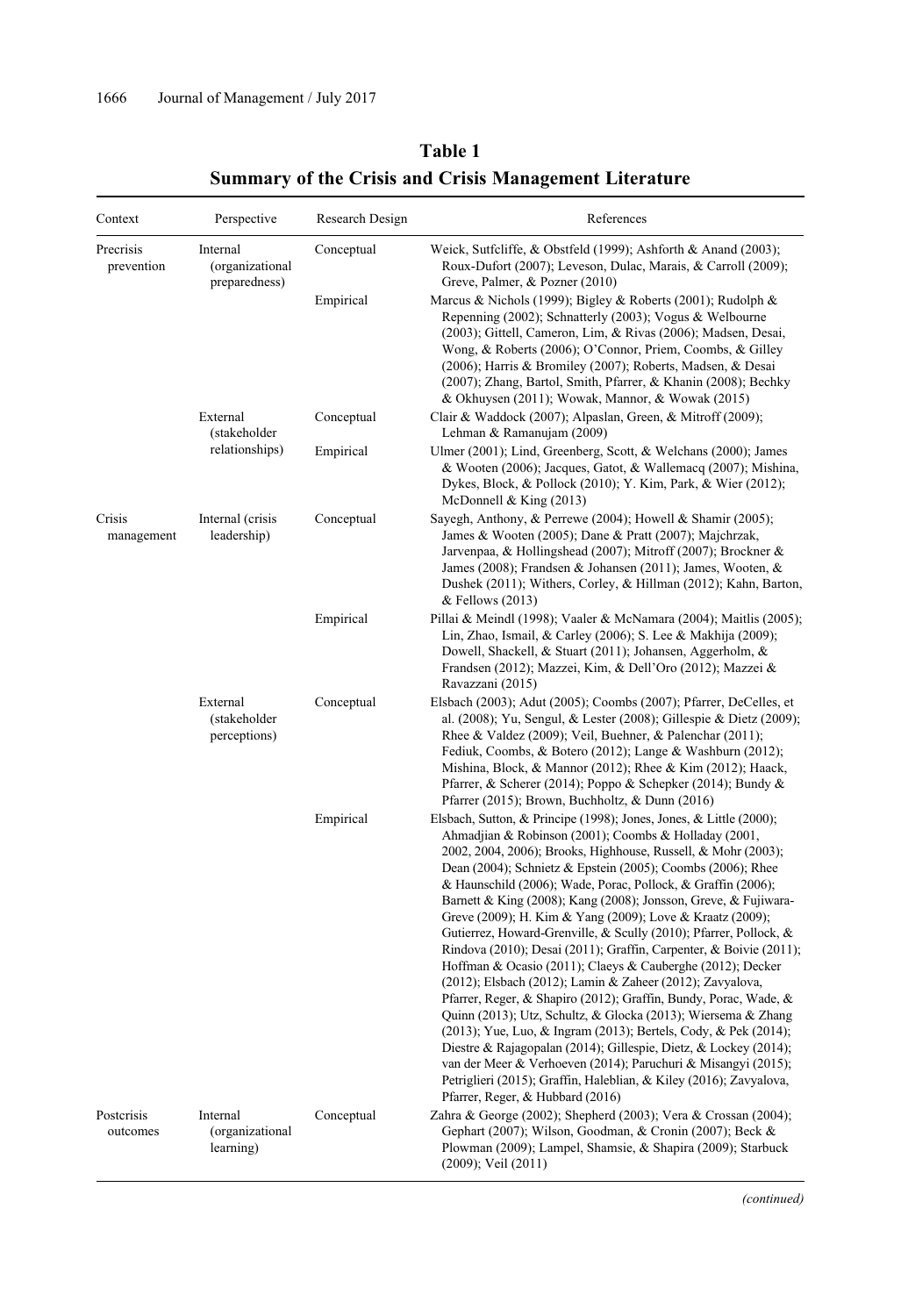| Context | Perspective                      | Research Design | References                                                                                                                                                                                                                                                                                                  |
|---------|----------------------------------|-----------------|-------------------------------------------------------------------------------------------------------------------------------------------------------------------------------------------------------------------------------------------------------------------------------------------------------------|
|         |                                  | Empirical       | Amabile & Conti (1999); Haunschild & Sullivan (2002); Elliott &<br>Smith (2006); Baum & Bahlin (2007); J. Kim & Miner (2007);<br>Christianson, Farkas, Sutcliffe, & Weick (2009); Madsen (2009);<br>Rerup (2009); Madsen & Desai (2010); Maguire & Hardy (2013);<br>Haunschild, Polidoro, & Chandler (2015) |
|         | External (social<br>evaluations) | Conceptual      | Hudson (2008); Pozner (2008); Devers, Dewett, Mishina, & Belsito<br>$(2009)$ ; Tomlinson & Mryer (2009); Hudson & Okhuysen (2014)                                                                                                                                                                           |
|         |                                  | Empirical       | Zyglidopoulos (2001); P. Kim, Ferrin, Cooper, & Dirks (2004);<br>F. Lee, Peterson, & Tiedens (2004); Tomlinson, Dineen, &<br>Lewicki (2004); Sinaceur, Heath, & Cole (2005); Coombs &<br>Holladay (2007); Dardis & Haigh (2009); Jin (2010); Jin, Pang, &<br>Cameron (2012); Claeys & Cauberghe (2014)      |

**Table 1 (continued)**

the roles of organizational culture and structure in how an organization can prepare for a crisis.

*Organizing for reliability*. One influential stream of research focuses on high-reliability organizations (e.g., Bigley & Roberts, 2001; Gittel, Cameron, Lim, & Rivas, 2006; Weick & Sutcliffe, 2001; Weick, Sutcliffe, & Obstfeld, 1999). The overarching thesis from this stream is that organizations can orient themselves—via changes in culture, design, and structure—to prevent system breakdowns that may lead to crises. In this sense, a high-reliability organization has the capability to manage unexpected events, which results from a cognitive and behavioral process of collective managerial "mindfulness" (Weick et al., 1999: 37; Weick & Sutcliffe, 2001). While often studied in volatile industries or environments (e.g., nuclear power, military, NASA, air traffic control, SWAT teams, and emergency health care), "high reliability" can apply to any organization interested in managing complexity and seeking to avoid crises.

For example, Bigley and Roberts (2001) focused on three aspects of high-reliability organizations: mechanisms that allow for the alteration of formal structures, leadership support for improvisation, and methods that allow for enhanced sensemaking. As the authors noted,

to the extent an organization has the capacity to implement preplanned organizational solutions rapidly enough to meet the more predictable aspects of an evolving incident, potential reaction speed is increased, depletion of cognitive and other resources is reduced, and the probability of organizational dysfunction is limited. (Bigley & Roberts, 2001: 1297; also see Madsen, Desai, Wong, & Roberts, 2006; Roberts, Madsen, & Desai, 2007)

Building on this premise, other scholars have focused on the factors that may limit an organization's ability to organize for reliability, such as managers' emotional and cognitive limitations (Kahn et al., 2013; Roux-Dufort, 2007), the number of organizational disruptions (Rudolph & Repenning, 2002), the availability and use of organizational resources (Marcus & Nichols, 1999), and the roles of practices and structures used to promote reliability (Lin, Zhao, Ismail, & Carley, 2006; Vogus & Welbourne, 2003).

*Organizational culture and structure*. Research from the internal perspective has also recognized additional factors that may make crises more likely, including an organization's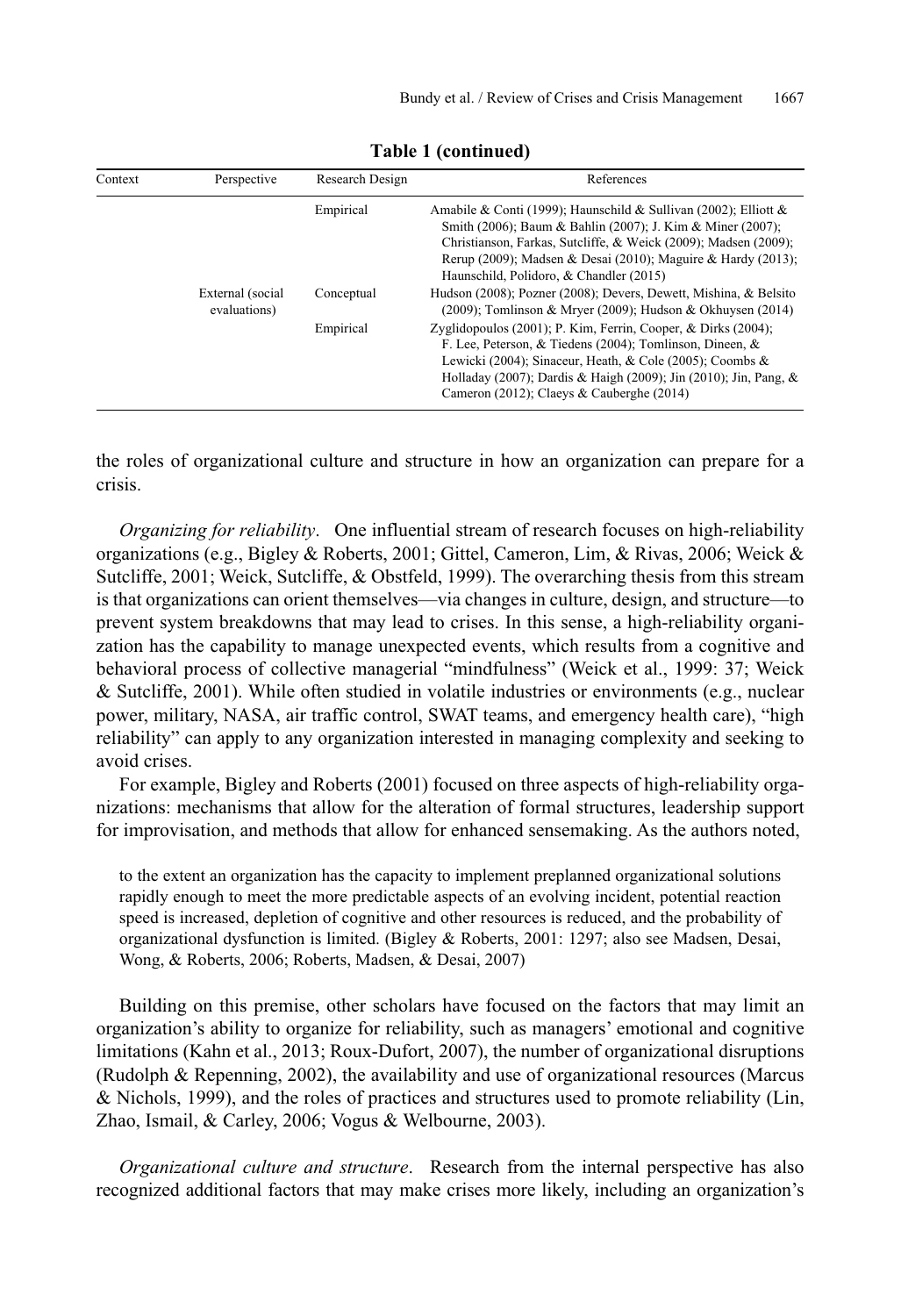culture, governance, and compensation structure (Ashforth & Anand, 2003; Greve, Palmer, & Pozner, 2010; Harris & Bromiley, 2007; O'Connor, Priem, Coombs, & Gilley, 2006; Pfarrer, DeCelles, et al., 2008; Pfarrer, Smith, Bartol, Khanin, & Zhang, 2008; Schnatterly, 2003; Zhang, Bartol, Smith, Pfarrer, & Khanin, 2008). For example, Greve and colleagues (2010) and Ashforth and Anand (2003) argued that an organization's culture can be more accepting of misconduct, often resulting from managerial aspirations or power contests. Similarly, in her study of corporate governance structures, Schnatterly (2003) found that certain governance practices—including the clarity of policies and communication—were more effective at preventing white-collar crime than other governance structures, such as increasing the percentage of outsiders on the board. Finally, research has also shown that certain executive compensation arrangements—including the use of out-of-the-money stock options—may encourage financial fraud and risk taking to increase the likelihood of a crisis (e.g., Harris & Bromiley, 2007; O'Connor et al., 2006; Wowak, Mannor, & Wowak, 2015; Zhang et al., 2008).

*Summary*. Three elements emerge from the internal perspective's focus on organizational preparedness: First, organizing for high reliability is often treated as a cognitive and behavioral task. Second, numerous studies suggest that high-reliability organizations are more capable of preventing crises. Third, other factors may influence the likelihood of a crisis occurring, including organizational culture and structure. While not directly studied, it can be assumed that the cultural and structural factors increasing the likelihood of a crisis also make it more difficult to organize for reliability. Testing this assumption provides an excellent opportunity for future research. For example, scholars could consider how different compensation or governance structures influence the process of organizing for reliability.

We also note that research on high-reliability organizations specifically, and organizational preparedness in general, has been criticized for lacking specificity (Leveson, Dulac, Marais, & Carroll, 2009). For example, Bigley and Roberts (2001: 1295) recognized the "somewhat abstract" nature of their theory and suggested that a more "comprehensive and detailed treatment" of high-reliability organizations is needed. Our review of the literature suggests that this detailed treatment has yet to fully materialize. Additionally, most highreliability studies are case based and focus on atypical, highly volatile environments, limiting their generalizability (Leveson et al., 2009). As such, examinations of more "typical" organizations remain underdeveloped (cf. Vogus & Welbourne, 2003).

#### *External Perspective: Stakeholder Relationships*

In contrast to the internal focus on organizational preparedness, precrisis research from the external perspective highlights the role of stakeholder relationships. We identified two streams within this area that focus on positive and negative relationships, respectively.

*Positive stakeholder relationships*. Precrisis prevention research from the external perspective argues that maintaining positive relationships with stakeholders can reduce the likelihood of a crisis (Clair & Waddock, 2007; Coombs, 2007; Pfarrer, DeCelles, et al., 2008; Ulmer, 2001; Ulmer & Sellnow, 2002). For example, Clair and Waddock (2007: 299) proposed a "total responsibility management" approach, which focused on the importance of recognizing an organization's responsibilities to stakeholders in order to enhance crisis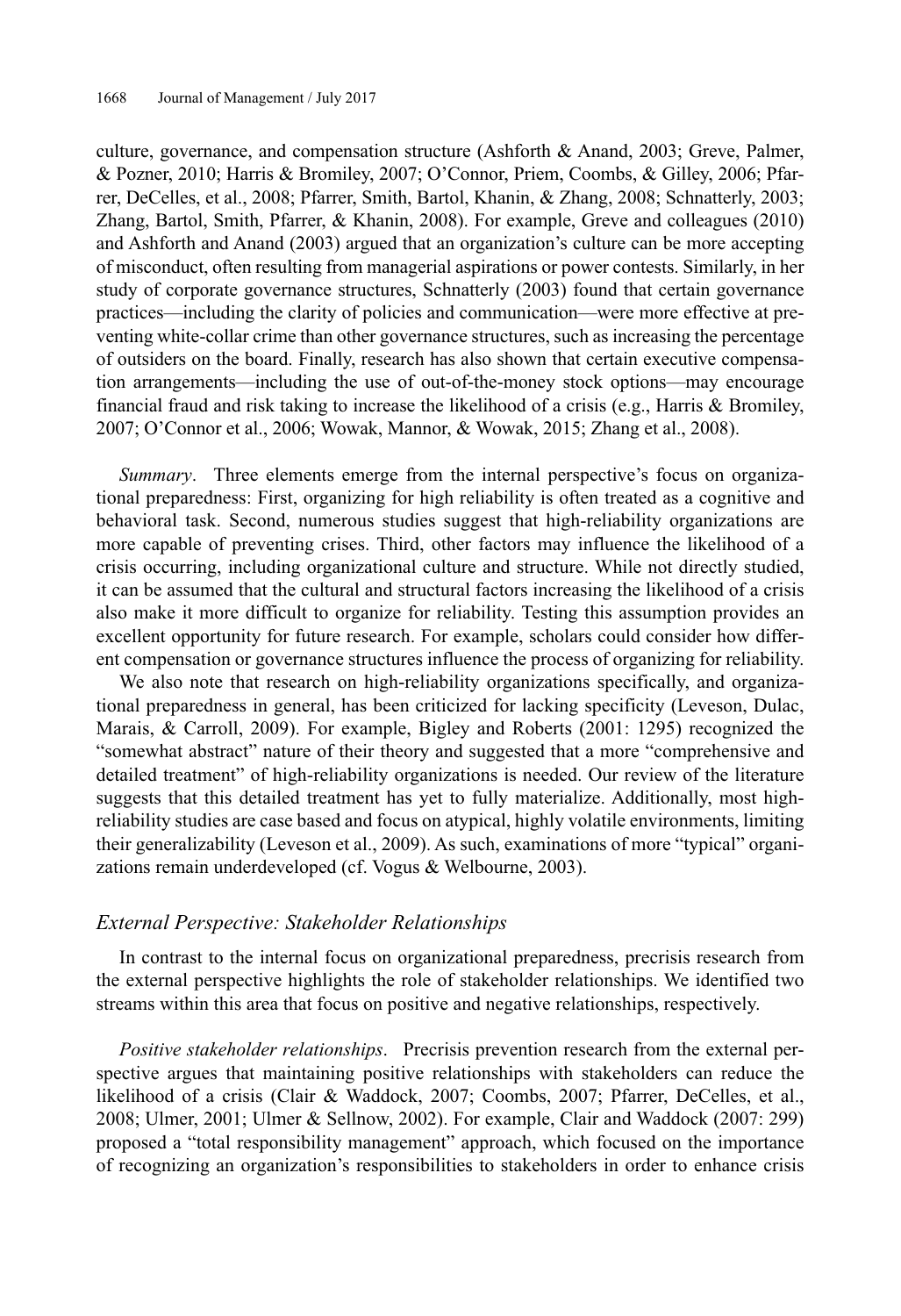detection and prevention (also see Alpaslan, Green, & Mitroff, 2009). Using similar logic, Kahn and colleagues (2013) theorized how relational cohesion, flexibility, and open communication between internal and external stakeholders can help prevent crises (also see Ulmer, Sellnow, & Seeger, 2011). Finally, Coombs (2015: 107) noted that "stakeholders should be part of the prevention thinking and process," and that stakeholders can help in both identifying and mitigating the risks that may lead to a crisis.

Whereas research in this area is theoretically diverse, empirical investigations remain limited. While some studies provide evidence that positive stakeholder relationships can mitigate the potential damage from a crisis—including Ulmer's (2001) examination of an industrial fire at Malden Mills and Coombs and Holladay's (2001) study of stakeholder relationships in accident crises—few have directly examined the link between positive relationships and the likelihood of a crisis occurring. For example, future research could examine the relationship between corporate social performance (CSP) and the likelihood of a crisis. That is, if CSP is an indicator of having positive stakeholder relationships, then organizations with higher CSP scores should experience fewer crises, all else equal.

*Negative stakeholder relationships*. In contrast to the positive view detailed above, other scholars have considered the negative side of stakeholder relationships. For example, Mishina, Dykes, Block, and Pollock (2010) found that prior positive organizational performance increases stakeholders' expectations for future positive performance and that organizations may engage in illegal behavior in order to meet these expectations (also see Lehman & Ramanujam, 2009). Greve and colleagues (2010: 64) highlighted this social pressure as an example of "strain theory," which posits that "actors resort to misconduct when they are unable to achieve their goals through legitimate means." As such, the pressures associated with meeting stakeholders' expectations may encourage organizational behavior that can lead to a crisis.

Additionally, scholars have also considered how negative relationships with stakeholders may trigger a crisis in the form of retaliatory action, including protests, activism, boycotts, and lawsuits (James & Wooten, 2006; Lind, Greenberg, Scott, & Welchans, 2000; McDonnell & King, 2013). For example, James and Wooten (2006) considered negative relationships in the context of discrimination lawsuits, and McDonnell and King (2013) studied the influence of an organization's positive and negative relationships in the context of consumer boycotts.

*Summary*. The external perspective's focus on stakeholder relationships in the precrisis prevention stage suggests the following: Fostering positive stakeholder relationships is essential, as negative relationships can cause or escalate crises. Positive relationships also need to be founded on reasonable expectations and open lines of communication in order to avoid the strain associated with untenable goals. Establishing such a foundation is likely the responsibility of both organizations and stakeholders, as organizations must focus on managing expectations and communicating transparently, while stakeholders need to be mindful of inflated expectations and associated biases (Bundy & Pfarrer, 2015). Of course, while managing expectations may help prevent a crisis, this may have negative implications on organizational performance. For example, shareholders may perceive attempts to manage expectations negatively, particularly in the aftermath of positive performance. As such, an opportunity for future research would be to investigate the potential tradeoffs that exist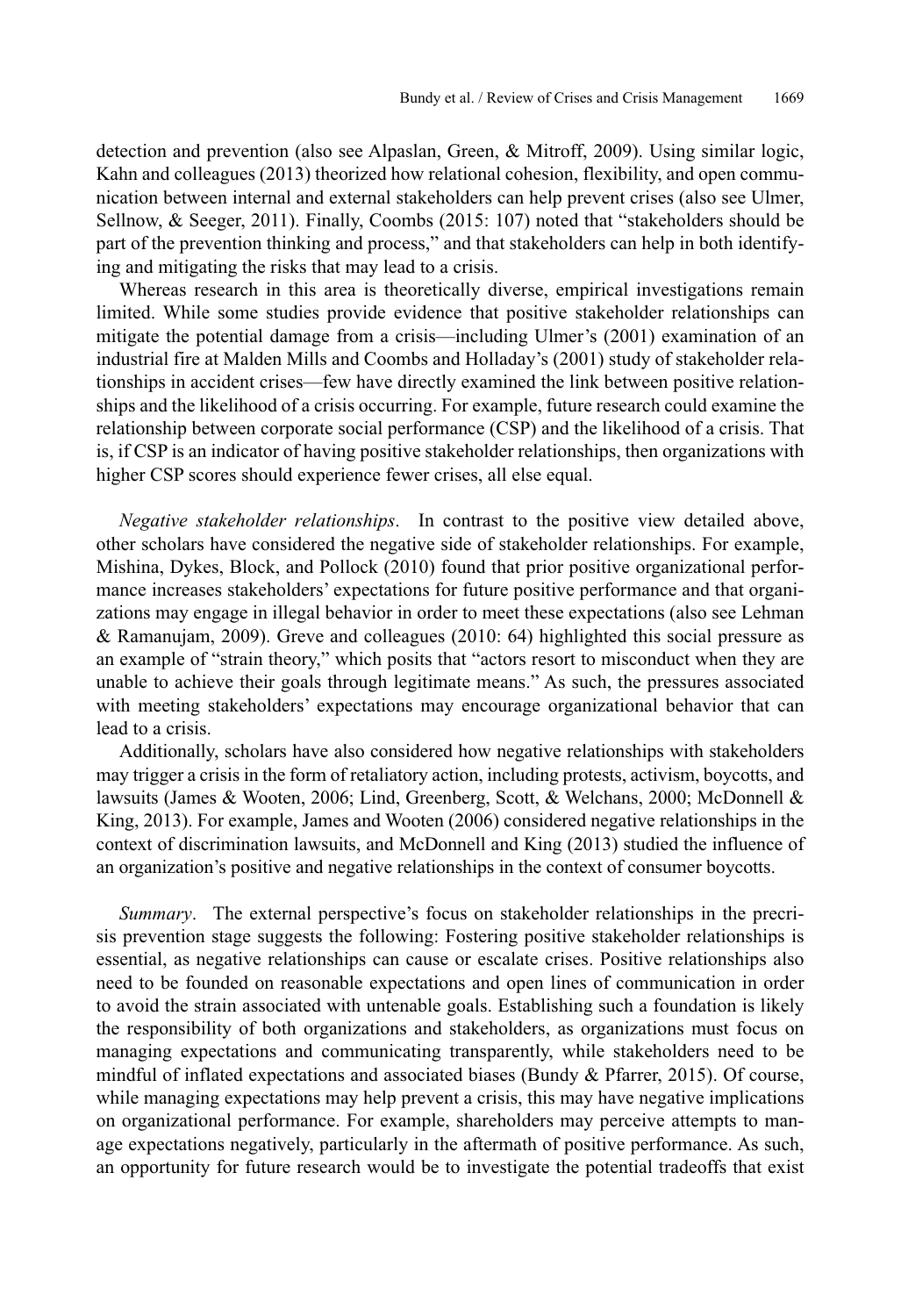between organizations' attempts to manage stakeholders' expectations, the likelihood of a crisis, and financial performance.

## *Synthesizing the Perspectives*

The internal perspective's focus on organizational preparedness and the external perspective's focus on stakeholder relationships share a number of commonalities. For example, organizing for reliability is a process of developing managerial mindfulness generally focused on the internal operational environment. Similarly, research on stakeholder relationships emphasizes the importance of being mindful of relational expectations and obligations. Both perspectives also focus on identifying behavioral and social constraints that may interfere with mindful organizing and relationship building (e.g., biases, limitations, and expectations).

Despite these commonalities, we found only limited evidence of research that considers both perspectives together (cf. Clair & Waddock, 2007; Gittell, Cameron, Lim, & Rivas, 2006; Kahn et al., 2013; Jacques, Gatot, & Wallemacq, 2007; Pfarrer, DeCelles, et al., 2008; Roux-Dufort, 2007). Thus, questions for future research remain. For example, how might efforts to organize for reliability influence the way in which an organization manages its external stakeholder relationships? We know that organizing for reliability requires a focus on flexibility and core responsibilities (Weick et al., 1999). Both of these traits are also critical for positive stakeholder relationships (Clair & Waddock, 2007; Ulmer et al., 2011). Therefore, it appears that organizing for reliability should enhance an organization's ability to foster positive external stakeholder relationships and that the presence of these positive relationships would enhance an organization's ability to organize for reliability.

An alternative possibility arises, however, when considering managers' bounded rationality and cognitive limitations (Cyert & March, 1963; Weick & Sutcliffe, 2006). Executives focused on developing internal structures to manage complex systems may be limited in their ability to foster a wide range of positive stakeholder relationships. Similarly, managers focused on their various stakeholders may be unable to focus on managing complex internal systems. As such, it is possible that a balanced focus on internal and external crisis prevention may be difficult to accomplish in practice.

### **Stage 2: Crisis Management**

Moving from the precrisis prevention stage, a significant portion of research from the internal and external perspectives has focused on the processes associated with the crisis management stage (see Figure 1 and Table 1 as well as Tables 2a and 2b in the online supplemental material). Before considering the differences between the internal and external perspectives, we note that the factors that work to prevent a crisis, including organizational preparedness and positive stakeholder relationships, may also facilitate crisis management after a triggering event. As such, many of the manuscripts reviewed above are also applicable here.

#### *Internal Perspective: Crisis Leadership*

As Kahn and colleagues (2013: 377) noted, "traditional models of crisis management are rooted in a classic engineering mandate: identify and fix the problems in inputs and operations that lead to ineffective outputs." While crisis management research has largely moved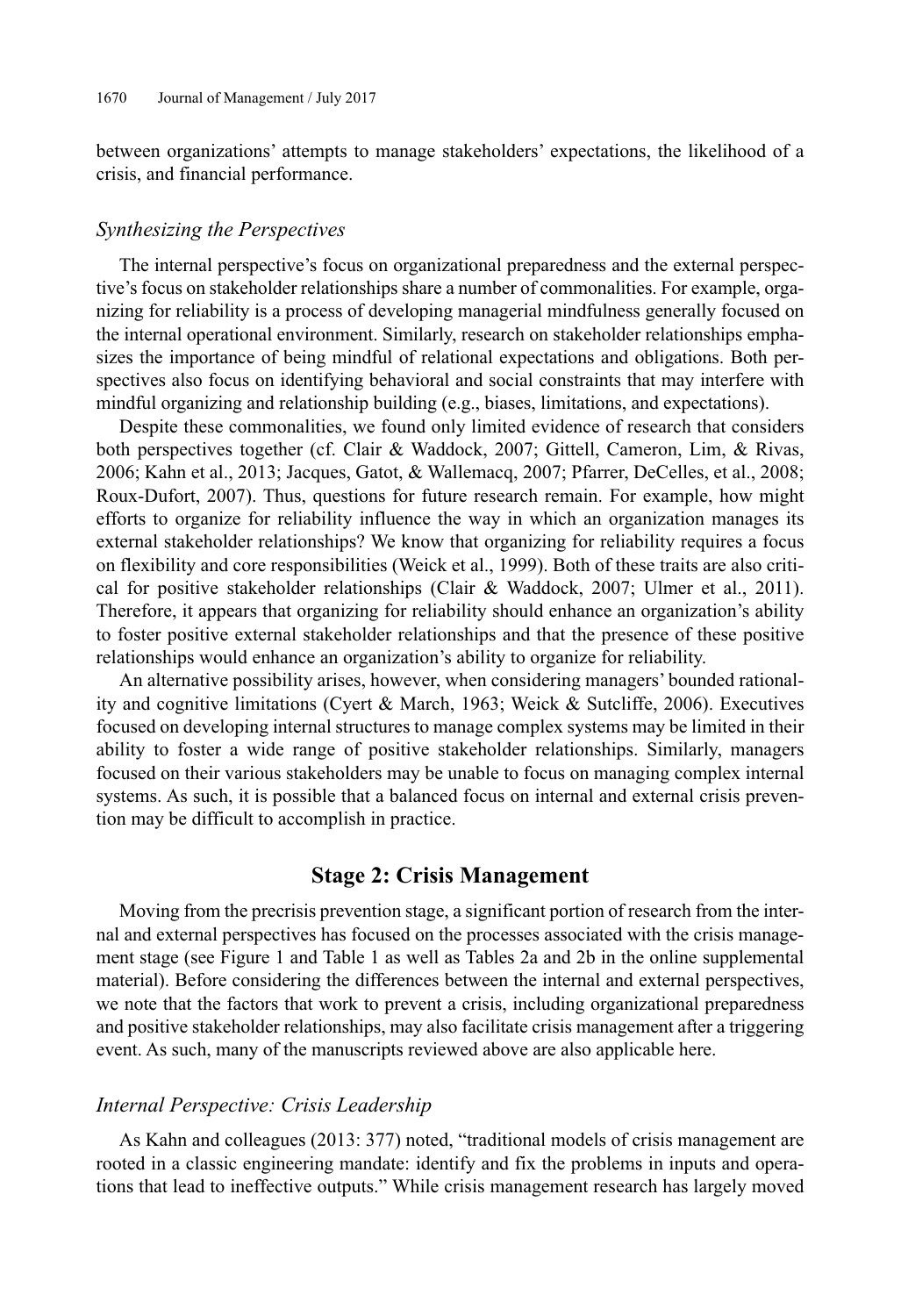beyond this mandate, the internal perspective continues to emphasize a "fix-the-problem" approach, often by focusing on the factors that influence within-organization crisis leadership. For example, James and colleagues (2011: 458) highlighted the importance of "crisis handlers," focusing not just on the "tactical aspects of management" during a crisis but also on the "responsibilities of leading an organization in the pre- and post-crisis phases." In particular, the authors emphasized the relationship between crisis perceptions and crisis leadership, suggesting that leaders who frame crises as threats react more emotionally and are more limited in their efforts, while leaders who frame crises as opportunities are more open-minded and flexible (also see Brockner & James, 2008; Dane & Pratt, 2007; James & Wooten, 2005, 2010; Mitroff, 2007; Sayegh, Anthony, & Perrewe, 2004; Vaaler & McNamara, 2004). Others have focused on characteristics of the crisis leader—such as charisma—and how such characteristics may influence internal cohesion during a crisis (Howell & Shamir, 2005; James et al., 2011; Pillai & Meindl, 1998).

Scholars have also considered how leaders at high-reliability organizations manage a crisis, recognizing that the ability to adapt and change mental models in an emergency situation can enhance coordination and effective communication (Majchrzak, Jarvenpaa, & Hollingshead, 2007; Roberts et al., 2007). This suggests that not only does organizing for reliability help to prevent a crisis, but it can also enhance leadership efforts in the event that one occurs.

*Conditional factors on crisis leadership*. Research has also considered a number of conditional factors that may affect internal leadership during a crisis. For example, Withers, Corley, and Hillman (2012) suggested that a quality board may reduce the impact of a crisis and enhance leadership efforts. Similarly, Dowell, Shackell, and Stuart (2011) found that organizations with independent and smaller boards, which are more capable of enacting dynamic change, were less likely to experience failure following a crisis. The authors also found that more powerful CEOs, who are better able to make rapid decisions, reduced the likelihood of failure.

Moving beyond governance factors, Lin and colleagues (2006) demonstrated that the complexity of an organization's structure and task environment combines to influence crisis management efforts, both positively and negatively. S. Lee and Makhija (2009) emphasized the role of strategic flexibility in crisis management, which, like organizing for reliability, can enhance leadership efforts. Others have considered how more tangible aspects of an organization, such as size and age, influence crisis management, the greater of which may inhibit leadership efforts during a crisis (Lange & Washburn, 2012; Rhee & Valdez, 2009). Finally, researchers in corporate communication and public relations have recently begun to focus on the role of internal crisis communication, showing the negative effects of neglecting employees during a crisis (Mazzei & Ravazzani, 2015) as well as the positive effects of engaging with them (Mazzei, Kim, & Dell'Oro, 2012), including the possibility of employees becoming outspoken defenders of the organization (Frandsen & Johansen, 2011; Johansen, Aggerholm, & Frandsen, 2012).

*Summary*. The internal perspective suggests that leaders are critical to the crisis management process and that a number of factors influence their ability to lead. However, much like the research on organizational preparedness, research on crisis leadership is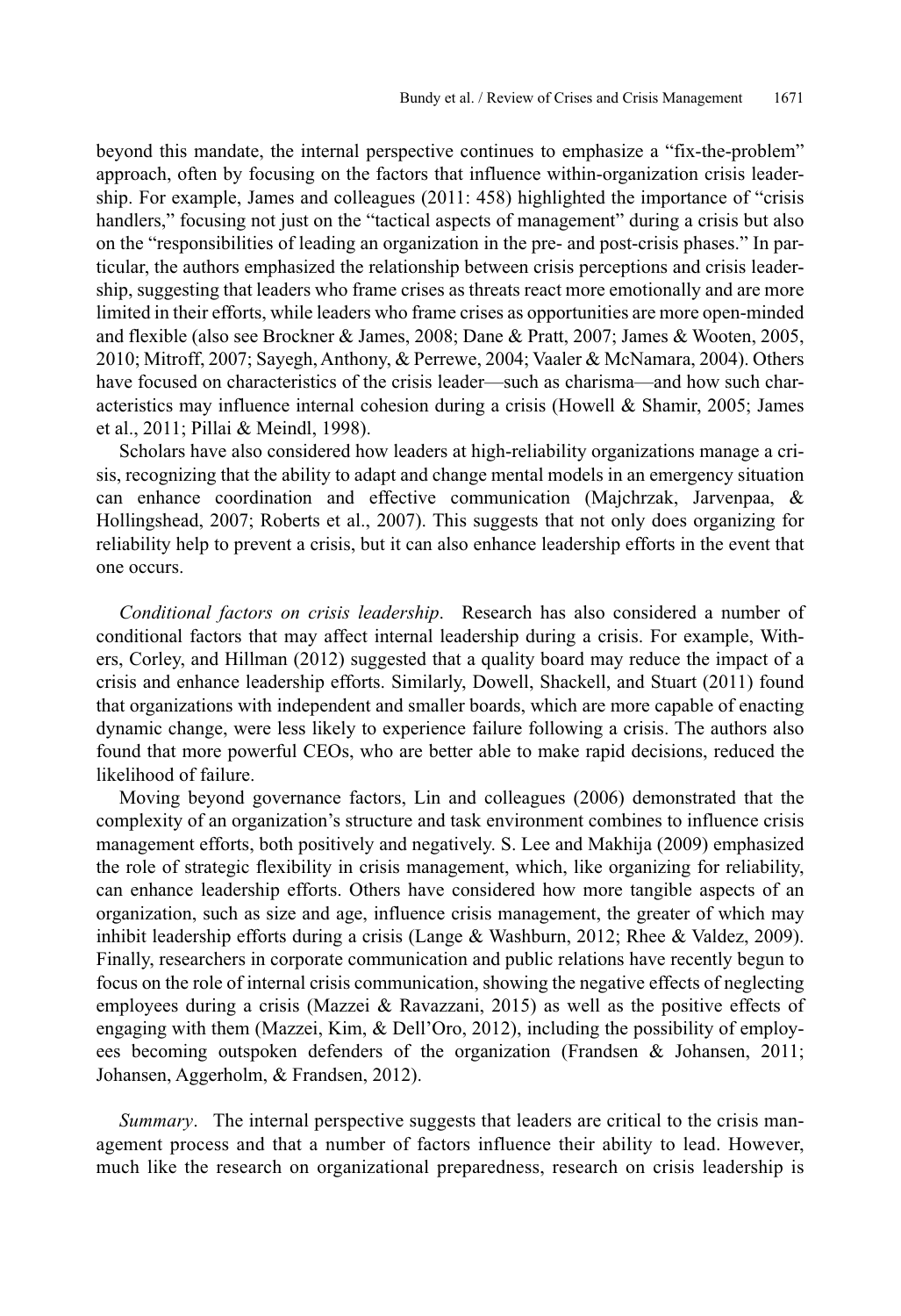often criticized for its lack of specificity. Indeed, attempts to empirically examine the recommendations of this literature, such as the development of organizational structures to aid with information processing and resource allocation, have not found strong support (cf. Lin et al., 2006). As Lin and colleagues (2006: 611) noted, "more exploration is needed to extend current organizational theories" of crisis management, and "the way in which organizations should be designed to encourage adaptation" needs to be reconsidered (2006: 614). In their critique, they highlighted that critical and specific questions about *how* organizations should structure and coordinate to enhance crisis leadership remain unanswered (Lin et al., 2006).

Additionally, how different internal factors combine to influence crisis management also remains unclear. For example, as we noted above, research suggests that both a strong board (Withers et al., 2012) and a powerful CEO (Dowell et al., 2011) should enhance internal crisis leadership. However, strong boards may work to curb CEO power, and powerful CEOs often seek to reduce board impact (Shen, 2003). Furthermore, research also shows that powerful CEOs may take more risks (Zahra, Priem, & Rasheed, 2005), which may enhance the likelihood of a crisis (Mishina et al., 2010). Thus, the factors that lead to more effective internal crisis management may also paradoxically lead to more crises.

#### *External Perspective: Stakeholder Perceptions*

In contrast to the focus on internal crisis leadership, a great deal of research from the external perspective has focused on how stakeholders perceive and react to crises and how organizations influence these perceptions. Below we consider multiple elements of this research.

*Crisis response strategies*. Numerous studies captured in our review focus on how organizations use crisis response strategies, or the "set of coordinated communication and actions used to influence evaluators' crisis perceptions" (Bundy & Pfarrer, 2015: 346). Much of this literature draws from attribution theory, which states that individuals are motivated to search for the causes of unexpected and negative events, and these attributions of responsibility can invoke negative emotions and reactions (Weiner, 1986). Utilizing this logic, Coombs' situational crisis communication theory (SCCT) argues that the more responsibility stakeholders attribute to an organization for a crisis, the greater their negative perceptions (Coombs, 1995, 2007; Coombs & Holladay, 2002). Experimental research confirms this premise (Coombs & Holladay, 1996, 2001, 2002, 2006; Dean, 2004), and a number of management studies have drawn from the tenets of attribution theory and SCCT to consider the role of crisis attributions (e.g., Bundy & Pfarrer, 2015; Lange & Washburn, 2012; Mishina, Block, & Mannor, 2012; Withers et al., 2012).

While attributions are critical for understanding stakeholders' perceptions of a crisis, research also recognizes that attributions are "a negotiated feature of crisis management, and, therefore, subject to social influence" (Bundy & Pfarrer, 2015: 352). Thus, an organization's response strategy plays a central role in this process. Scholars have developed a number of typologies to capture organizations' responses (e.g., Benoit, 1995; Coombs, 1995, 2006; Elsbach, 1994, 2003; James & Wooten, 2006; Lamin and Zaheer, 2012; Marcus & Goodman 1991; Pfarrer, DeCelles, et al., 2008; Sutton & Callahan, 1987; Zavyalova, Pfarrer, Reger, & Shapiro, 2012).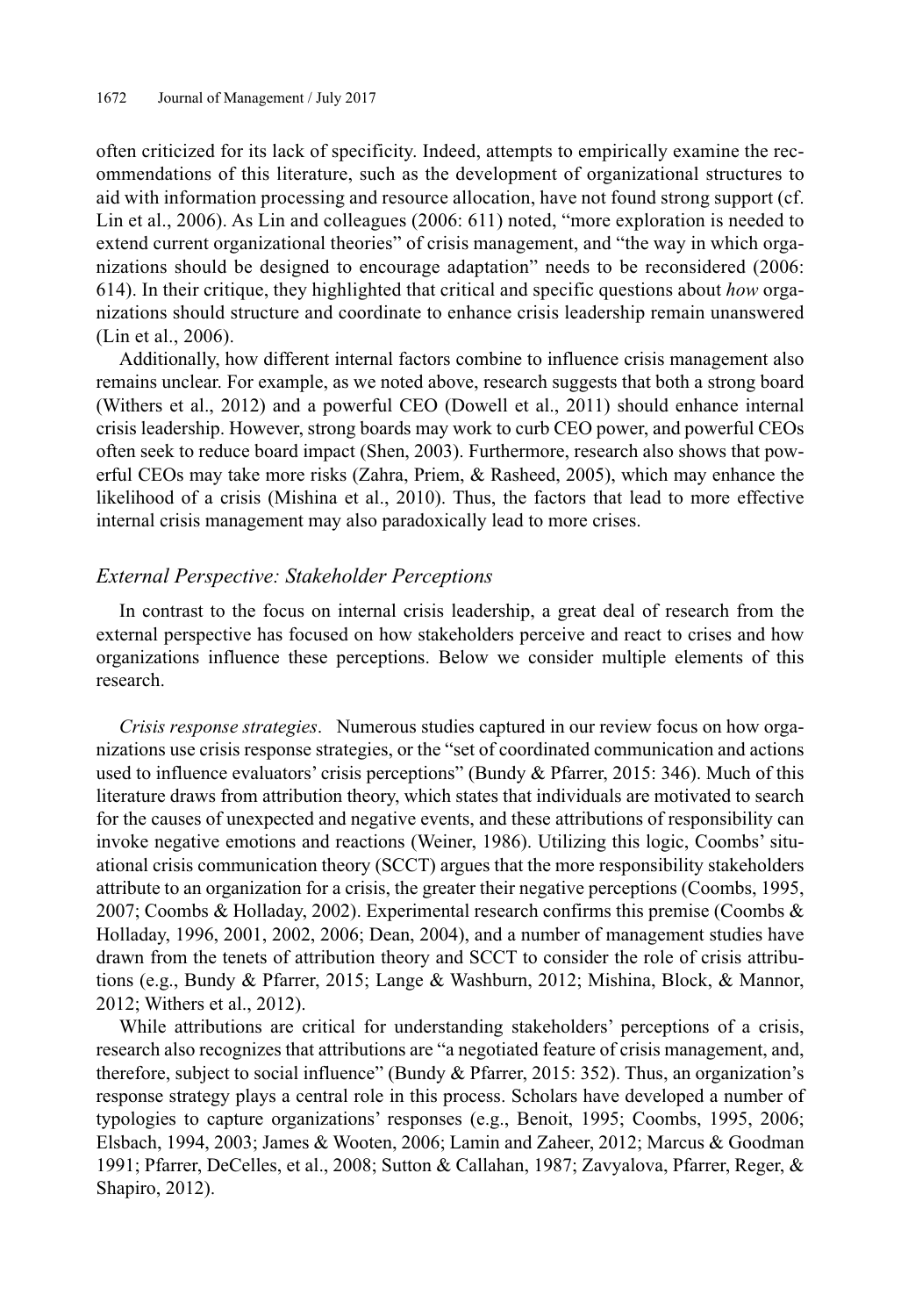Given their similarities, a useful way to integrate them is along a continuum from defensive to accommodative. As highlighted by Bundy and Pfarrer (2015: 352), "response strategies that accept less responsibility—generally labeled *defensive*—attempt to [reduce] an organization's perceived association with a crisis," while "strategies that accept more responsibility—generally labeled *accommodative—*[acknowledge] an organization's causal role in a crisis." Examples of defensive strategies include denial, defiance, and scapegoating. Examples of accommodative strategies include apologies, expressions of sympathy, and promises of corrective actions. Examples of strategies in the middle of the continuum which emphasize limited organizational responsibility—include decoupling and reducing offensiveness via justifications and excuses.

Research has also considered the effects of timing and the source of the crisis response. For example, research has empirically shown that negative perceptions are reduced when the organization is the first to release crisis information (Claeys & Cauberghe, 2012; Pfarrer, Smith, et al., 2008). Other scholars have shown that organizations may engage in anticipatory response strategies to soften negative reactions, including bundling negative news with more positive information (Elsbach, Sutton, & Principe, 1998; Graffin, Carpenter, & Boivie, 2011; Graffin, Haleblian, & Kiley, 2016). Still others have focused on stage models that feature an organization's response strategy as a central element for reintegration (cf. Bertels, Cody,  $\&$ Pek, 2014; Brown, Buchholtz, & Dunn, 2016; Elsbach, 2012; Gillespie & Dietz, 2009; Gillespie, Dietz, & Lockey, 2014; Pfarrer, DeCelles, et al., 2008; Poppo & Schepker, 2014; Rhee & Kim, 2012).

Finally, it is important to recognize that crisis response strategies can involve functional communication and actions, including information that helps stakeholders avoid harm, in addition to more symbolic management efforts that attempt to manage the organization's public image (cf. Bundy & Pfarrer, 2015; Coombs, 2015; Zavyalova et al., 2012). Despite this recognition, however, we see little research that has considered an organization's behavioral response in combination with its verbal response (James & Wooten, 2006; Ulmer, 2001). Instead, the vast majority of researchers, particularly those using quantitative empirical designs, focus only on crisis communication *or* on organizational actions directed at stakeholders. Additionally, we note that much of the research in this domain has not considered how stakeholders' biases, heuristics, and emotions influence their perceptions and the effectiveness of response strategies. This, however, is beginning to change. For example, Jin and colleagues (Jin, 2010; Jin, Pang, & Cameron, 2012) showed that stakeholders respond with different emotions that may influence the effectiveness of a response strategy (also see Bundy & Pfarrer, 2015; Claeys & Cauberghe, 2014; Coombs & Holladay, 2007; Sinaceur, Heath, & Cole, 2005).

*Crisis type*. One of the critical factors influencing stakeholders' perceptions is the type of crisis being experienced (Coombs, 2007). As Bundy and Pfarrer (2015: 351) argued, individuals categorize crises into types as part of a "heuristic simplification process in which evaluators intuitively combine past experiences and expectations to reduce the complex nature of a crisis into easier-to-understand cognitive schemas." Like with response strategies, this recognition has given rise to numerous typologies that focus on the situational characteristics of the crisis, including its perceived controllability, severity, undesirability, and intentionality (e.g., Brown et al., 2016; Bundy & Pfarrer, 2015; James & Wooten, 2006; Lange & Washburn,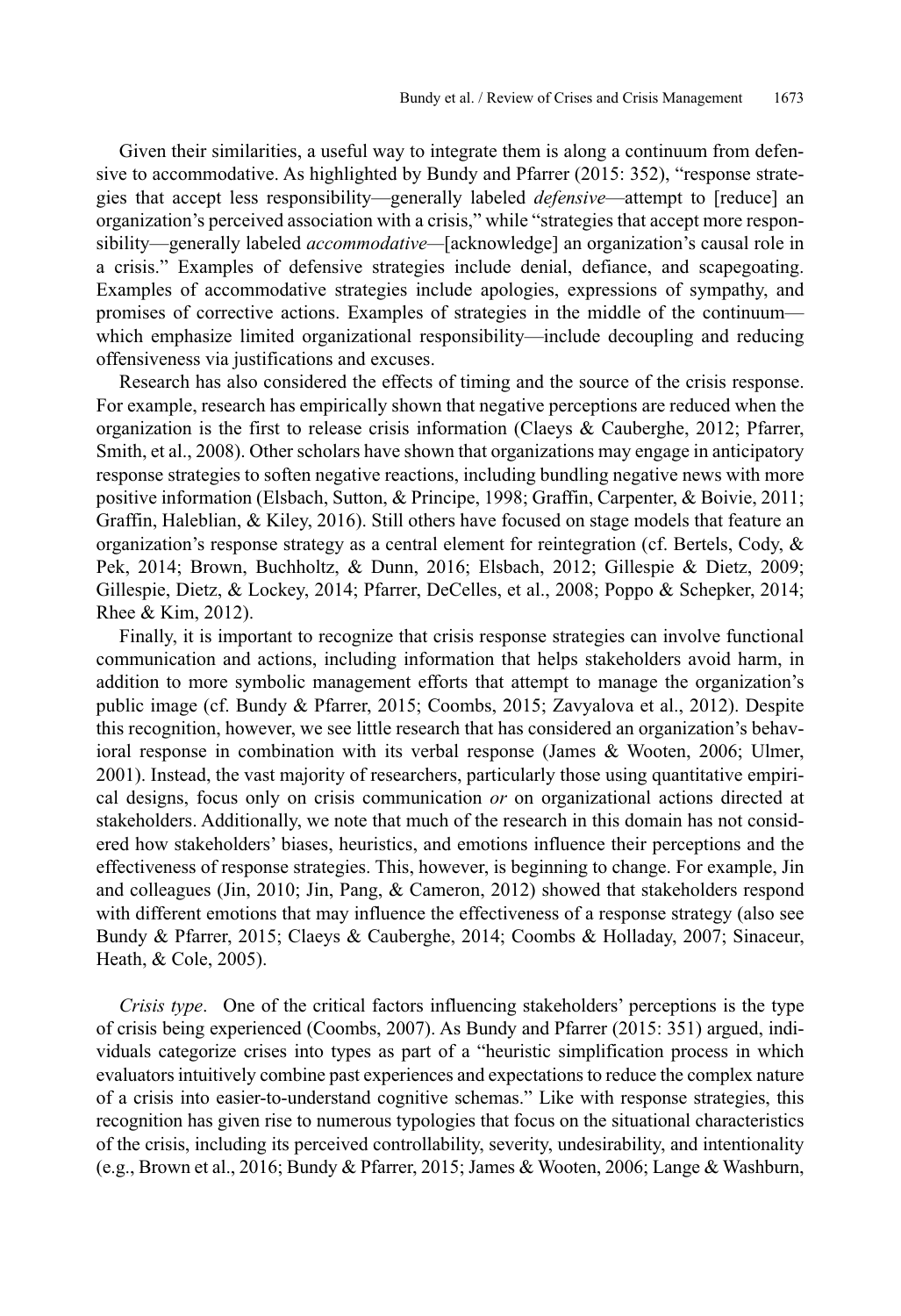2012; Mitroff, Pauchant, & Shrivastava, 1988; Shrivastava, Mitroff, Miller, & Miglani, 1988). For example, SCCT classifies crises into three categories based upon perceived crisis responsibility: victim crises (weak crisis responsibility), accidental crises (moderate crisis responsibility), and preventable crises (strong crisis responsibility). Empirical findings confirm that stakeholders make these types of judgments (Coombs & Holladay, 2004).

*Endowed positive evaluations*. Another factor influencing how stakeholders react to crises is an organization's endowment of positive evaluations (e.g., reputation, legitimacy, status, celebrity, social approval, and trust). Research has argued and shown that positive evaluations can act as either a "buffer" to reduce negative perceptions or as a "burden" to increase negative perceptions (cf. Bundy & Pfarrer, 2015; Coombs, 2007; Coombs & Holladay, 2006; Dean, 2004; Decker, 2012; Jones, Jones, & Little, 2000; H. Kim & Yang, 2009; McDonnell & King, 2013; Mishina et al., 2012; Pfarrer, Pollock, & Rindova, 2010; Rhee & Haunschild, 2006; Rhee & Valdez, 2009; Schnietz & Epstein, 2005; Zavyalova, Pfarrer, Reger, & Hubbard, 2016: 255-256). In the case of a buffer, stakeholders' affinity toward an organization may cause hesitation in attributing responsibility or may dampen negative perceptions. In the case of a burden, stakeholders' heightened attention and expectations may cause negative perceptions when those expectations are violated.

Empirical evidence on the buffer-versus-burden argument is equivocal. Some research supports the argument that favorable social evaluations can buffer organizations from negative perceptions. For example, Coombs and Holladay (2001, 2006) found a negative correlation between stakeholders' perceptions of crisis responsibility and an organization's endowed reputation, and Pfarrer and colleagues (2010) found that high-reputation and celebrity organizations suffered fewer market penalties than other organizations following a material negative earnings surprise (also see Love & Kraatz, 2009; McDonnell & King, 2013). However, other empirical research has found that reputation and other social evaluations may act as a burden (Brooks, Highhouse, Russell, & Mohr, 2003; Dean, 2004; Graffin, Bundy, Porac, Wade, & Quinn, 2013; Rhee & Haunschild, 2006; Wade, Porac, Pollock, & Graffin, 2006). For example, Rhee and Haunschild (2006) found that high-reputation automobile manufacturers were punished more than other organizations following a product recall.

These conflicting findings can be explained in a number of ways. The most plausible explanation is that the relationship is conditional, with different social evaluations acting as both a burden and a buffer depending on certain factors, such as the magnitude or type of crisis (Coombs & Holladay, 2006; Graffin et al., 2013; McDonnell & King, 2013), an organization's response strategy (Bundy & Pfarrer, 2015; Dean, 2004), an organization's crisis history (Coombs, 2007; Pfarrer, DeCelles, et al., 2008), and heterogeneity among stakeholders (Lamin & Zaheer, 2012; Mishina et al., 2012). For example, Rhee and Haunschild (2006) found that reputation was a burden in the context of automobile recalls. However, their findings held only with "severe" recalls "representing significant hazard" to consumers (Rhee & Haunschild, 2006: 106). Perhaps the severity of the crisis enhanced the likelihood that reputation would act as a burden. In contrast, Pfarrer and colleagues (2010) found that reputation acted as a buffer in the context of earnings surprises. In this case, perhaps reputation acted more as a buffer for investors, who perceived the violation as less severe. In addition, neither study considered the organization's response strategy, which may have exerted an endogenous influence on the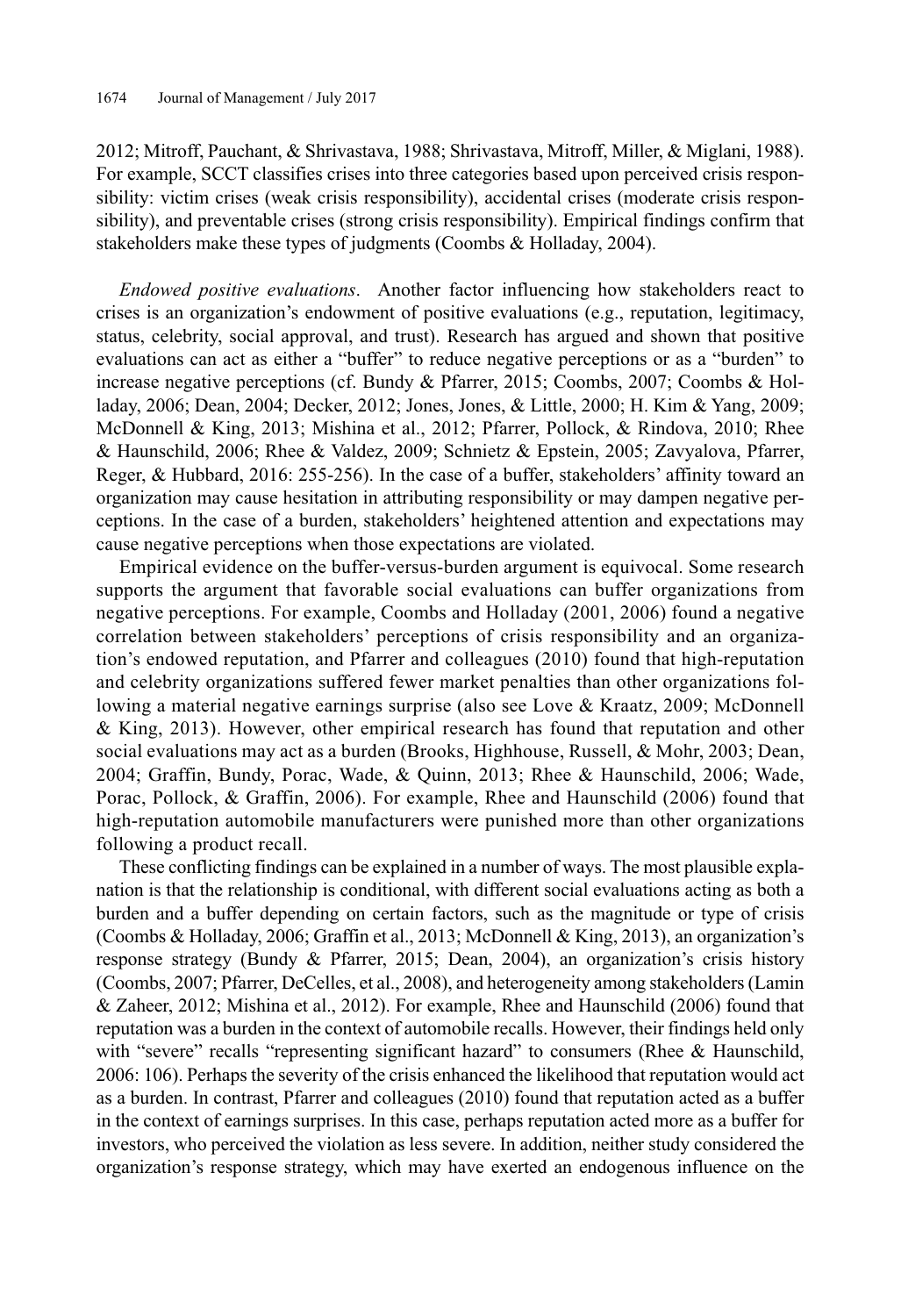findings (among other potential factors). Therefore, research that considers the *multiple* conditions that influence stakeholders' perceptions is needed.

*Stakeholder identification*. Stakeholders' level of identification with an organization has also been shown to influence their perceptions of a crisis (Zavyalova et al., 2016). For example, stakeholders' high identification with an organization can lead them to "circle the wagons," while low identification can lead stakeholders to point the finger at an afflicted organization (Zavyalova et al., 2016: 271). However, the benefit of high identification has been shown to reduce as a crisis intensifies (Zavyalova et al., 2016). Others have focused more on processes related to identification. For example, Gutierrez, Howard-Grenville, and Scully (2010) detailed a process of split identification in their study of the Catholic Church, which allows stakeholders to remain normatively committed to an organization while simultaneously criticizing its practices and structures. Petriglieri (2015) identified a related process in her study of the BP Gulf oil spill in which organizational members reassess their relationship with a crisis organization in detailed pathways toward reidentification or disidentification. Finally, Lange and Washburn (2012) considered how stakeholders' identification with either the affected parties or the implicated organization can influence attributions, and Withers and colleagues (2012) examined identification in predicting how directors react to a crisis.

*Powerful stakeholders and the media*. Research has argued and shown that powerful and active stakeholders play a role in influencing the perceptions of other stakeholders (Pfarrer, DeCelles, et al., 2008; Zavyalova et al., 2012). For example, stakeholders can use their positions to sway public opinion via boycotts and protests, and "social control agents," such as regulatory agencies, can influence other stakeholders' crisis perceptions (Greve et al., 2010: 56; McDonnell & King, 2013; Yue et al., 2013). The media also play a central role in how crises are interpreted (Adut, 2005; Greve et al., 2010; Hoffman & Ocasio, 2001; Rhee & Valdez, 2009; Wiersema & Zhang, 2013). For instance, Graffin and colleagues (2013) showed how the media were important for the public in making sense of a scandal. Additionally, research is beginning to consider the influence of social media on an organization's crisis management efforts (cf. Utz, Schultz, & Gloka, 2013; Veil, Buehner, & Palenchar, 2011).

*Crisis spillover*. Finally, several scholars have also focused on crisis spillovers, or when an innocent organization is contaminated by a crisis due to shared characteristics, such as industry membership (cf. Barnett & King, 2008; Greve et al., 2010; Haack, Pfarrer, & Scherer, 2014; Jonsson, Greve, & Fujiwara-Greve, 2009; Yu, Sengul, & Lester, 2008). For instance, Zavyalova and colleagues (2012) found that innocent organizations received more negative press following toy recalls by competitors, and Barnett and King (2008) found that chemical spills from one organization contaminated stakeholders' perceptions of other industry participants. Defensive and ceremonial actions can limit this spillover effect (Desai, 2011; Zavyalova et al., 2012), as can the presence of strong governance and self-regulatory institutions (Barnett & King, 2008; Paruchuri & Misangyi, 2015). However, organizational similarity can exacerbate this effect, including via director interlocks, shared organizational forms, high association, and geographic overlaps (Desai, 2011; Diestre & Rajagopalan, 2014; Kang, 2008; Paruchuri & Misangyi, 2015; Yu et al., 2008). Research has also shown that stakeholders' crisis perceptions may be mitigated by the regularity of occurrence within an industry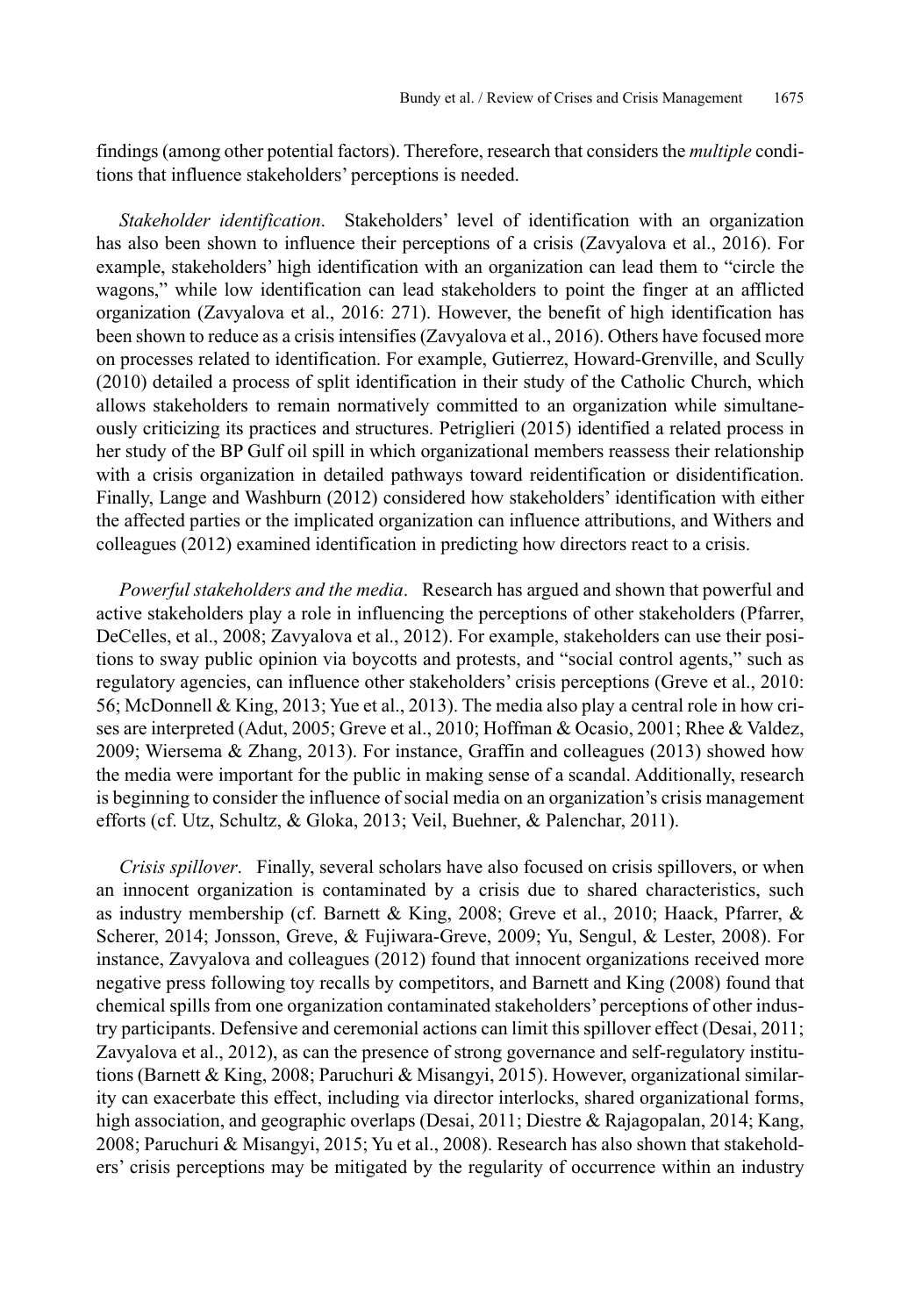or the broader environment. This dampening effect has been found with downsizing (Ahmadjian & Robinson, 2001; Love & Kraatz, 2009), options backdating (Wiersema & Zhang, 2013), product recalls (Zavyalova et al., 2012), and financial restatements (Scholz, 2008).

*Summary*. Several takeaways emerge from the literature on stakeholder perceptions during the crisis management stage: First, stakeholders' perceptions are largely predicated on their attributions. Second, research has argued and shown that an organization's response strategy can influence stakeholders' perceptions. Third, a number of additional factors influence crisis perceptions (including the crisis type and endowed social evaluations, among others).

As with other segments of the literature, this area has been criticized because many of the studies are either theoretical or case based, and those that are empirical typically consider only one or a few of the factors discussed above. Therefore, our understanding of the "big picture" remains incomplete. This research has also been questioned from a normative point of view, such that (a) a focus on managing perceptions may distract from more functional aspects of crisis management, like finding and correcting the underlying problems, and (b) this focus may also encourage organizational defensiveness (Bundy & Pfarrer, 2015). We consider both of these issues in our Future Research Development section below.

#### *Synthesizing the Perspectives*

The internal and external perspectives share commonalities in the way they approach crisis management. For example, a key conclusion from both perspectives is that managers' and stakeholders' cognitive capabilities are reduced in a crisis. In addition, both perspectives have emphasized the emotional reactions that accompany a crisis, which may induce pessimism, defensiveness, feelings of trauma and betrayal, ignorance, and grief (Kahn et al., 2013; Mitroff, 2007; Roux-Dufort, 2007; Vaaler & McNamara, 2004). Such reactions make crisis management more difficult, exacerbating internal and external coordination efforts.

In sum, the internal and external perspectives focus on different factors that may influence sensemaking during a crisis. A key difference between the perspectives, however, is that the internal view focuses on managers' sensemaking efforts to resolve the crisis, and the external view focuses on stakeholders' sensemaking and perceptions. Yet, like with the precrisis prevention stage, we see only limited attempts at integration (cf. Frandsen & Johansen, 2011; Johansen et al., 2012; Kahn et al., 2013; Mazzei et al., 2012; Mazzei & Ravazzani, 2015; Petriglieri, 2015). Thus, a number of opportunities exist. For example, crisis response strategies are likely more effective when paired with sincere internal efforts to remedy the problems that led to the crisis (Gillespie & Dietz, 2009; James & Wooten, 2006; Pfarrer, DeCelles, et al., 2008; Rhee & Kim, 2012). Moreover, effective leadership of external stakeholders is also likely to translate into effective leadership of internal audiences, and vice versa (cf. Bies, 2013). For instance, an organization that communicates compassion to crisis victims may provide a source of motivation and pride to its employees (Seeger & Ulmer, 2002). We consider these and additional opportunities in our Future Research Development section below.

## **Stage 3: Postcrisis Outcomes**

Moving from the crisis management stage, we now consider postcrisis outcomes (see Figure 1 and Table 1 as well as Tables 3a and 3b in the online supplemental material).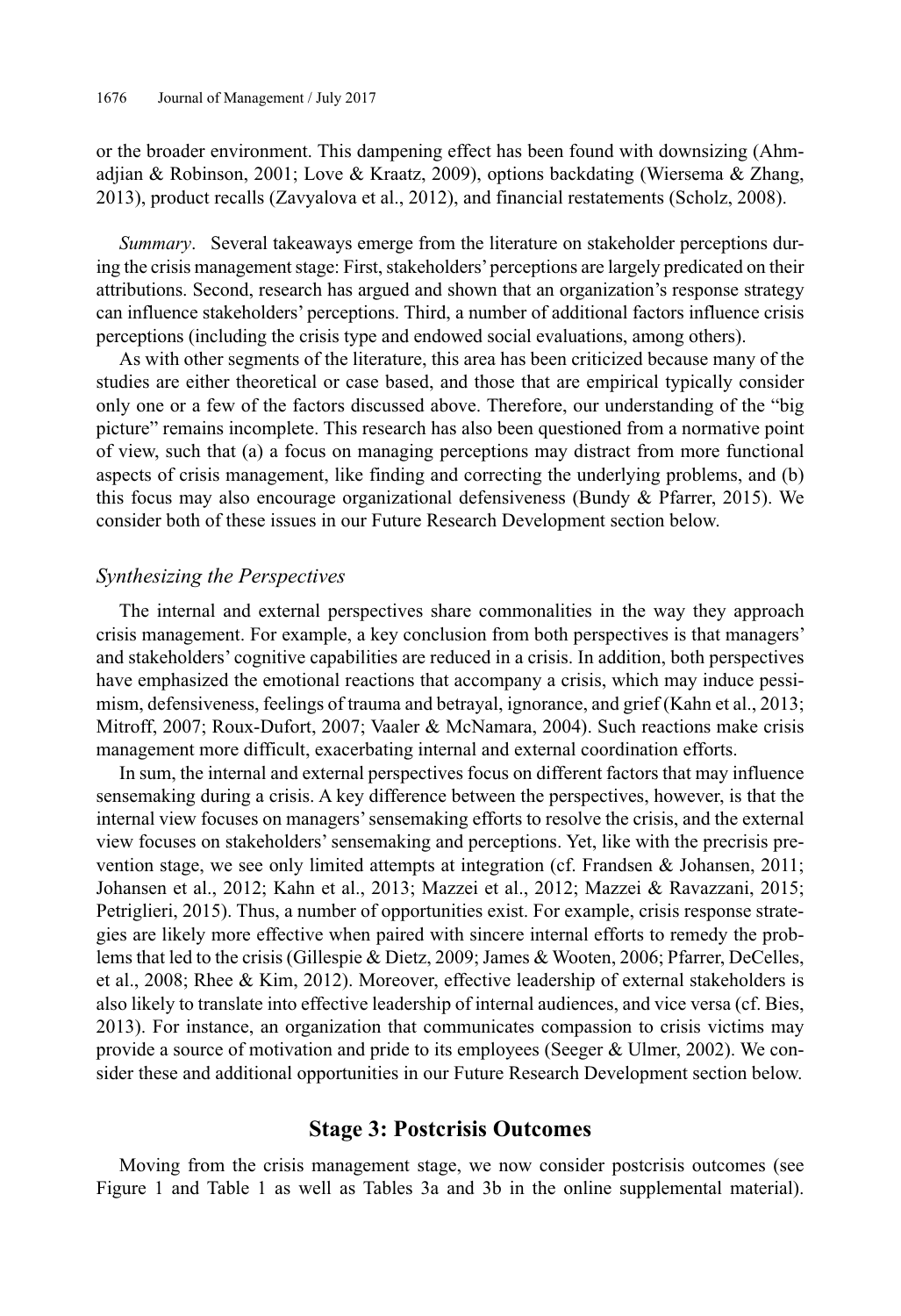Research from the internal perspective has focused primarily on organizational learning, while the external perspective has focused primarily on social evaluations. As mentioned above, it is important to recognize that the factors associated with the previous stages can also influence crisis outcomes. As such, many of the manuscripts reviewed in Stages 1 and 2 are also applicable here.

#### *Internal Perspective: Organizational Learning*

As part of its focus on reliability and leadership, the internal perspective emphasizes organizational learning as a critical crisis outcome. For example, James and colleagues (2011) highlighted the importance of moving beyond the status quo to generate new competitive opportunities by learning from a crisis. Ulmer and colleagues' (2011: xiii) discourse of renewal theory also emphasizes the "potential for opportunity, renewal, and growth" as an outcome of crisis management. Below we consider several elements of this literature.

*The learning process*. Lampel and colleagues (2009) described learning as a deliberate and an emergent process that can focus both on the event itself and also on developing organizational capabilities beyond the crisis event. However, learning from crises presents a challenge. On the one hand, crises can trigger a focus on building new knowledge (cf. Christianson, Farkas, Sutcliffe, & Weick, 2009). For example, Madsen and Desai (2010) concluded that crises can increase motivation and probabilistic search for causes and solutions, and Zahra and George (2002) argued that crises can increase individuals' absorptive capacity and ability to learn. Relatedly, Madsen (2009) showed that prior experience reduces the likelihood of experiencing a crisis in the future.

On the other hand, because crises are unexpected and rare, they may lead to "erroneous inferences" and resistance to learning (Lampel et al., 2009: 840). For example, a crisis may induce a reliance on prior beliefs and cognitive rigidity, which may reduce innovative thinking and creativity (Amabile & Conti, 1999; Billings, Milburn, & Schaalman, 1980; D'Aveni & MacMillan, 1990; Starbuck, 2009; Veil, 2011). Similarly, Shepherd (2003) discussed how business failure, as a form of crisis, could prompt grief, which interferes with the ability to learn from the event. Finally, Haunschild, Polidoro, and Chandler (2015) showed that crisis learning may focus on certain aspects (such as safety) at the expense of others (such as innovation), and that the effects of learning decline over time.

*Conditions on the learning process*. While research remains somewhat equivocal on the ability of organizations to learn from a crisis (e.g., Lampel et al. 2009), there is evidence that learning is highly conditional. For example, Madsen and Desai (2010) argued that the magnitude of a crisis may serve as a source of motivation to increase learning. Using airline accident data, Haunschild and Sullivan (2002) showed that crises with heterogeneous causes led to better searches for causality and helped avoid simplistic attributions. Baum and Dahlin (2007) showed that performance farther from aspirations induced more learning after a crisis, while performance near aspirations led to less. Rerup (2009) argued that attentionfocused organizational designs increased learning (also see Veil, 2011). Finally, others have considered how public inquiries and discourse influence learning (cf. Elliott & Smith, 2006; Gephart, 2007; Maguire & Hardy, 2013).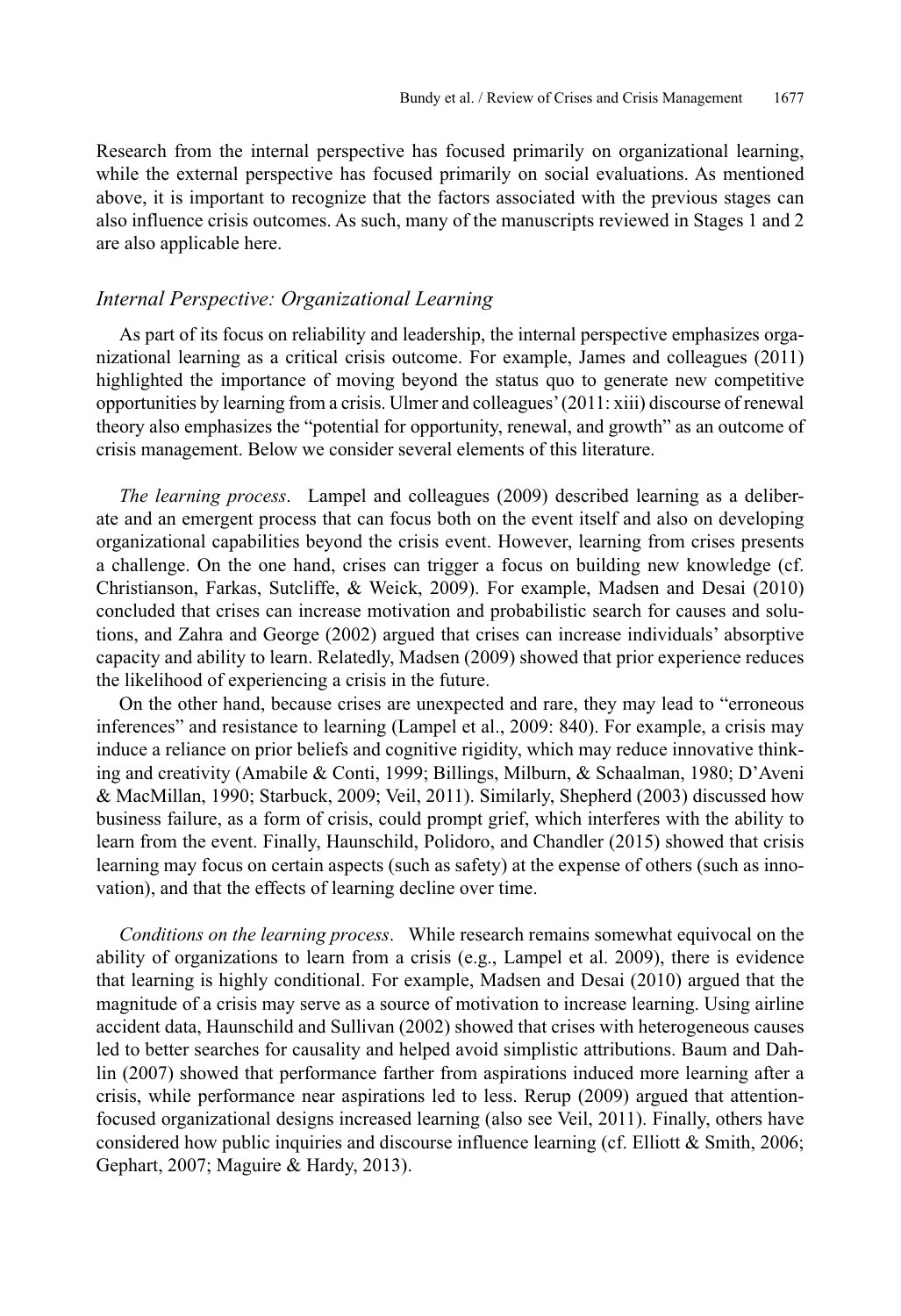Research also suggests that learning is a multilevel phenomenon. For example, Wilson, Goodman, and Cronin (2007) theorized about group dynamics in the learning process (also see Brockner & James, 2008; Vera & Crossan, 2004). Similarly, Beck and Plowman (2009) highlighted the role of middle managers in the learning process, and Kahn et al. (2013) argued that learning is achieved only through effective multilevel relational management.

*Vicarious learning*. Finally, a number of scholars have focused on vicarious learning that results from crises experienced by peer organizations. For example, J. Kim and Miner (2007) showed that vicarious learning was more effective when peer organizations were in the same geographic market. Similarly, Madsen (2009) showed that vicarious learning was possible but that this type of learning depreciates with time, and Baum and Dahlin (2007) showed that vicarious learning was a function of aspirations and social relationships. Given the similarities between vicarious learning and industry spillovers, we see their interplay as an excellent area for integration. For example, scholars could consider whether learning is facilitated in cases of spillover, as organizations seek to help each other remedy core problems, or whether learning is diminished, as organizations distance themselves from peer offenders to avoid a negative association.

*Summary*. Postcrisis research from the internal perspective shows that learning from a crisis is possible, subject to conditions that may influence the types of lessons learned and the degree to which lessons are internalized. As a "relatively new" topic (Lampel et al., 2009: 835), there are a number of opportunities for future research. One opportunity could examine the contingencies simultaneously, perhaps in a fuzzy-set qualitative comparative analysis model (an idea to which we return in our Future Research Development section below). Lampel and colleagues also suggested that research in this space is "confined almost entirely to the task environment in which these organizations operate" (2009: 843). To get beyond within-organization processes, they suggested that more research needs to embrace broader group, industry, and institutional processes of learning.

#### *External Perspective: Social Evaluations*

Much of the research from the external perspective considers an organization's social evaluations as key outcomes of a crisis, including assessments of organizational reputation, legitimacy, and trust. The general consensus is that crises hurt social evaluations (cf. Love  $\&$ Kraatz, 2009; Pfarrer et al., 2010; Rhee & Haunschild, 2006; Zavyalova et al., 2012; Zyglidopoulos, 2001). However, as we alluded to above, there is variance in the findings, and a number of researchers have considered conditions that might influence the degree of damage. Research in management and communication has particularly focused on the influence of an organization's crisis response strategy, which we consider next.

*Crisis response strategies and social evaluations*. Research has argued and shown that stakeholders' negative perceptions are minimized when an organization's response strategy matches stakeholders' attributions of responsibility for the crisis (Bundy & Pfarrer, 2015; Claeys & Cauberghe, 2014; Coombs, 1995; Coombs & Holladay, 1996, 2004). For example, when stakeholders perceive high crisis responsibility, an organization is advised to provide a more accommodative response strategy in order to minimize stakeholders'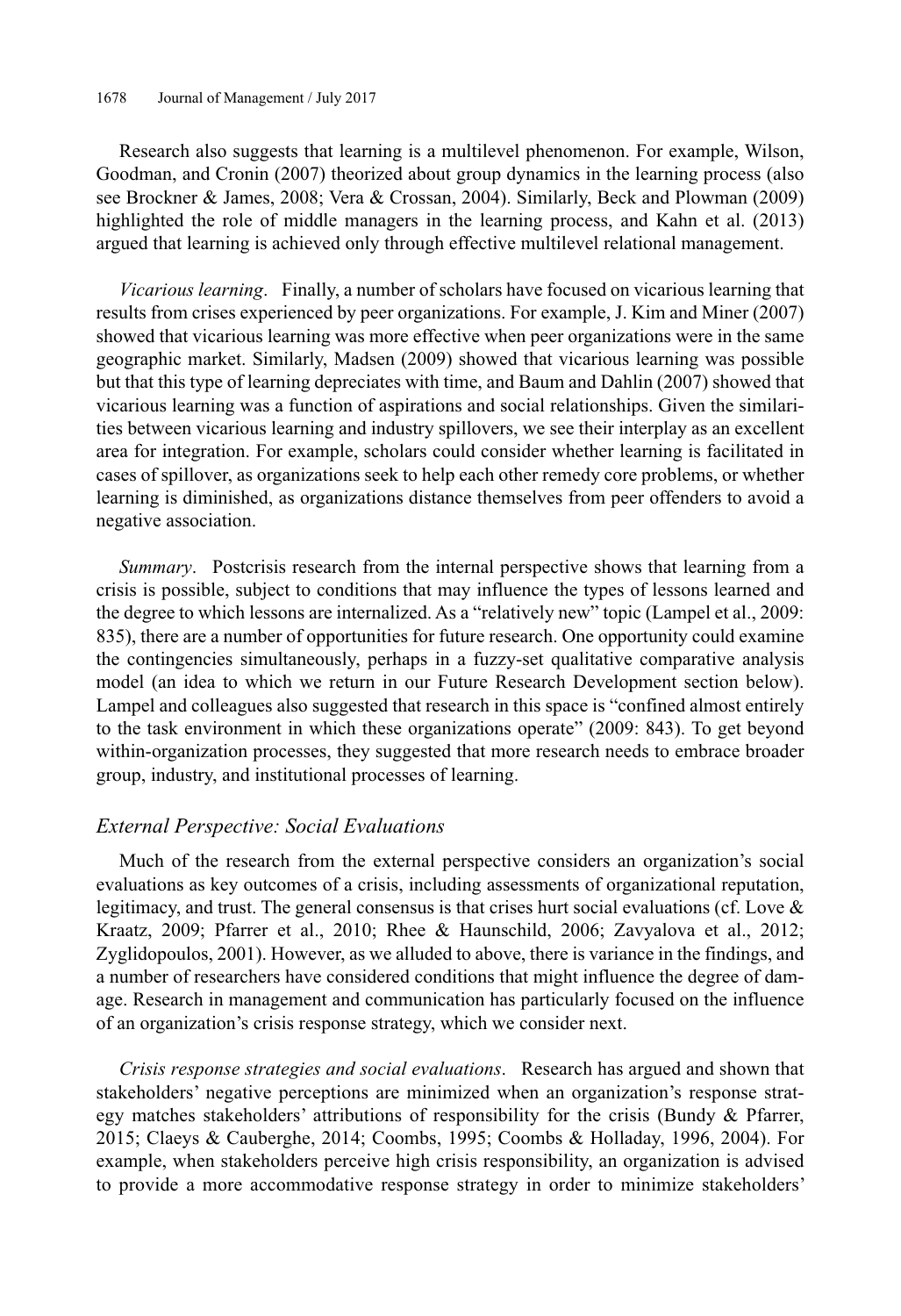negative reactions (Bundy & Pfarrer, 2015; Coombs, 2007; Dardis & Haigh, 2009). Research in management has also considered the influence of crisis response strategies on specific social evaluations. For example, Pfarrer, DeCelles, and colleagues' (2008) fourstage process focused on how an organization restores its legitimacy and reintegrates with stakeholders following a crisis, while Zavyalova and colleagues (2012) focused on the crisis management strategies an organization used following a toy recall to mitigate losses to its media reputation and social approval. Lamin and Zaheer (2012) found that the efficacy of a response strategy depends on the audience, either Wall Street or Main Street. Similarly, Mishina et al. (2012) argued that the effectiveness of a response strategy is contingent on the nature of the reputation assessment, recognizing that organizations have different reputations with different stakeholders.

Research on stakeholders' perceptions of trust also reveals some important contingencies of response strategy effectiveness. For example, P. Kim, Ferrin, Cooper, and Dirks (2004) showed that more accommodative strategies were most effective for repairing trust after competence-based violations, while more defensive strategies were most effective after integritybased violations (also see Brown et al., 2016; Gillespie et al., 2014; Gillespie & Dietz, 2009; P. Kim, Dirks, Cooper, & Ferrin, 2006; Tomlinson, Dineen, & Lewicki, 2004; Tomlinson & Mryer, 2009). Focusing on reputation, Mishina and his colleagues (2012) extended this logic to the organizational level of analysis. Relatedly, research in public relations and communication has recognized that stakeholders' emotional reactions to a crisis affect their cognitive appraisals and shape their social evaluations of an organization (Coombs & Holladay, 2007; Jin, 2010; Jin et al., 2012; Sinaceur et al., 2005). In particular, this research suggests that stakeholders' emotions are heightened when they perceive a crisis as more severe, which makes it more difficult for the organization to repair it relationship with these stakeholders.

*Summary*. Two primary takeaways emerge from the research investigating social evaluations as postcrisis outcomes: An organization's response strategy can be critical for managing social evaluations, and the more responsibility for a crisis that is attributed to the organization, the more damage can be expected.

While interest in this area is growing, there remain a number of opportunities. For example, even in the presence of a well-executed crisis response strategy, organizations are likely to experience negative social evaluations (Bundy  $\&$  Pfarrer, 2015). However, in rare instances, a well-handled crisis can improve social perceptions (cf. Ulmer, 2001). Unfortunately, research has yet to systematically identify how and under which conditions social evaluations might improve after a crisis (cf. Ulmer et al., 2011). In other cases, a crisis can lead to stigmatization, a perception that an organization possesses a fundamental, deepseated flaw (Devers, Dewitt, Mishina, & Belsito, 2009; Pozner, 2008). Again, however, it is not clear under which conditions a crisis may be more or less stigmatizing. We recommend that examining extreme positive or negative social evaluations may provide critical insight to the literature.

#### *Synthesizing the Perspectives*

Like with the research on precrisis prevention and crisis management, we see little integration between the internal and external perspectives in the postcrisis outcomes literature. Given that both perspectives focus on evaluations—in terms of learning outcomes and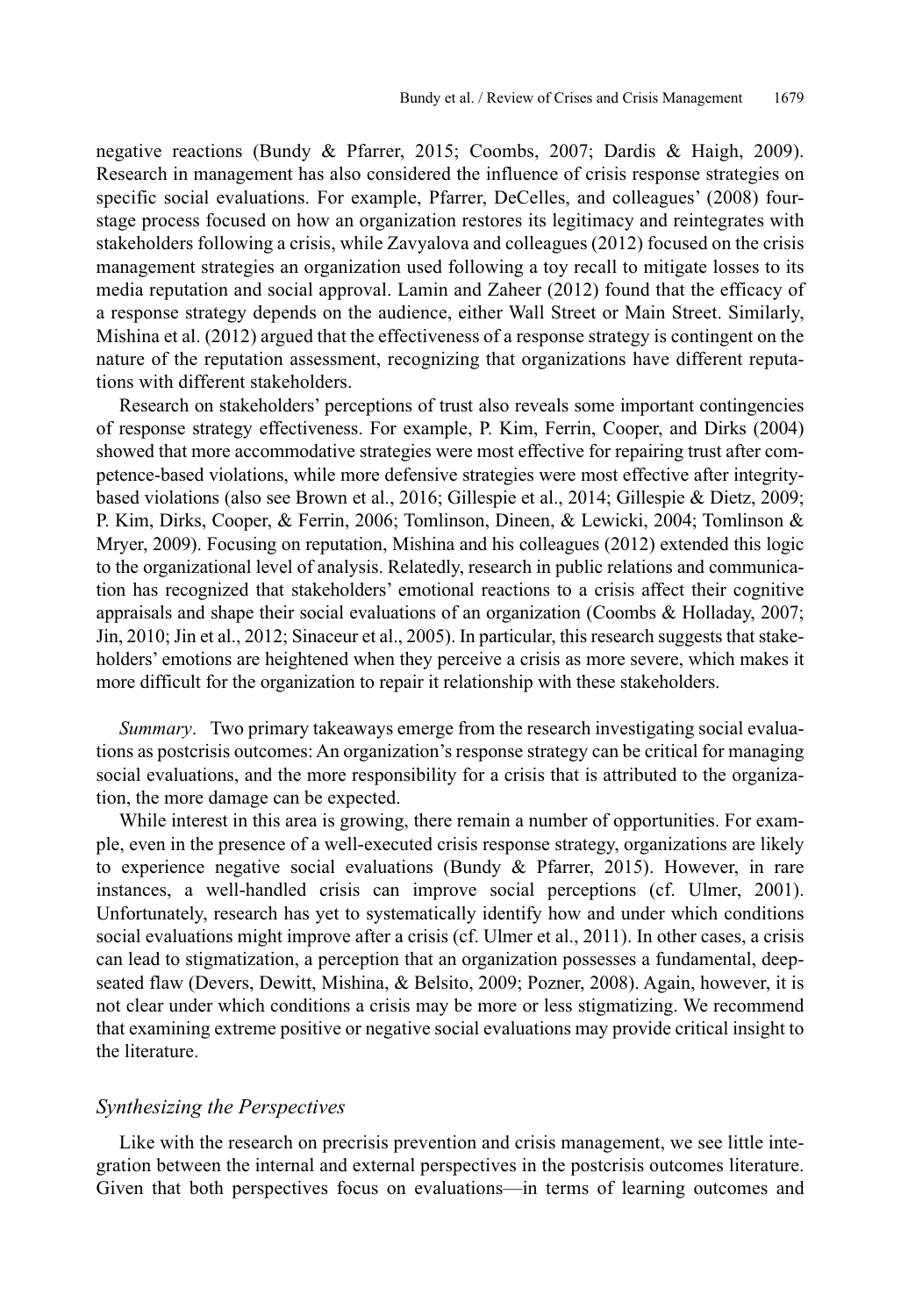social judgments—we see potential in looking at them in combination. For example, consider an organization that willingly shares its lessons learned with other organizations. Such an effort may foster goodwill and increased participation from external audiences, who are likely to perceive this behavior as a genuine act of penance (cf. Gephart, 2007; Pfarrer, DeCelles, et al., 2008).

Future research could also consider the role of learning when an organization successfully limits damage to its social evaluations following a crisis. In this case, an organization may be less motivated to learn from the crisis, thereby increasing the likelihood of crisis reoccurrence. Alternatively, research has suggested that crises can increase feelings of anger or resentment among stakeholders (Mitroff, 2007; Coombs & Holladay, 2005). Such feelings may cause stakeholders to be more obstructionist in their reactions to a crisis, focusing on seeking justice and assigning blame as opposed to promoting opportunities for growth (Bertels et al., 2014; Pfarrer, DeCelles, et al., 2008). Given that stakeholder participation is crucial to the learning process (cf. Gephart, 2007), such a response is likely to hinder organizational learning.

Additionally, the investigation of crises' more tangible outcomes may provide an excellent opportunity for integration of the internal and external perspectives in the postcrisis stage. For example, much of the research on board and managerial turnover is externally oriented and considers how the removal of leaders is an act of organizational penance that resonates with stakeholders (Arthaud-Day, Certo, Dalton, & Dalton, 2006; Connelly, Ketchen, Gangloff, & Shook, 2016; Cowen & Marcel, 2011; Gangloff, Connelly, & Shook, 2016; Gomulya & Boeker, 2014; Marcel & Cowen, 2014; Pozner, 2008; Wiersema & Zhang, 2013; Withers et al., 2012). Incorporating an internal perspective, it would be valuable to consider the influence of board and managerial turnover on both organizational learning and social evaluations. For example, while turnover may improve reputation, learning may suffer, given the loss of key sources of knowledge and insight.

Finally, crisis management research continues to focus on financial and social performance as well as organizational survival as critical tangible outcomes (Diestre  $\&$ Rajagopalan, 2014; Dowell et al., 2011; Lamin & Zaheer, 2012; F. Lee, Peterson, & Tiedens, 2004; Madsen, 2013; Paruchuri & Misangyi, 2015; Pfarrer et al., 2010; Zyglidopoulos, 2001). Even when the performance implications of a crisis are not directly studied, they are often considered via other outcomes of interest that influence performance, including organizational learning and social evaluations. Despite this recognition, we believe a model that simultaneously considers the influence of a crisis on learning, social evaluations, and performance would be valuable.

## **Future Research Development**

As our review has explicated, crises have substantive implications for organizations and stakeholders. However, fragmentation persists in the literature, and our review revealed that researchers continue to focus on disparate perspectives with limited attempts to build more integrated and generalizable scholarship. To address these issues, we developed a comprehensive framework of the crisis process (Figure 1), provided detailed tables of the literature associated with each perspective (Table 1 and Tables 1a through 3b available online), offered a summary and synthesis of the internal and external research in each stage of the crisis process, and highlighted a number of future research opportunities throughout our review.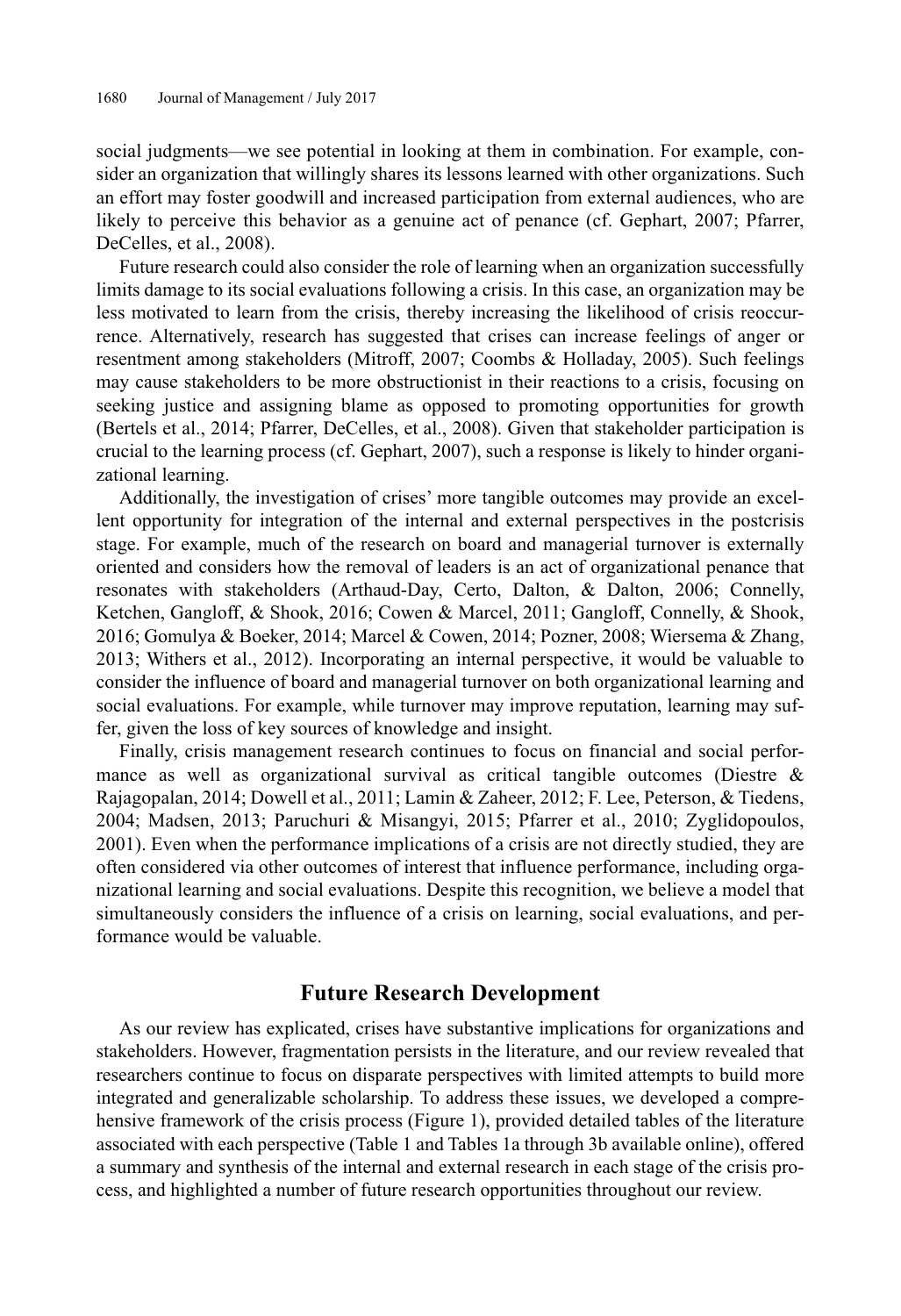Over the course of our review, we also recognized that several main categories emerged as key areas of opportunity for future research. First, future scholars can focus on *integrative* opportunities, not only by integrating the internal and external perspectives but also by considering how macro-organizational, micro-organizational, and other disciplinary research (including research from public relations and communication) can be integrated. Second, our framework can serve as a foundation for future scholars to conduct more *multilevel* research on crises and crisis management, focusing on how individual-, organizational-, and environmental-level factors interact to influence the crisis and crisis management process. Third, our review revealed a number of *contingent factors* that influence the processes associated with crises and crisis management. Despite empirical challenges that have led researchers to examine these factors mostly in isolation, we believe that future research should consider more complex theoretical and empirical models in which multiple factors are considered together.

#### *Integrative Opportunities*

Our review indicates that research on crises and crisis management continues to exist in silos, focusing on either an internal or an external perspective. Therefore, as noted throughout our review, a number of opportunities remain for future research to integrate these perspectives. We identified several potential research questions, including the following: How does organizing for reliability influence an organization's external relationships? Can external crisis response strategies improve internal leadership efforts, and vice versa? Does increasing the transparency of an organization's learning efforts help with defending an organization's reputation? How does turnover simultaneously influence the ability to learn and improve reputational assets?

Another integrative opportunity for future research involves recognizing that crisis management "best practices" may be invisible to scholars who focus only on crisis failures, regardless of which perspective they employ (Bierly & Spender, 1995; Pearson & Clair, 1998). Researchers could advance crisis management scholarship by studying organizations that have proactively averted crises, perhaps by focusing on perspectives that emphasize both organizational resilience and stakeholder management. Research should also consider empirical opportunities beyond case study designs. For example, an empirical approach could use propensity score matching techniques (Guo & Fraser, 2010) to longitudinally compare organizations that experienced a crisis with similar organizations that did not. Significant differences between the two groups—in terms of predicting the likelihood of crisis—could shed light on the organizational and relational characteristics that help prevent crises while also being sensitive to endogeneity issues.

Additionally, research can build on elements of organizational learning and renewal to consider the factors that may make a crisis a positive phenomenon. As Pearson and colleagues (2007: vii) noted, "over time, many organizations have learned that optimally managed crises can bring positive recognition and enhanced stakeholder value, while poorly managed crises can short-circuit organizational viability." Examples include Malden Mills' handling of an industrial fire (Ulmer, 2001) and Johnson & Johnson's handling of Tylenol product tampering (Snyder & Foster, 1983). However, it is not yet clear how different technical, structural, relational, and cognitive factors align to create such opportunities (see Mitroff, 2005, for more practical guidance). Are these positive outcomes based on unique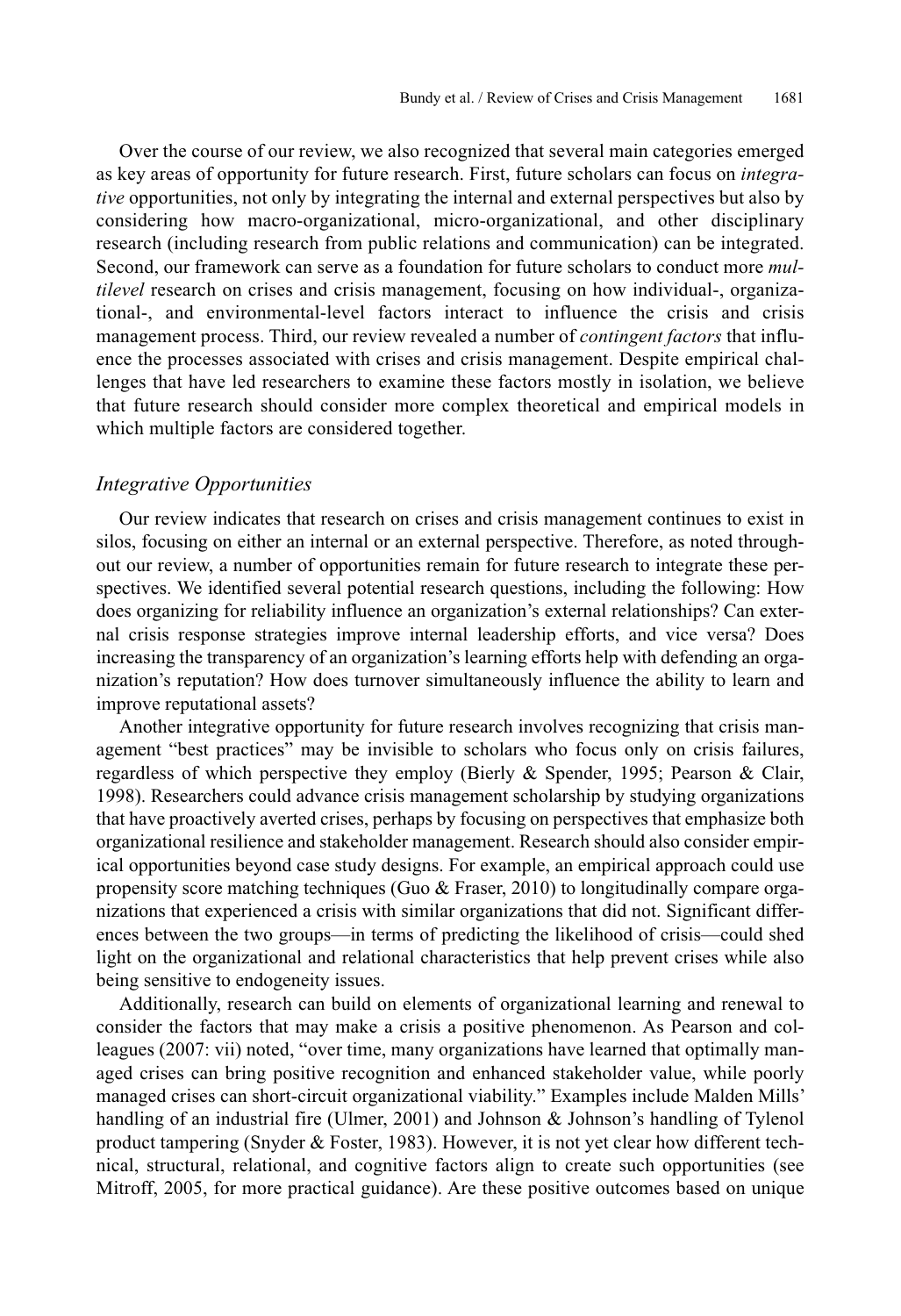circumstances, or is there something more systematic going on? What can we learn about these outcomes by broadly considering the different internal and external elements at play?

Integrative crisis management research also has the opportunity to consider additional theoretical frames. For example, to our knowledge, crisis management research has yet to systematically explore the real-time discourse and information exchange that occurs between an organization and its stakeholders as they make sense of a crisis. A discursive lens (e.g., Phillips & Oswick, 2012), combined with advanced content analysis techniques (Duriau, Reger, & Pfarrer, 2007)—including quantitative narrative analysis (Franzosi, 2010) or statistical natural language processing (Manning & Schutze, 1999)—could shed light on these exchanges. For example, research on crisis response strategies has examined how stakeholders are influenced by organizational responses but has not robustly considered how stakeholders influence organizations' response choices. Similarly, research has not robustly considered the influence of switching response strategies or organizational attempts to deliver multiple strategies to distinct audiences at different points in time (cf. Bundy & Pfarrer, 2015; Massey, 2001). Alternatively, research could look at social networks (Scott, 2012) and how existing organization–stakeholder relationships influence crisis interpretations and reactions (Desai, 2014; Zavyalova et al., 2012).

A number of related theoretical frames also remain largely untapped in the crisis and crisis management literature. For example, few scholars have considered the role of resource dependence in crisis situations. Resource and power differentials may constrain the way in which stakeholders or partners respond to a crisis. Research on strategic actions and processes may also inform research on crisis management. For example, a number of strategic management concepts are often framed using language that evokes a crisis (including corporate turnarounds, succession events, and mergers and acquisitions). How do the strategies used to manage such events differ from the strategies used to prepare for, manage, and learn from a crisis (cf. Connelly et al., 2016; Graffin et al., 2011)? Others might consider the role of dynamic capabilities in crisis situations (Teece, 2007), particularly given the literature's focus on "organizational learning, adaptation, and performance" (Hodgkinson & Healey, 2011: 1501). For example, how do organizational decision-making processes, routines, and other "best practices" influence crisis management effectiveness?

Finally, we encourage more integrative research that considers the normative and ethical implications of crises and crisis management (cf. Sellnow & Seeger, 2013). Crises raise a number of issues related to responsibility, fairness, trust, and justice. Organizational research generally takes an instrumental approach to crisis management, focusing on efficiency and effectiveness as opposed to moral and normative obligations. Indeed, it seems only a handful of authors have built theory around normative obligations (cf. Koehn, 2013; Ulmer et al., 2011). Therefore, future research should consider both instrumental and normative perspectives to better understand crises and the crisis management process. The potential for conflict is clear, particularly when considering that efficiency concerns may diverge from moral and normative guidelines (cf. Bundy & Pfarrer, 2015). Future research can investigate how such conflicts occur and how managers work to resolve them while being sensitive to different stakeholders.

#### *Multilevel Opportunities*

Multilevel theorizing and related empirical studies also remain a fruitful area for future research on crises and crisis management. Like the silos that have arisen from a focus on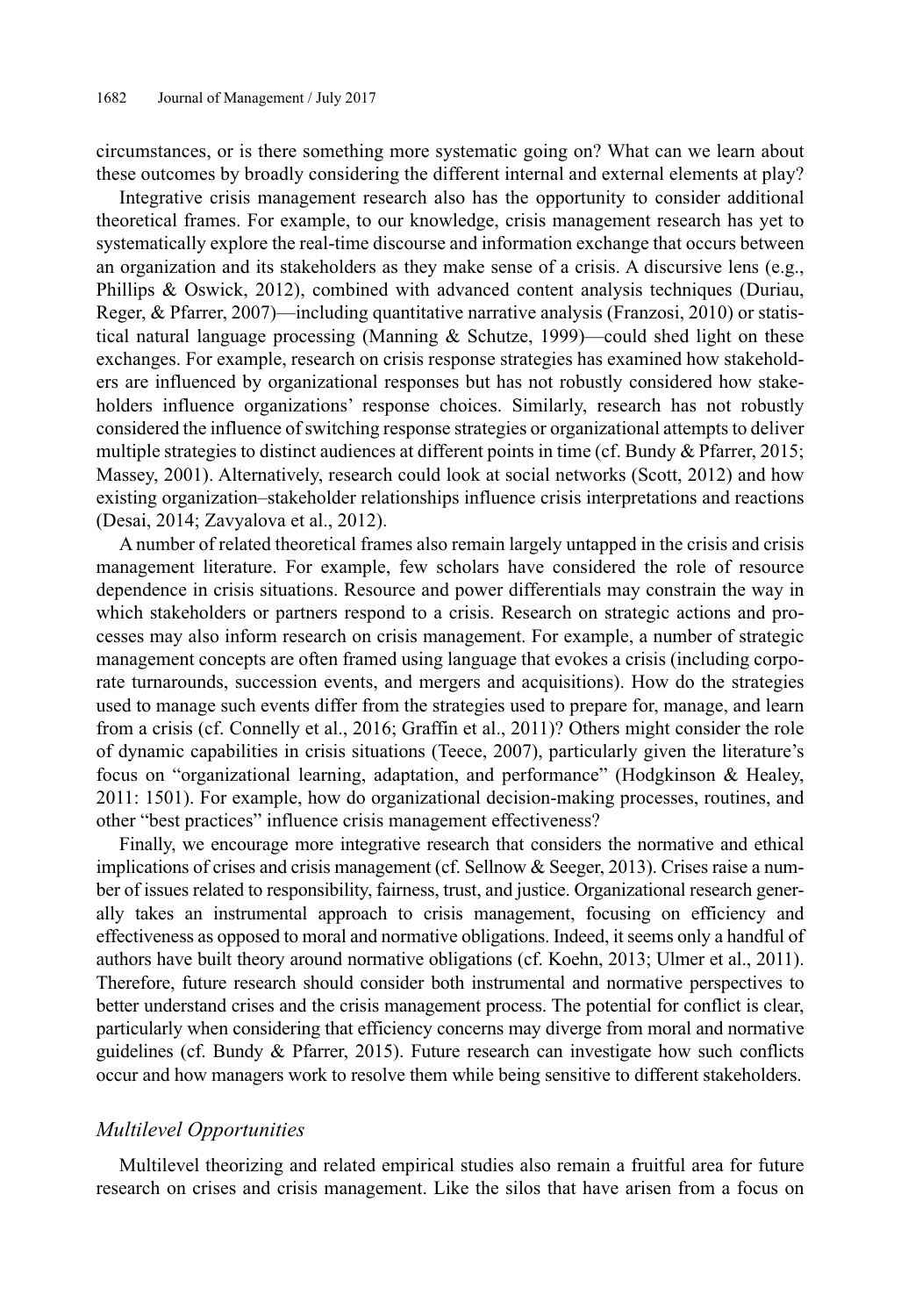either the internal or the external perspective, we also find fragmentation in terms of levels of analysis. Many scholars focus on individual, organizational, or environmental effects but not on how these effects may interact. This is despite the fact that research from both the internal and external perspectives generally position both crises and crisis management as collective phenomena (cf. Morgeson & Hoffmann, 1999; Morgeson, Mitchell, & Liu, 2015). As such, we encourage future research to consider the interactions among individuals, groups, organizations, and institutions that influence crises and crisis management. For example, future research could examine how employees and middle managers respond to upper management's use of crisis response strategies. It is possible that an organization's official response contradicts what individual employees perceive. Such inconsistencies between public response strategies and private knowledge may lead to employee withdrawal or counterproductive behaviors. In contrast, managers that respond with compassion may encourage more empathy and enthusiasm from internal stakeholders (cf. Goodstein, Butterfield, & Neale, 2016; Muller, Pfarrer, & Little, 2014). As mentioned above, this may also encourage better and more effective learning and perhaps improve an organization's ability to organize for reliability.

Additionally, for many stakeholders, crises and crisis management may represent more of an individual-level experience. For example, how a procurement manager responds to a crisis might be more influential to his or her clients than how an organization responds in the media. In this case, an individual manager's efforts to maintain relationships may directly influence an organization's performance and reputation following a crisis. Similarly, an additional opportunity for multilevel theorizing is the influence of social media on the crisis management process (Utz et al., 2013). For instance, it would be interesting to consider how different communications—from the organization itself, from those within the organization, and from various stakeholders—interact to influence crisis perceptions (cf. Jacques et al., 2007).

A final multilevel opportunity is to consider the dynamic nature of crisis management within and across organizations, stakeholders, and levels of analysis. For example, researchers could employ latent growth modeling techniques (Duncan, Duncan, & Strycker, 2013) to examine temporal changes in how organizations and stakeholders respond to crises over time. Future work could use similar techniques to examine cross-level differences in crisis perceptions to isolate the influence of individual managers on crisis response strategies and organizations on field and industry-level outcomes.

#### *Opportunities to Study Contingent Effects*

In their review of the crisis and crisis management literature, Pearson and Clair noted, "The crisis management literature, although replete with speculation and prescription, has undergone scant empirical testing" (1998: 73). Unfortunately, this trend has largely continued. While we do see the presence of more rigorous inductive empirical work, we found only a limited amount of large-scale empirical tests of the many theoretical prescriptions found in the literature. This may simply be a function of the phenomena in question. For example, Pearson and Clair also noted that "organizational crises are, by definition, infrequent events. When they do occur, organizations are reluctant to open current or past 'wounds' to external examination and speculation" (1998: 74). Additionally, many of the factors related to crises and crisis management are difficult to empirically capture (e.g., reliable organizations and effective learning).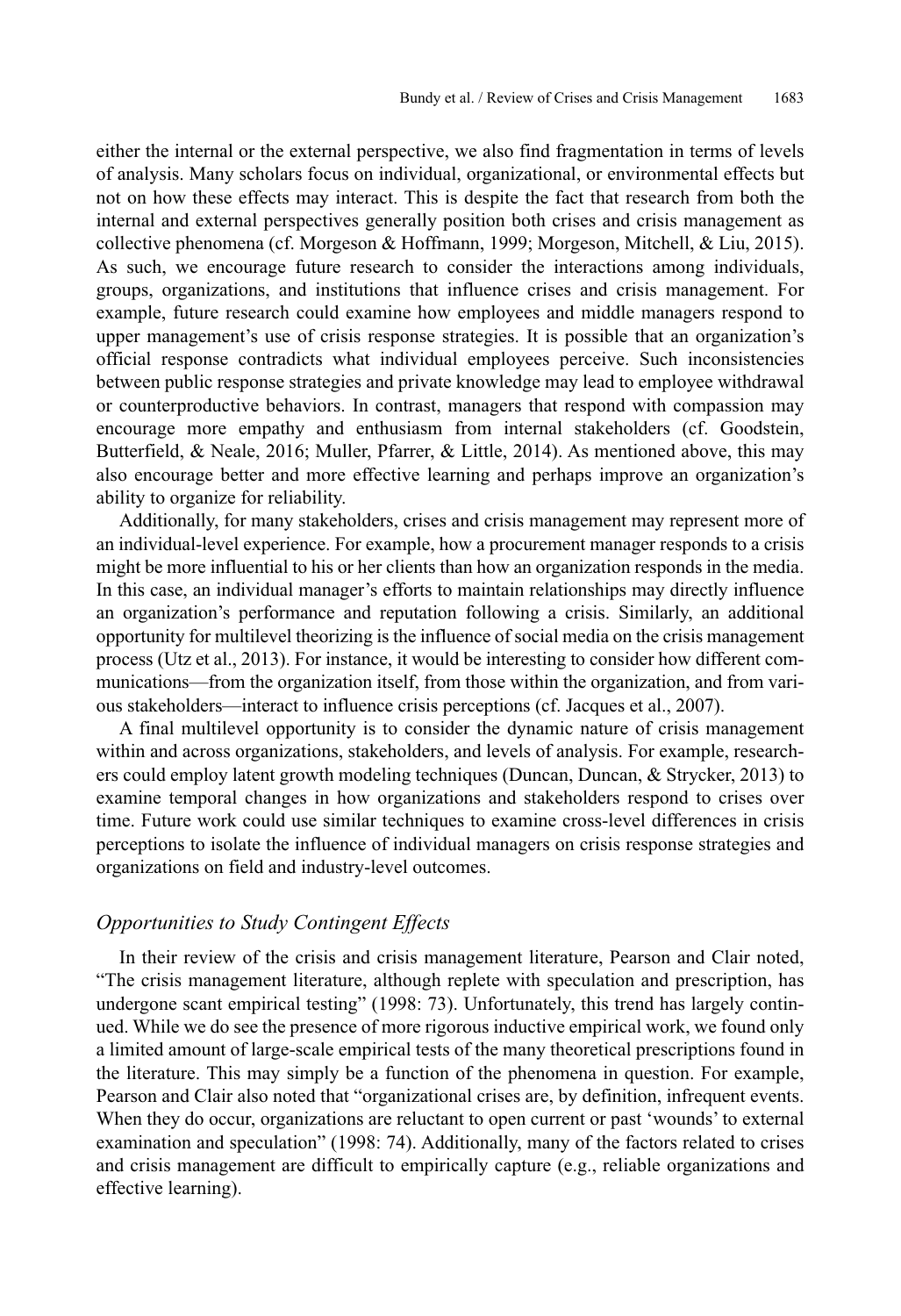Despite the empirical difficulties, we note that many of the factors that are influential in the study of crises and crisis management have yet to be tested simultaneously in large-scale and longitudinal empirical settings (cf. Goodstein, Butterfield, Pfarrer, & Wicks, 2014). While recent research has endeavored to include more factors (e.g., Lamin & Zaheer, 2012; Zavyalova et al., 2012, 2016), the empirical examination of multiple factors remains elusive. We believe that this elusiveness makes such an examination an excellent opportunity for future scholars.

In particular, we suggest that a configurational approach offers an excellent opportunity for future research to empirically consider the influence of these multiple factors (cf. Fiss, 2007; Greckhamer, Misangyi, Elms, & Lacey, 2008). Rather than asking if a certain factor influences crisis outcomes—as in traditional approaches—a configurational approach asks how different factors combine to influence crisis outcomes. For example, future research could use qualitative comparative analysis (cf. Fiss, 2007; Greckhamer et al., 2008) to consider how the crisis type combines with an organization's endowed reputation, crisis history, response strategy, and other elements to influence organizational outcomes. Another opportunity is to consider how multiple factors combine to influence the likelihood of a crisis occurring, given that many of the studies in this space focus on the influence of a single factor. For example, a culture of misconduct based on managerial aspirations may be mitigated by appropriate governance structures.

Using this same approach, future research could also consider the conditional interdependencies that may exist between crisis stages. For example, scholars could simultaneously examine the different factors that influence crisis learning, including the cause of the crisis, its magnitude, the influence of vicarious learning, and the roles of leaders and other organizational members. Alternatively, research has yet to empirically consider an organization's crisis response strategies as dependent variables (for theoretical treatments see Bundy  $\&$ Pfarrer, 2015; Joshi & McKendall, 2016). As of yet, we do not fully understand why managers choose to be more defensive or accommodative. We believe that a configurational approach offers an opportunity to consider the factors that influence this decision.

Finally, research may also be able to use a configurational approach to consider multilevel factors. For example, research has shown that individual managerial characteristics—such as hubris and narcissism—may encourage risk taking that can lead to a crisis (Chatterjee  $\&$ Hambrick, 2007; Hiller & Hambrick, 2005), and other scholars have shown that narrowminded or reactive managers increase the likelihood of crisis (Sheaffer & Mano-Negrin, 2003). Considering these individual factors simultaneously with different organizational factors on a range of crisis outcomes (including learning, reputation, and performance) may reveal important sets of conditions that are critical to the processes associated with crises and crisis management.

## **Conclusion**

Despite its implications for organizations and stakeholders, research on crises and crisis management remains fragmented. We have integrated research from multiple perspectives to bring coherence to this literature, and we have developed a holistic framework to better understand the crisis process. We have offered a number of future research directions and a comprehensive research agenda for scholars interested in crises and crisis management.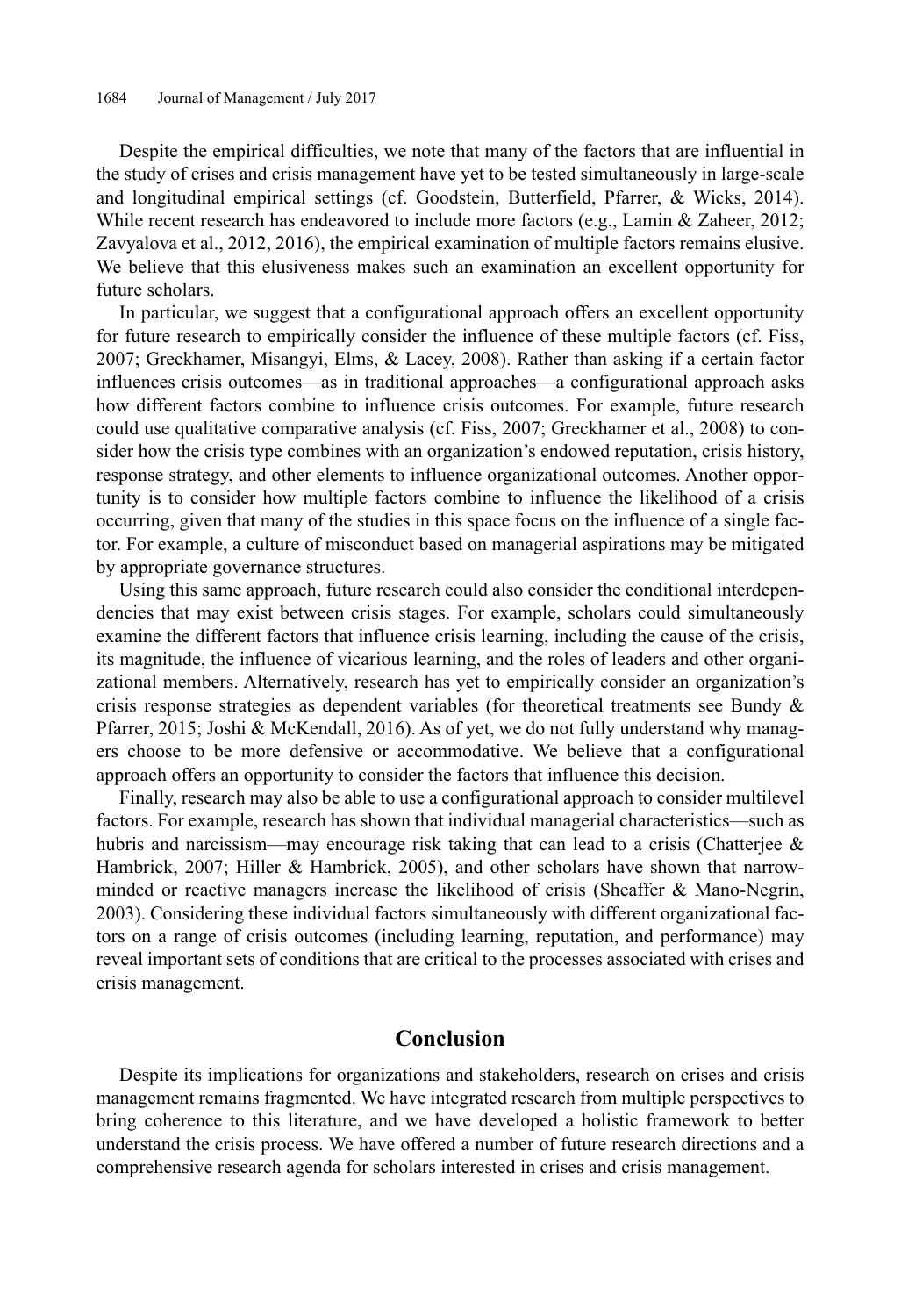## **Note**

1. As noted above, we recognize that the term "crisis management" broadly captures managers' behaviors in all stages of a crisis. However, and consistent with its colloquial use, for the remainder of the paper we use the term to reference the actions taken in the immediate aftermath of a crisis.

## **References**

- Adut, A. 2005. A theory of scandal: Victorians, homosexuality, and the fall of Oscar Wilde. *American Journal of Sociology*, 111: 213-248.
- Ahmadjian, C. L., & Robinson, P. 2001. Safety in numbers: Downsizing and the deinstitutionalization of permanent employment in Japan. *Administrative Science Quarterly*, 46: 622-654.
- Alpaslan, C. M., Green, S. E., & Mitroff, I. I. 2009. Corporate governance in the context of crises: Towards a stakeholder theory of crisis management. *Journal of Contingencies and Crisis Management*, 17: 38-49.
- Amabile, T. M., & Conti, R. 1999. Changes in the work environment for creativity during downsizing. *Academy of Management Journal*, 42: 630-640.
- Arthaud-Day, M., Certo, S. T., Dalton, C. M., & Dalton, D. R. 2006. A changing of the guard: Executive and director turnover following corporate financial restatements. *Academy of Management Journal*, 49: 1119-1136.
- Ashforth, B. E., & Anand, V. 2003. The normalization of corruption in organizations. *Research in Organizational Behavior*, 25: 1-52.
- Barnett, M. L., & King, A. A. 2008. Good fences make good neighbors: A longitudinal analysis of an industry selfregulatory institution. *Academy of Management Journal*, 51: 1150-1170.
- Baum, J. A. C., & Dahlin, K. B. 2007. Aspiration performance and railroads' patterns of learning from train wrecks and crashes. *Organization Science*, 18: 368-385.
- Bechky, B. A., & Okhuysen, G. A. 2011. Expecting the unexpected? How SWAT officers and film crews handle surprises. *Academy of Management Journal*, 54: 239-261.
- Beck, T. E., & Plowman, D. A. 2009. Experiencing rare and unusual events richly: The role of middle managers in animating and guiding organizational interpretation. *Organization Science*, 20: 909-924.
- Benoit, W. 1995. *Accounts, excuses, and apologies: A theory of image restoration strategies*. Albany: State University of New York Press.
- Bertels, S., Cody, M., & Pek, S. 2014. A responsive approach to organizational misconduct: Rehabilitation, reintegration, and the reduction of reoffense. *Business Ethics Quarterly*, 24: 343-370.
- Bierly, P. E., & Spender, J. C. 1995. Culture and high reliability organizations: The case of the nuclear submarine. *Journal of Management*, 21: 639-656.
- Bies, R. J. 2013. The delivery of bad news in organizations: A framework for analysis. *Journal of Management*, 39: 136-162.
- Bigley, G. A., & Roberts, K. H. 2001. The incident command system: High-reliability organizing for complex and volatile task environments. *Academy of Management Journal*, 44: 1281-1299.
- Billings, R. S., Milburn, T. W., & Schaalman, M. L. 1980. A model of crisis perception: A theoretical and empirical analysis. *Administrative Science Quarterly*, 25: 300-316.
- Brockner, J. B., & James, E. H. 2008. Toward an understanding of when executives see opportunity in crisis. *Journal of Applied Behavioral Science*, 44: 94-115.
- Brooks, M., Highhouse, S., Russell, S., & Mohr, D. 2003. Familiarity, ambivalence, and firm reputation: Is corporate fame a double-edged sword? *Journal of Applied Psychology*, 88: 904-913.
- Brown, J. A., Buchholtz, A. K., & Dunn, P. 2016. Moral salience and the role of goodwill in firm-stakeholder trust repair. *Business Ethics Quarterly*, 26: 181-199.
- Bundy, J., & Pfarrer, M. D. 2015. A burden of responsibility: The role of social approval at the onset of a crisis. *Academy of Management Review*, 40: 345-369.
- Chatterjee, A., & Hambrick, D. C. 2007. It's all about me: Narcissistic chief executive officers and their effects on company strategy and performance. *Administrative Science Quarterly*, 52: 351-386.
- Christianson, M. K., Farkas, M. T., Sutcliffe, K. M., & Weick, K. E. 2009. Learning through rare events: Significant interruptions at the Baltimore & Ohio Railroad Museum. *Organization Science*, 20: 846-860.
- Claeys, A. S., & Cauberghe, V. 2012. Crisis response and crisis timing strategies: Two sides of the same coin. *Public Relations Review*, 38: 83-88.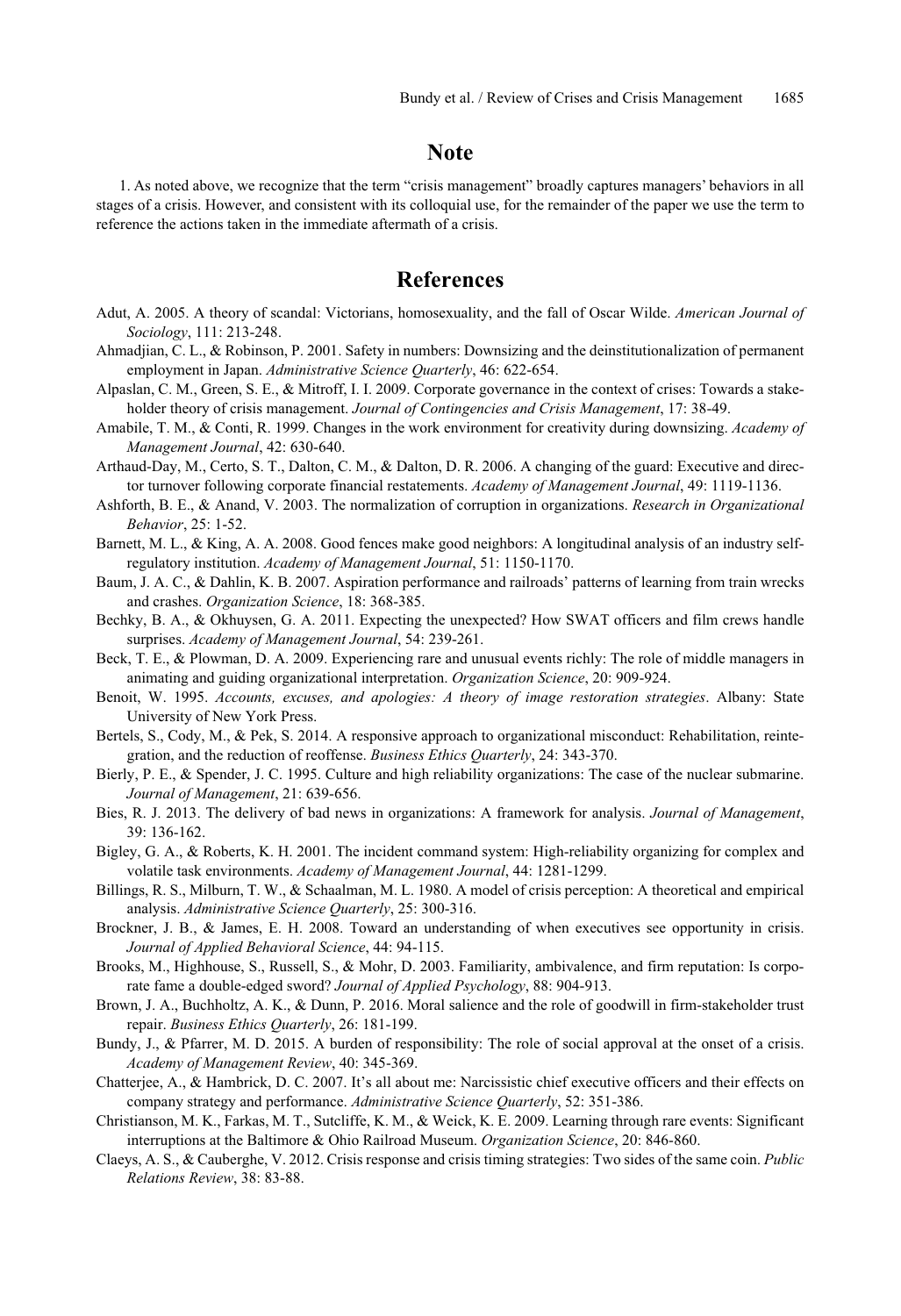- Claeys, A. S., & Cauberghe, V. 2014. What makes crisis response strategies work? The impact of crisis involvement and message framing. *Journal of Business Research*, 67: 182-189.
- Clair, J. A., & Waddock, S. 2007. A "total" responsibility management approach to crisis management and signal detection in organizations. In C. M. Pearson, C. Roux-Dufort, & J. A. Clair (Eds.), *International handbook of organizational crisis management*: 299-314. Thousand Oaks, CA: Sage.
- Connelly, B. L., Ketchen, D. J., Gangloff, K. A., & Shook, C. L. 2016. Investor perceptions of CEO successor selection in the wake of integrity and competence failures: A policy capturing study. *Strategic Management Journal*, 37: 2135-2151.
- Coombs, W. T. 1995. Choosing the right words: The development of guidelines for the selection of the "appropriate" crisis-response strategies. *Management Communication Quarterly*, 8: 447-476.
- Coombs, W. T. 2006. The protective powers of crisis response strategies: Managing reputational assets during a crisis. *Journal of Promotion Management*, 12: 241-259.
- Coombs, W. T. 2007. Protecting organization reputations during a crisis: The development and application of situational crisis communication theory. *Corporate Reputation Review*, 10: 163-176.
- Coombs, W. T. 2010. Crisis communication: A developing field. In R. L. Heath (Ed.), *The Sage handbook of public relations*: 477-488. Thousand Oaks, CA: Sage.
- Coombs, W. T. 2015. *Ongoing crisis communication: Planning, managing, and responding* (4th ed.). Thousand Oaks, CA: Sage.
- Coombs, W. T., & Holladay, S. J. 1996. Communication and attributions in a crisis: An experimental study in crisis communication. *Journal of Public Relations Research*, 8: 279-295.
- Coombs, W. T., & Holladay, S. J. 2001. An extended examination of the crisis situation: A fusion of the relational management and symbolic approaches. *Journal of Public Relations Research*, 13: 321-340.
- Coombs, W. T., & Holladay, S. J. 2002. Helping crisis managers protect reputational assets. *Management Communication Quarterly*, 16: 165-186.
- Coombs, W. T., & Holladay, S. J. 2004. Reasoned action in crisis communication: An attribution theory-based approach to crisis management. In D. P. Millar & R. L. Heath (Eds.), *Responding to crisis: A rhetorical approach to crisis communication*: 95-115. Mahwah, NJ: Lawrence Erlbaum.
- Coombs, W. T., & Holladay, S. J. 2005. An exploratory study of stakeholder emotions: Affect and crises. *Research on Emotion in Organizations*, 1: 263-280.
- Coombs, W. T., & Holladay, S. J. 2006. Halo or reputational capital: Reputation and crisis management. *Journal of Communication Management*, 10: 123-137.
- Coombs, W. T., & Holladay, S. J. 2007. The negative communication dynamic: Exploring the impact of stakeholder affect on behavioral intentions. *Journal of Communication Management*, 11: 300-312.
- Cowen, A. P., & Marcel, J. J. 2011. Damaged goods: Board decisions to dismiss reputationally compromised directors. *Academy of Management Journal*, 54: 509-527.
- Cyert, R. M., & March, J. G. 1963. *A behavioral theory of the firm*. Englewood Cliffs, NJ: Prentice Hall.
- Dane, E., & Pratt, M. G. 2007. Exploring intuition and its role in managerial decision making. *Academy of Management Review*, 32: 33-54.
- Dardis, F., & Haigh, M. M. 2009. Prescribing versus describing: Testing image restoration strategies in a crisis situation. *Corporate Communications: An International Journal*, 14: 101-118.
- D'Aveni, R. A., & MacMillan, I. C. 1990. Crisis and the content of managerial communications: A study of the focus of attention of top managers in surviving and failing firms. *Administrative Science Quarterly*, 35: 634-657.
- Dean, D. H. 2004. Consumer reaction to negative publicity: Effects of corporate reputation, response, and responsibility for a crisis event. *Journal of Business Communication*, 41: 192-211.
- Decker, W. H. 2012. A firm's image following alleged wrongdoing: Effects of the firm's prior reputation and response to the allegation. *Corporate Reputation Review*, 15: 20-34.
- Desai, V. M. 2011. Mass media and massive failures: Determining organizational efforts to defend field legitimacy following crises. *Academy of Management Journal*, 54: 263-278.
- Desai, V. M. 2014. The Impact of media information on issue salience following other organizations' failures. *Journal of Management*, 40: 893-918.
- Devers, C. E., Dewett, T., Mishina, Y., & Belsito, C. A. 2009. A general theory of organizational stigma. *Organization Science*, 20: 154-171.
- Diestre, L., & Rajagopalan, N. 2014. Toward an input-based perspective on categorization: Investor reactions to chemical accidents. *Academy of Management Journal*, 57: 1130-1153.
- Dowell, G. W, Shackell, M. B, & Stuart, N. V. 2011. Boards, CEOs, and surviving a financial crisis: Evidence from the internet shakeout. *Strategic Management Journal*, 32: 1025-1045.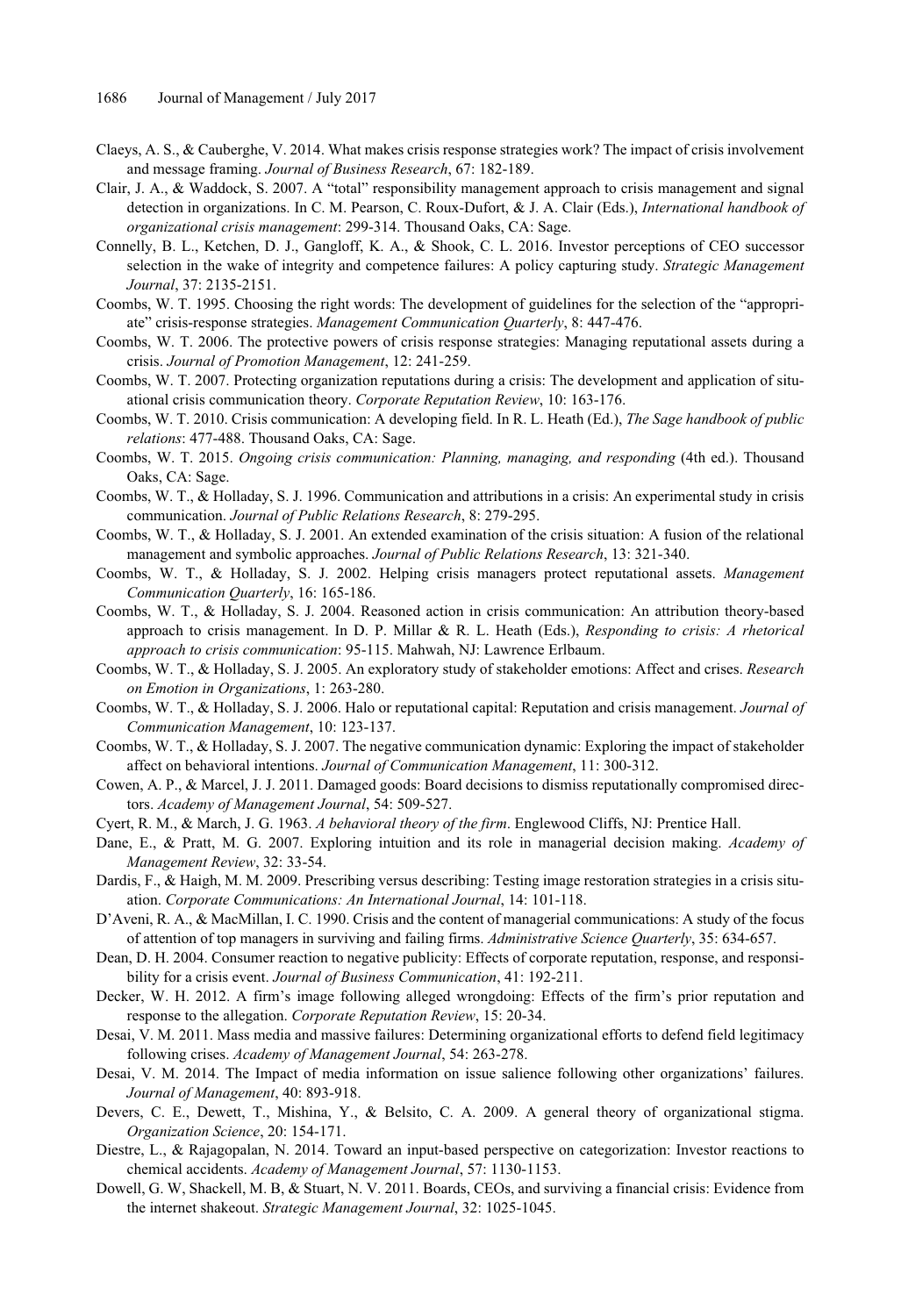- Duncan, T. E., Duncan, S. C., & Strycker, L. A. 2013. *An introduction to latent variable growth curve modeling: Concepts, issues, and application*. New York: Routledge.
- Duriau, V., Reger, R., & Pfarrer, M. D. 2007. A content analysis of the content analysis literature in organization studies: Research themes, data sources, and methodological refinements. *Organizational Research Methods*, 10: 5-34.
- Elliott, D., & Smith, D. 2006. Cultural readjustment after crisis: Regulation and learning from crisis within the UK soccer industry. *Journal of Management Studies*, 43: 289-317.
- Elsbach, K. D. 1994. Managing organizational legitimacy in the California cattle industry: The construction and effectiveness of verbal accounts. *Administrative Science Quarterly*, 39: 57-88.
- Elsbach, K. D. 2003. Organizational perception management. *Research in Organizational Behavior*, 25: 297-332.
- Elsbach, K. D. 2012. A framework for reputation management over the course of evolving controversies. In M. L. Barnett & T. G. Pollock (Eds.), *The Oxford handbook of corporate reputation*: 466-486. Oxford, UK: Oxford University Press.
- Elsbach, K. D., Sutton, R. I., & Principe, K. E. 1998. Averting expected controversies through anticipatory impression management: A study of hospital billing. *Organization Science*, 9: 68-86.
- Fediuk, T. A., Coombs, W. T., & Botero, I. C. 2012. Exploring crisis from a receiver perspective: Understanding stakeholder reactions during crisis events. In W. T. Coombs & S. J. Holladay (Eds.), *The handbook of crisis communication*: 635-656. Malden, MA: Wiley.
- Fiss, P. C. 2007. A set-theoretic approach to organizational configurations. *Academy of Management Review*, 32: 1180-1198.
- Frandsen, F., & Johansen, W. 2011. The study of internal crisis communication: Towards an integrative framework. *Corporate Communications: An International Journal*, 16: 347-361.
- Franzosi, R. 2010. *Quantitative narrative analysis*. Thousand Oaks, CA: Sage.
- Gangloff, K. A., Connelly, B. L., & Shook, C. L. 2016. Of scapegoats and signals: Investor reactions to CEO succession in the aftermath of wrongdoing. *Journal of Management*, 46: 1614-1634.
- Gephart, R. P. 2007. Crisis sensemaking and the public inquiry. In C. M. Pearson, C. Roux-Dufort, & J. A. Clair (Eds.), *International handbook of organizational crisis management*: 123-160. Thousand Oaks, CA: Sage.
- Gephart, R. P., Jr., Van Maanen, J., & Oberlechner, T. 2009. Organizations and risk in late modernity. *Organization Studies*, 30: 141-155.
- Gillespie, N., & Dietz, G. 2009. Trust repair after an organization-level failure. *Academy of Management Review*, 34: 127-145.
- Gillespie, N., Dietz, G., & Lockey, S. 2014. Organizational reintegration and trust repair after an integrity violation: A case study. *Business Ethics Quarterly*, 24: 371-410.
- Gittell, J. H., Cameron, K., Lim, S., & Rivas, V. 2006. Relationships, layoffs, and organizational resilience: Airline industry responses to September 11. *Journal of Applied Behavioral Science*, 42: 300-329.
- Gomulya, D., & Boeker, W. 2014. How firms respond to financial restatement: CEO successors and external reactions. *Academy of Management Journal*, 57: 1759-1785.
- Goodstein, J., Butterfield, K., & Neale, N. 2016. Moral repair in the workplace: A qualitative investigation and inductive model. *Journal of Business Ethics*, 138: 17-37.
- Goodstein, J., Butterfield, K. D., Pfarrer, M. D., & Wicks, A. C. 2014. Individual and organizational reintegration after ethical or legal transgressions: Challenges and opportunities. *Business Ethics Quarterly*, 24: 315-342.
- Graffin, S. D., Bundy, J., Porac, J. F., Wade, J. B., & Quinn, D. P. 2013. Falls from grace and the hazards of high status: The 2009 British MP expense scandal and its impact on parliamentary elites. *Administrative Science Quarterly*, 58: 313-345.
- Graffin, S. D., Carpenter, M. A., & Boivie, S. 2011. What's all that (strategic) noise? Anticipatory impression management in CEO succession. *Strategic Management Journal*, 32: 748-770.
- Graffin, S. D., Haleblian, J., & Kiley, J. T. 2016. Ready, AIM, acquire: Impression offsetting and acquisitions. *Academy of Management Journal*, 59: 232-252.
- Greckhamer, T., Misangyi, V. F., Elms, H., & Lacey, R. 2008. Using qualitative comparative analysis in strategic management research: An examination of combinations of industry, corporate, and business-unit effects. *Organizational Research Methods*, 11: 695-726.
- Greve, H., Palmer, D., & Pozner, J. E. 2010. Organizations gone wild: The causes, processes, and consequences of organizational misconduct. *Academy of Management Annals*, 4: 53-107.
- Guo, S., & Fraser, M. W. 2010. *Propensity score analysis: Statistical methods and applications*. Thousand Oaks, CA: Sage.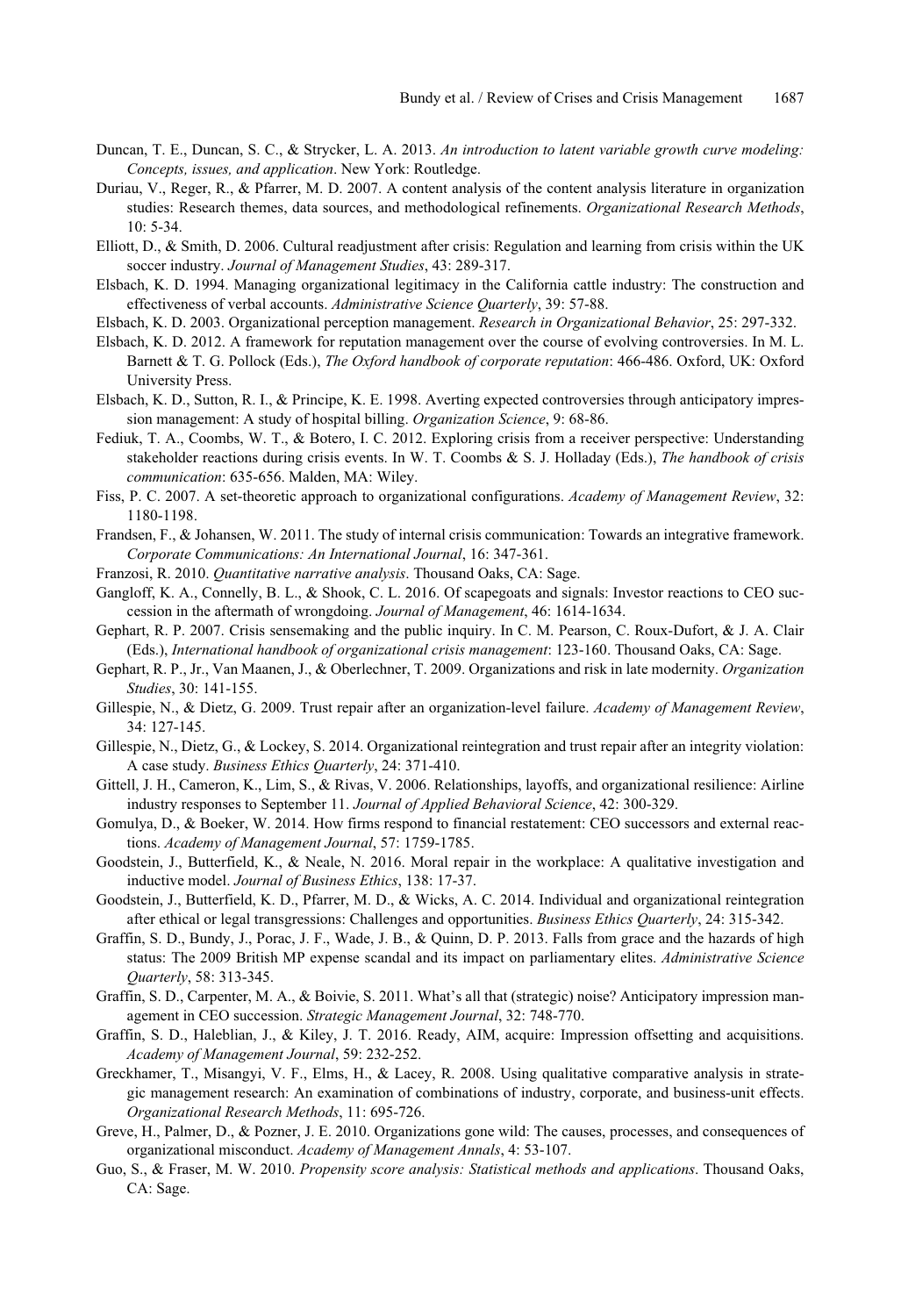- Gutierrez, B., Howard-Grenville, J., & Scully, M. A. 2010. The faithful rise up: Split identification and an unlikely change effort. *Academy of Management Journal*, 53: 673-699.
- Haack, P., Pfarrer, M.D., & Scherer, A.G. 2014. Legitimacy-as-feeling: How affect leads to vertical legitimacy spillovers in transnational governance. *Journal of Management Studies*, 51: 634-666.
- Harris, J. D., & Bromiley, P. 2007. Incentives to cheat: The influence of executive compensation and firm performance on financial misrepresentation. *Organization Science*, 18: 350-367.
- Haunschild, P. R., Polidoro, F., Jr., & Chandler, D. 2015. Organizational oscillation between learning and forgetting: The dual role of serious errors. *Organization Science*, 26: 1682-1701.
- Haunschild, P. R., & Sullivan, B. N. 2002. Learning from complexity: Effects of prior accidents and incidents on airlines' learning. *Administrative Science Quarterly*, 47: 609-643.
- Heath, R. L. 2012. Introduction. In W. T. Coombs & S. J. Holladay (Eds.), *The handbook of crisis communication*: 1-15. Malden, MA: Wiley.
- Hiller, N. J., & Hambrick, D. C. 2005. Conceptualizing executive hubris: the role of (hyper-)core self-evaluations in strategic decision-making. *Strategic Management Journal*, 26: 297-319.
- Hodgkinson, G. P., & Healey, M. P. 2011. Psychological foundations of dynamic capabilities: reflexion and reflection in strategic management. *Strategic Management Journal*, 32: 1500-1516.
- Hoffman, A., & Ocasio, W. 2001. Not all events are attended equally: Toward a middle-range theory of industry attention to external events. *Organization Science*, 12: 414-434.
- Howell, J. M., & Shamir, B. 2005. The role of followers in the charismatic leadership process: Relationships and their consequences. *Academy of Management Review*, 30: 96-112.
- Hudson, B. A. 2008. Against all odds: A consideration of core-stigmatized organizations. *Academy of Management Review*, 33: 252-266.
- Hudson, B. A., & Okhuysen, G. A. 2014. Taboo topics structural barriers to the study of organizational stigma. *Journal of Management Inquiry*, 23: 242-253.
- Jacques, J. M., Gatot, L., & Wallemacq, A. M. 2007. A cognitive approach to crisis management in organizations. In C. M. Pearson, C. Roux-Dufort, & J. A. Clair (Eds.), *International handbook of organizational crisis management*: 161-193. Thousand Oaks, CA: Sage.
- James, E. H., & Wooten, L. P. 2005. Leadership as (un) usual: How to display competence in times of crisis. *Organizational Dynamics*, 34: 141-152.
- James, E. H., & Wooten, L. P. 2006. Diversity crises: How firms manage discrimination lawsuits. *Academy of Management Journal*, 49: 1103-1118.
- James, E. H., & Wooten, L. P. 2010. *Leading under pressure: From surviving to thriving before, during, and after a crisis*. New York: Psychology Press/Routledge.
- James, E. H., Wooten, L. P., & Dushek, K. 2011. Crisis management: Informing a new leadership research agenda. *Academy of Management Annals*, 5: 455-493.
- Jaques, T. 2009. Issue management as a post-crisis discipline: Identifying and responding to issue impacts beyond the crisis. *Journal of Public Affairs*, 9: 35-44.
- Jin, Y. 2010. Making sense sensibly in crisis communication: How publics' crisis appraisals influence their negative emotions, coping strategy preferences, and crisis response acceptance. *Communication Research*, 37: 522-552.
- Jin, Y., Pang, A., & Cameron, G. T. 2012. Toward a publics-driven, emotion-based conceptualization in crisis communication: Unearthing dominant emotions in multi-staged testing of the integrated crisis mapping (ICM) model. *Journal of Public Relations Research*, 24: 266-298.
- Johansen, W., Aggerholm, H. K., & Frandsen, F. 2012. Entering new territory: A study of internal crisis management and crisis communication in organizations. *Public Relations Review*, 38: 270-279.
- Johnson, S. G., Schnatterly, K., & Hill, A. D. 2013. Board composition beyond independence: Social capital, human capital, and demographics. *Journal of Management*, 39: 232-262.
- Jones, G. H., Jones, B. H., & Little, P. 2000. Reputation as reservoir: Buffering against loss in times of economic crisis. *Corporate Reputation Review*, 3: 21-29.
- Jonsson, S., Greve, H. R., & Fujiwara-Greve, T. 2009. Undeserved loss: The spread of legitimacy loss to innocent organizations in response to reported corporate deviance. *Administrative Science Quarterly*, 54: 195-228.
- Joshi, M., & McKendall, M. 2016. Responses to the discovery of unethical acts: An organizational identity and reputation perspective. *Business & Society*. Advance online publication. doi:10.1177/0007650315623953
- Kahn, W. A., Barton, M. A., & Fellows, S. 2013. Organizational crises and the disturbance of relational systems. *Academy of Management Review*, 38: 377-396.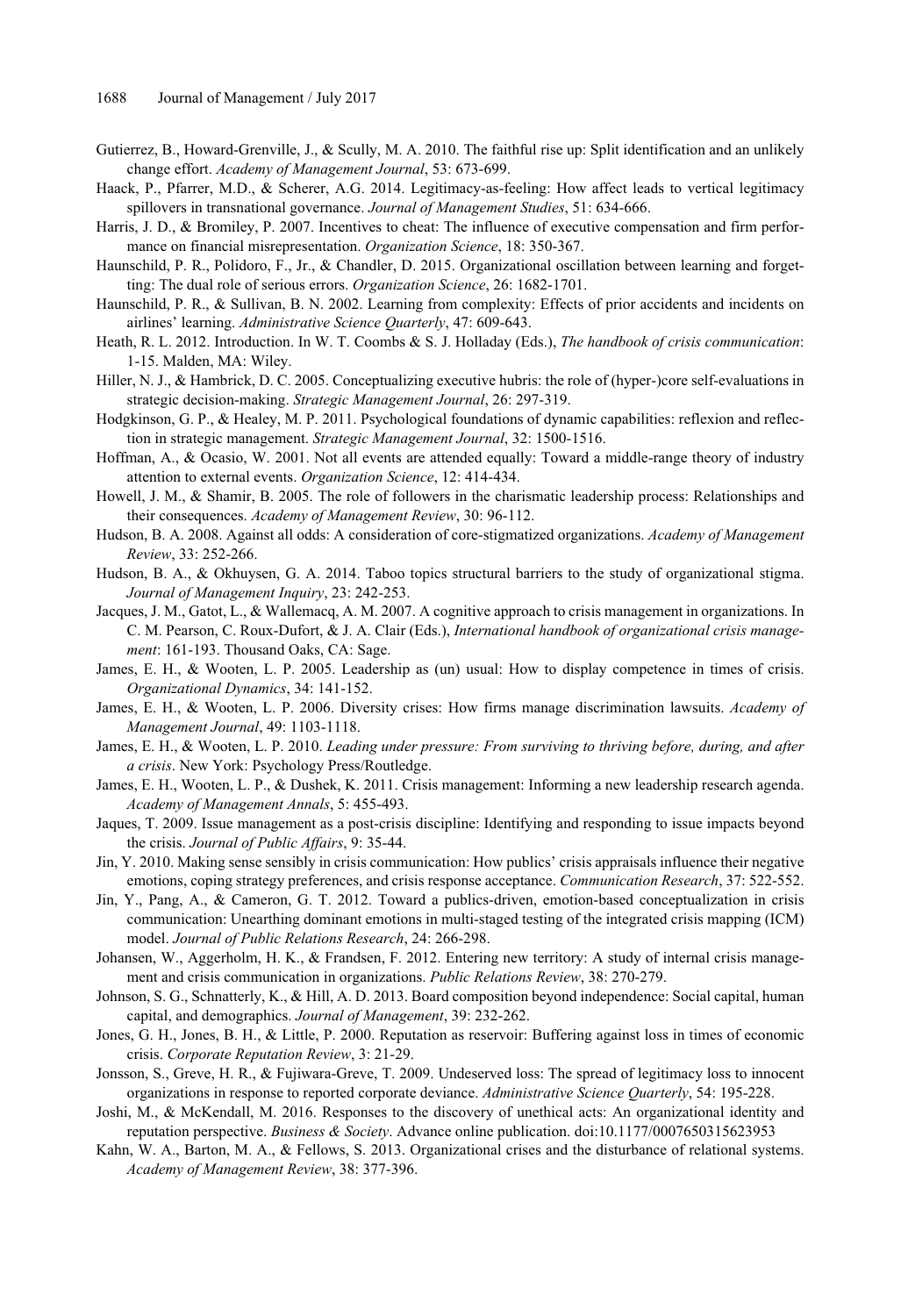- Kang, E. 2008. Director interlocks and spillover effects of reputational penalties from financial reporting fraud. *Academy of Management Journal*, 51: 537-555.
- Kim, H. K., & Yang, S. U. 2009. Cognitive processing of crisis communication: Effects of CSR and crisis response strategies on stakeholder perceptions of a racial crisis dynamics. *Public Relations Journal*, 3: 1-39.
- Kim, J. Y., & Miner, A. S. 2007. Vicarious learning from the failures and near-failures of others: Evidence from the U.S. commercial banking industry. *Academy of Management Journal*, 50: 687-714.
- Kim, P., Dirks, K., Cooper, C., & Ferrin, D. 2006. When more blame is better than less: The implications of internal vs. external attributions for the repair of trust after a competence- vs. integrity-based trust violation. *Organizational Behavior and Human Decision Processes*, 99: 49-65.
- Kim, P., Ferrin, D., Cooper, C., & Dirks, K. 2004. Removing the shadow of suspicion: The effects of apology versus denial for repairing competence- versus integrity-based trust violations. *Journal of Applied Psychology*, 89: 104-118.
- Kim, Y., Park, M. S., & Wier, B. 2012. Is earnings quality associated with corporate social responsibility? *Accounting Review*, 87: 761-796.
- Koehn, D. 2013. Why saying "I'm sorry" isn't good enough: The ethics of corporate apologies. *Business Ethics Quarterly*, 23: 239-268.
- Lamin, A., & Zaheer, S. 2012. Wall Street vs. Main Street: Firm strategies for defending legitimacy and their impact on different stakeholders. *Organization Science*, 23: 47-66.
- Lampel, J., Shamsie, J., & Shapira, Z. 2009. Experiencing the improbable: Rare events and organizational learning. *Organization Science*, 20: 835-845.
- Lange, D., & Washburn, N. T. 2012. Understanding attributions of corporate social irresponsibility. *Academy of Management Review*, 37: 300-326.
- Lee, F., Peterson, C., & Tiedens, L. Z. 2004. Mea culpa: Predicting stock prices from organizational attributions. *Personality and Social Psychology Bulletin*, 30: 1636-1649.
- Lee, S. H., & Makhija, M. 2009. Flexibility in internationalization: Is it valuable during an economic crisis? *Strategic Management Journal*, 30: 537-555.
- Lehman, D. W., & Ramanujam, R. 2009. Selectivity in organizational rule violations. *Academy of Management Review*, 34: 643-657.
- Leveson, N., Dulac, N., Marais, K., & Carroll, J. 2009. Moving beyond normal accidents and high reliability organizations: A systems approach to safety in complex systems. *Organization Studies*, 30: 227-249.
- Lin, Z., Zhao, X., Ismail, K, & Carley, K. M. 2006. Organizational design and restructuring in response to crises: Lessons from computational modeling and real-world cases. *Organization Science*, 17: 598-618.
- Lind, E. A., Greenberg, J., Scott, K. S., & Welchans, T. D. 2000. The winding road from employee to complainant: Situational and psychological determinants of wrongful termination claims. *Administrative Science Quarterly*, 45: 557-590.
- Love, E. G., & Kraatz, M. 2009. Character, conformity, or the bottom line? How and why downsizing affected corporate reputation. *Academy of Management Journal*, 52: 314-335.
- Madsen, P. M. 2009. These lives will not be lost in vain: Organizational learning from disaster in U.S. coal mining. *Organization Science*, 20: 861-875.
- Madsen, P. M. 2013. Perils and profits: A reexamination of the link between profitability and safety in U.S. aviation. *Journal of Management*, 39: 763-791.
- Madsen, P. M., & Desai, V. 2010. Failing to learn? The effects of failure and success on organizational learning in the global orbital launch vehicle industry. *Academy of Management Journal*, 53: 451-476.
- Madsen, P. M., Desai, V. M., Wong, D., & Roberts, K. H. 2006. Mitigating hazards through continuing design: The birth and evolution of a pediatric intensive care unit. *Organization Science*, 17: 239-248.
- Maguire, S., & Hardy, C. 2013. Organizing processes and the construction of risk: A discursive approach. *Academy of Management Journal*, 56: 231-255.
- Maitlis, S. 2005. The social processes of organizational sensemaking. *Academy of Management Journal*, 48: 21-49.
- Majchrzak, A., Jarvenpaa, S. L., & Hollingshead, A. B. 2007. Coordinating expertise among emergent groups desponding to disasters. *Organization Science*, 18: 147-161.
- Manning, C. D, & Schütze, H. 1999. *Foundations of statistical natural language processing*. Cambridge, MA: MIT Press.
- Marcel, J. J., & Cowen, A. P. 2014. Cleaning house or jumping ship? Understanding board upheaval following financial fraud. *Strategic Management Journal*, 35: 926-937.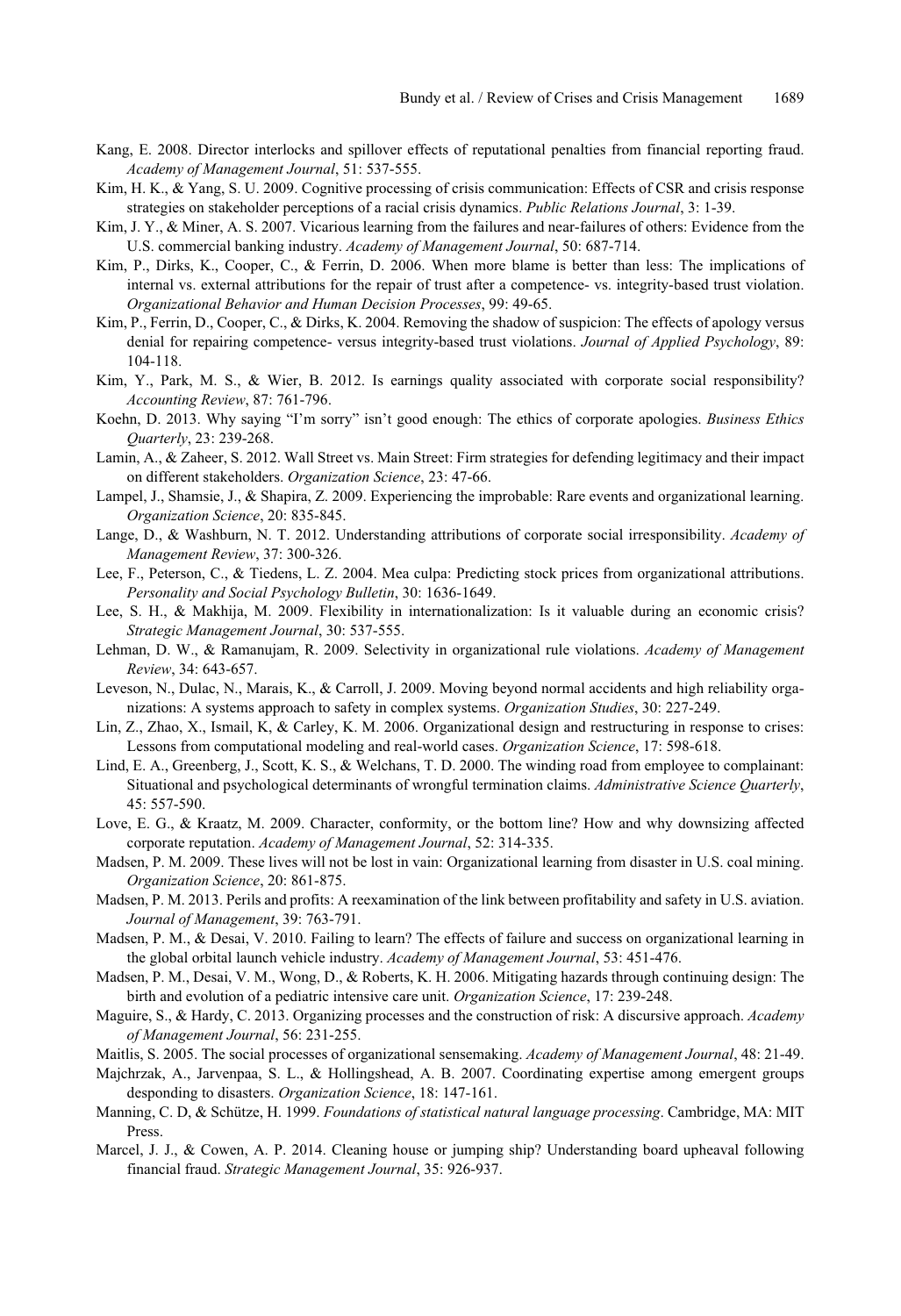- Marcus, A. A., & Goodman, R. 1991. Victims and shareholders: The dilemmas of presenting corporate policy during a crisis. *Academy of Management Journal*, 34: 281-305.
- Marcus, A. A., & Nichols, M. L. 1999. On the edge: Heeding the warnings of unusual events. *Organization Science*, 10: 482-499.
- Massey, J. E. 2001. Managing organizational legitimacy: Communication strategies for organizations in crisis. *Journal of Business Communication*, 38: 153-182.
- Mazzei, A., Kim, J., & Dell'Oro, C. 2012. Strategic value of employee relationships and communicative actions: Overcoming corporate crisis with quality internal communication. *International Journal of Strategic Communication*, 6: 31-44.
- Mazzei, A., & Ravazzani, S. 2015. Internal crisis communication strategies to protect trust relationships: A study of Italian companies. *International Journal of Business Communication*, 52: 319-337.
- McDonnell, M.-H., & King, B. 2013. Keeping up appearances: Reputational threat and impression management after social movement boycotts. *Administrative Science Quarterly*, 58: 387-419.
- Mishina, Y., Block, E. S., & Mannor, M. J. 2012. The path dependence of organizational reputation: How social judgment influences assessments of capability and character. *Strategic Management Journal*, 33: 459-477.
- Mishina, Y., Dykes, B. J., Block, E. S., & Pollock, T. G. 2010. Why "good" firms do bad things: The effects of high aspirations, high expectations and prominence on the incidence of corporate illegality. *Academy of Management Journal*, 53: 701-722.
- Mitroff, I. I. 2005. *Why some companies emerge strong and better from a crisis: Seven essential lessons for surviving disaster*. New York: AMACOM.
- Mitroff, I. I. 2007. The psychological effects of crises: Deny denial—grieve before a crisis occurs. In C. M. Pearson, C. Roux-Dufort, & J. A. Clair (Eds.), *International handbook of organizational crisis management*: 195-220. Thousand Oaks, CA: Sage.
- Mitroff, I. I., Pauchant, T. C., & Shrivastava, P. 1988. The structure of man-made organizational crises: Conceptual and empirical issues in the development of a general theory of crisis management. *Technological Forecasting and Social Change*, 33: 83-107.
- Morgeson, F. P., & Hofmann, D. A. 1999. The structure and function of collective constructs: Implications for multilevel research and theory development. *Academy of Management Review*, 24: 249-265.
- Morgeson, F. P., Mitchell, T. R., & Liu, D. 2015. Event system theory: An event-oriented approach to the organizational sciences. *Academy of Management Review*, 40: 515-537.
- Muller, A. R., Pfarrer, M. D., & Little, L. M. 2014. A theory of collective empathy in corporate philanthropy decisions. *Academy of Management Review*, 39: 1-21.
- O'Connor, J. P., Priem, R. L., Coombs, J. E., & Gilley, K. M. 2006. Do CEO stock options prevent or promote fraudulent financial reporting? *Academy of Management Journal*, 49: 483-500.
- Paruchuri, S., & Misangyi, V. F. 2015. Investor perceptions of financial misconduct: The heterogeneous contamination of bystander firms. *Academy of Management Journal*, 58: 169-194.
- Pearson, C. M., & Clair, J. A. 1998. Reframing crisis management. *Academy of Management Review*, 23: 59-76.
- Pearson, C. M., Roux-Dufort, C., & Clair, J. A. 2007. *International handbook of organizational crisis management*. London: Sage.
- Perrow, C. 1984. *Normal accidents: Living with high-risk technologies*. Princeton, NJ: Princeton University Press.
- Petriglieri, J. L. 2015. Co-creating relationship repair. *Administrative Science Quarterly*, 60: 518-557.
- Pfarrer, M. D., DeCelles, K. A., Smith, K. G., & Taylor, M. S. 2008. After the fall: Reintegrating the corrupt organization. *Academy of Management Review*, 33: 730-749.
- Pfarrer, M. D., Pollock, T. G., & Rindova, V. P. 2010. A tale of two assets: The effects of firm reputation and celebrity on earnings surprises and investors' reactions. *Academy of Management Journal*, 53: 1131-1152.
- Pfarrer, M. D., Smith, K. G., Bartol, K. M., Khanin, D. M., & Zhang, X. 2008. Coming forward: The effects of social and regulatory forces on the voluntary restatement of earnings subsequent to wrongdoing. *Organization Science*, 19: 386-403.
- Phillips, N., & Oswick, C. 2012. Organizational discourse: Domains, debates, and directions. *Academy of Management Annals*, 6: 435-481.
- Pillai, R., & Meindl, J. R. 1998. Context and charisma: A "meso" level examination of the relationship of organic structure, collectivism, and crisis to charismatic leadership. *Journal of Management*, 24: 643-671.
- Poppo, L., & Schepker, D. J. 2014. The repair of public trust following controllable or uncontrollable organizational failures: A conceptual framework. In J. D. Harris, B. T. Moriarty, & A. C. Wick (Eds.), *Public trust in business*: 326-360. Cambridge, UK: Cambridge University Press.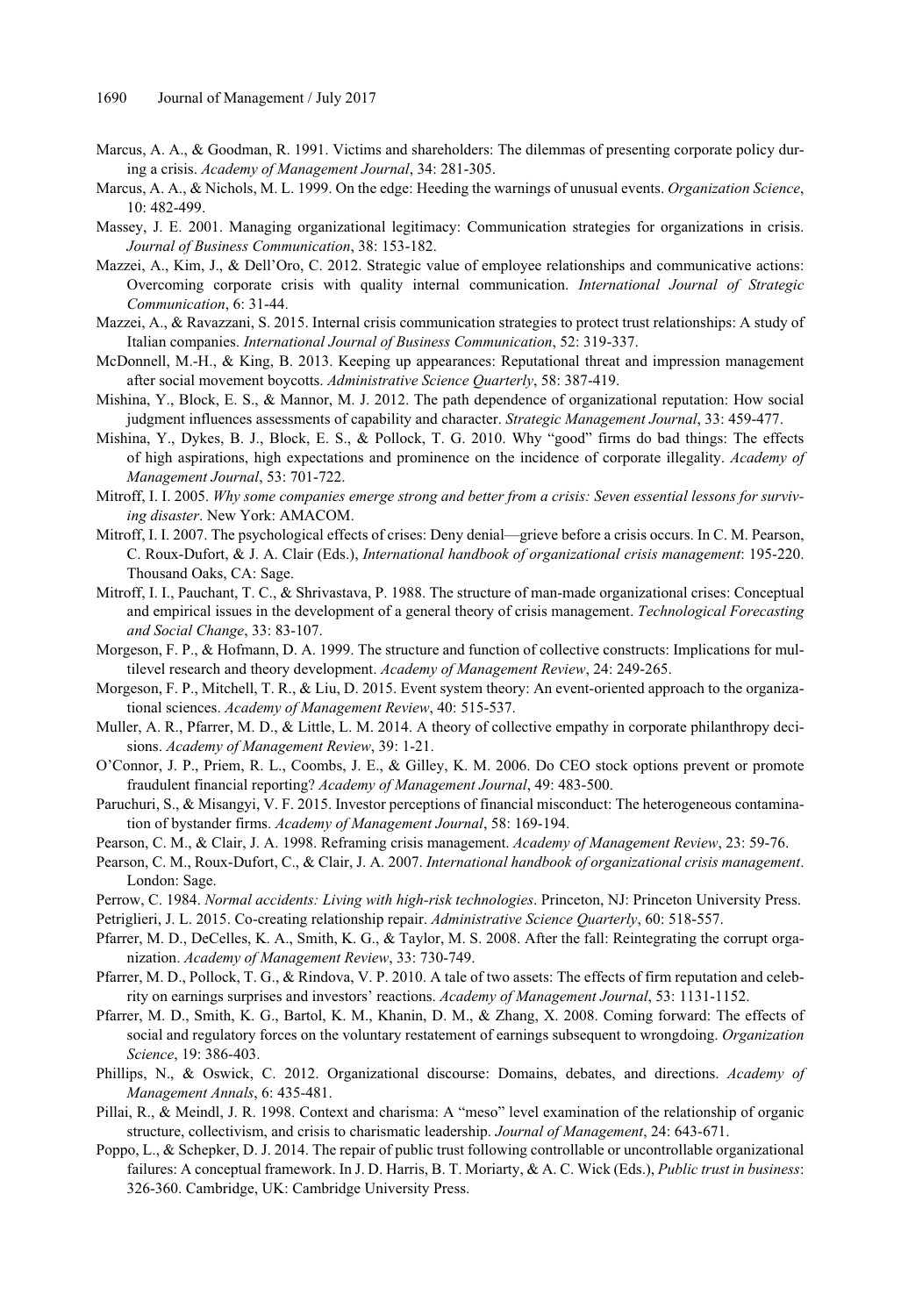- Pozner, J. E. 2008. Stigma and settling up: An integrated approach to the consequences of organizational misconduct for organizational elites. *Journal of Business Ethics*, 80: 141-150.
- Rerup, C. 2009. Attentional triangulation: Learning from unexpected rare crises. *Organization Science*, 20: 876-893.
- Rhee, M., & Haunschild, P. R. 2006. The liability of good reputation: A study of product recalls in the U.S. automobile industry. *Organization Science*, 17: 101-117.
- Rhee, M., & Kim, T. 2012. After the collapse: A behavioral theory of reputation repair. In M. L. Barnett & T. G. Pollock (Eds.), *The Oxford handbook of corporate reputation*: 446-465. Oxford, UK: Oxford University Press.
- Rhee, M., & Valdez, M. E. 2009. Contextual factors surrounding reputation damage with potential implications for reputation repair. *Academy of Management Review*, 34: 146-168.
- Roberts, K. H., Madsen, P., & Desai, V. 2007. Organizational sensemaking during crisis. In C. M. Pearson, C. Roux-Dufort, & J. A. Clair (Eds.), *International handbook of organizational crisis management*: 107-122. Thousand Oaks, CA: Sage.
- Roux-Dufort, C. 2007. Is crisis management (only) a management of exceptions? *Journal of Contingencies and Crisis Management*, 15: 105-114.
- Rudolph, J. W., & Repenning, N. R. 2002. Disaster dynamics: Understanding the role of interruptions and stress in organizational collapse. *Administrative Science Quarterly*, 47: 1-30.
- Sayegh, L., Anthony, W. P., & Perrewe, P. L. 2004. Managerial decision-making under crisis: The role of emotion in an intuitive decision process. *Human Resource Management Review*, 14: 179-199.
- Schnatterly, K. 2003. Increasing firm value through detection and prevention of white-collar crime. *Strategic Management Journal*, 24: 587-614.
- Schnietz, K. E., & Epstein, M. J. 2005. Exploring the financial value of a reputation for corporate social responsibility during a crisis. *Corporate Reputation Review*, 7: 327-345.
- Scholz, S. 2008. *The changing nature and consequences of public company financial restatements*. Washington, DC: Department of the Treasury.
- Scott, J. 2012. *Social network analysis*. Thousand Oaks, CA: Sage.
- Seeger, M. W., & Ulmer, R. R. 2002. A post-crisis discourse of renewal: The case of Malden Mills and Cole Hardwoods. *Journal of Applied Communication Research*, 30: 126-142.
- Sellnow, T. L., & Seeger, M. W. 2013. *Theorizing crisis communication*. Malden, MA: Wiley.
- Sheaffer, Z., & Mano-Negrin, R. 2003. Executives' orientations as indicators of crisis management policies and practices. *Journal of Management Studies*, 40: 573-606.
- Shen, W. 2003. The dynamics of the CEO–board relationship: An evolutionary perspective. *Academy of Management Review*, 28: 466-476.
- Shepherd, D. A. 2003. Learning from business failure: Propositions of grief recovery for the self-employed. *Academy of Management Review*, 28: 318-328.
- Short, J. C. 2009. The art of writing a review article. *Journal of Management*, 35: 1312-1317.
- Shrivastava, P. 1993. Crisis theory/practice: Towards a sustainable future. *Organization & Environment*, 7: 23-42.
- Shrivastava, P., Mitroff, I. I., Miller, D., & Miclani, A. 1988. Understanding industrial crises. *Journal of Management Studies*, 25: 285-303.
- Sinaceur, M., Heath, C., & Cole, S. 2005. Emotional and deliverative reactions to a public crisis: Mad cow disease in France. *Psychological Science*, 16: 247-254.
- Snyder, L., & Foster, L. G. 1983. An anniversary review and critique: The Tylenol crisis. *Public Relations Review*, 9: 24-34.
- Starbuck, W. H. 2009. Cognitive reactions to rare events: Perceptions, uncertainty, and learning. *Organization Science*, 20: 925-937.
- Starbuck, W. H., & Milliken, F. J. 1988. Challenger: Fine tuning the odds until something breaks. *Journal of Management Studies*, 25: 319-340.
- Sutton, R. I., & Callahan, A. L. 1987. The stigma of bankruptcy: Spoiled organizational image and its management. *Academy of Management Journal*, 30: 405-436.
- Teece, D. J. 2007. Explicating dynamic capabilities: The nature and microfoundations of sustainable enterprise performance. *Strategic Management Journal*, 28: 1319-1350.
- Tomlinson, E. C., Dineen, B. R., & Lewicki, R. J. 2004. The road to reconciliation: Antecedents of victim willingness to reconcile following a broken promise. *Journal of Management*, 30: 165-187.
- Tomlinson, E. C., & Mryer, R. C. 2009. The role of causal attribution dimensions in trust repair. *Academy of Management Review*, 34: 85-104.
- Ulmer, R. R. 2001. Effective crisis management through established stakeholder relationships: Malden Mills as a case study. *Management Communication Quarterly*, 14: 590-615.